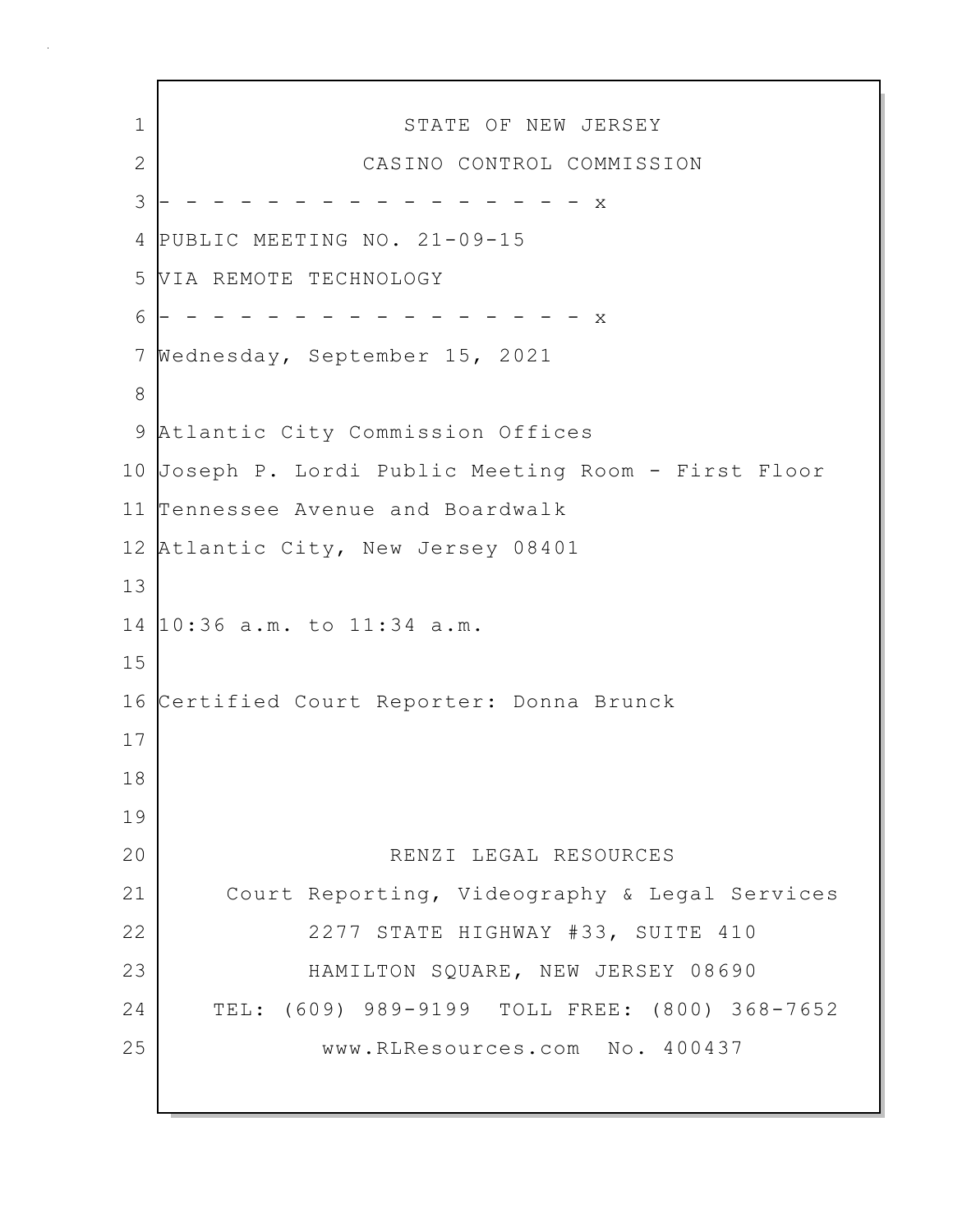```
1 BEFORE:
2 CASINO CONTROL COMMISSION:
         JAMES T. PLOUSIS, CHAIR
3 ALISA COOPER, VICE CHAIR
         JOYCE MOLLINEAUX, COMMISSIONER
4
  PRESENT FOR THE CASINO CONTROL COMMISSION:
5 DARYL W. NANCE, ADMINISTRATIVE ANALYST/
                        OPRA CUSTODIAN
6
  OFFICE OF THE GENERAL COUNSEL:
7 DIANNA W. FAUNTLEROY, GENERAL COUNSEL/
                              EXECUTIVE SECRETARY
8 THERESA M. PIMPINELLI, SENIOR COUNSEL
9 OFFICE OF REGULATORY AFFAIRS:
        PATRICK EALER, MANAGER OF LICENSING AND
10 FINANCIAL EVALUATION
11 DIVISION OF GAMING ENFORCEMENT:
  DEPUTY ATTORNEYS GENERAL:
12 SARA BEN-DAVID
         BRIAN BISCIEGLIA
13 JORDAN HOLLANDER
        DAVID LOLLI
14 TRACY RICHARDSON
15
16
17
18
19
20
21
22
23
24
25
```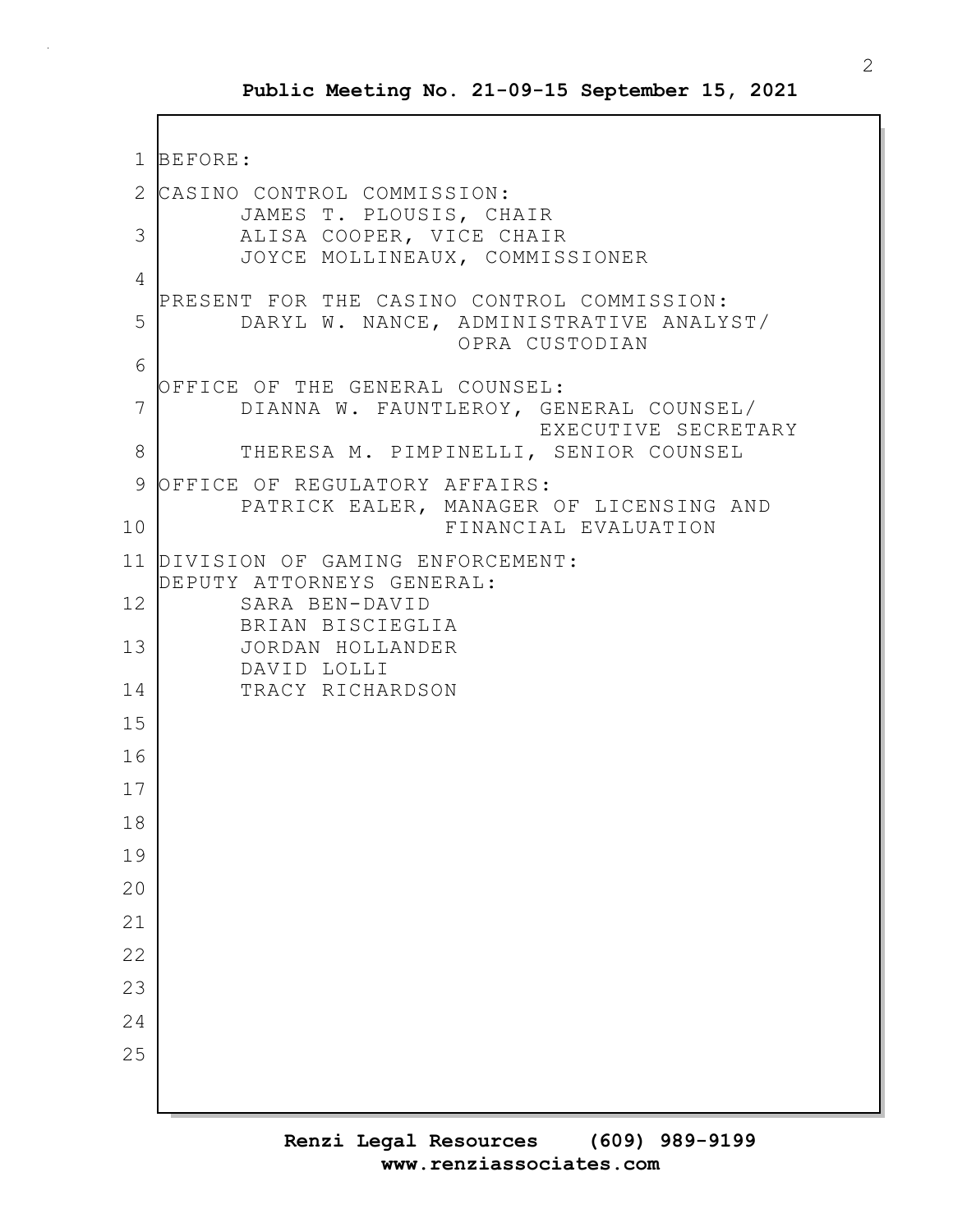1 A P P E A R A N C E S: 2 ITEM NO. 7 THERESA M. PIMPINELLI, SENIOR COUNSEL SARA BEN-DAVID, DAG 3 WILLIAM PASCRELL, III, ESQ. FOR FRANK RUOCCO 4 ITEM NO. 8 THERESA M. PIMPINELLI, SENIOR COUNSEL 5 BRIAN BISCIEGLIA, DAG 6 ITEM NO. 9 THERESA M. PIMPINELLI, SENIOR COUNSEL JORDAN HOLLANDER, DAG 7 NICHOLAS CASIELLO, JR., ESQ. FOX ROTHSCHILD 8 FOR BOARDWALK 1000, LLC & HR ATLANTIC CITY, LLC  $\circ$ ITEM NO. 10 THERESA M. PIMPINELLI, SENIOR COUNSEL 10 SARA BEN-DAVID, DAG JOSEPH MUSKETT, ESQ. 11 FOR AC OCEAN WALK 12 ITEM NO. 11 THERESA M. PIMPINELLI, SENIOR COUNSEL JORDAN HOLLANDER, DAG 13 NANETTE HORNER, ESQ. FOR BOARDWALK 1000, LLC & HR ATLANTIC 14 CITY, LLC 15 ITEM NO. 12 DIANNA W. FAUNTLEROY, GENERAL COUNSEL TRACY RICHARDSON, DAG 16 PATRICK MADAMBA, JR., ESQ. FOR MGM RESORTS INTERNATIONAL, LLC 17 ITEM NO. 13 DIANNA W. FAUNTLEROY, GENERAL COUNSEL 18 DAVID LOLLI, DAG LYNN KAUFMAN, ESQ. 19 COOPER LEVINSON FOR MGA GAMING NJ, LLC 20 ITEM NO. 14 DIANNA W. FAUNTLEROY, GENERAL COUNSEL 21 DAVID LOLLI, DAG LYNN KAUFMAN, ESQ. 22 COOPER LEVINSON FOR DGMB CASINO, LLC & 23 MGA GAMING NJ, LLC 24 25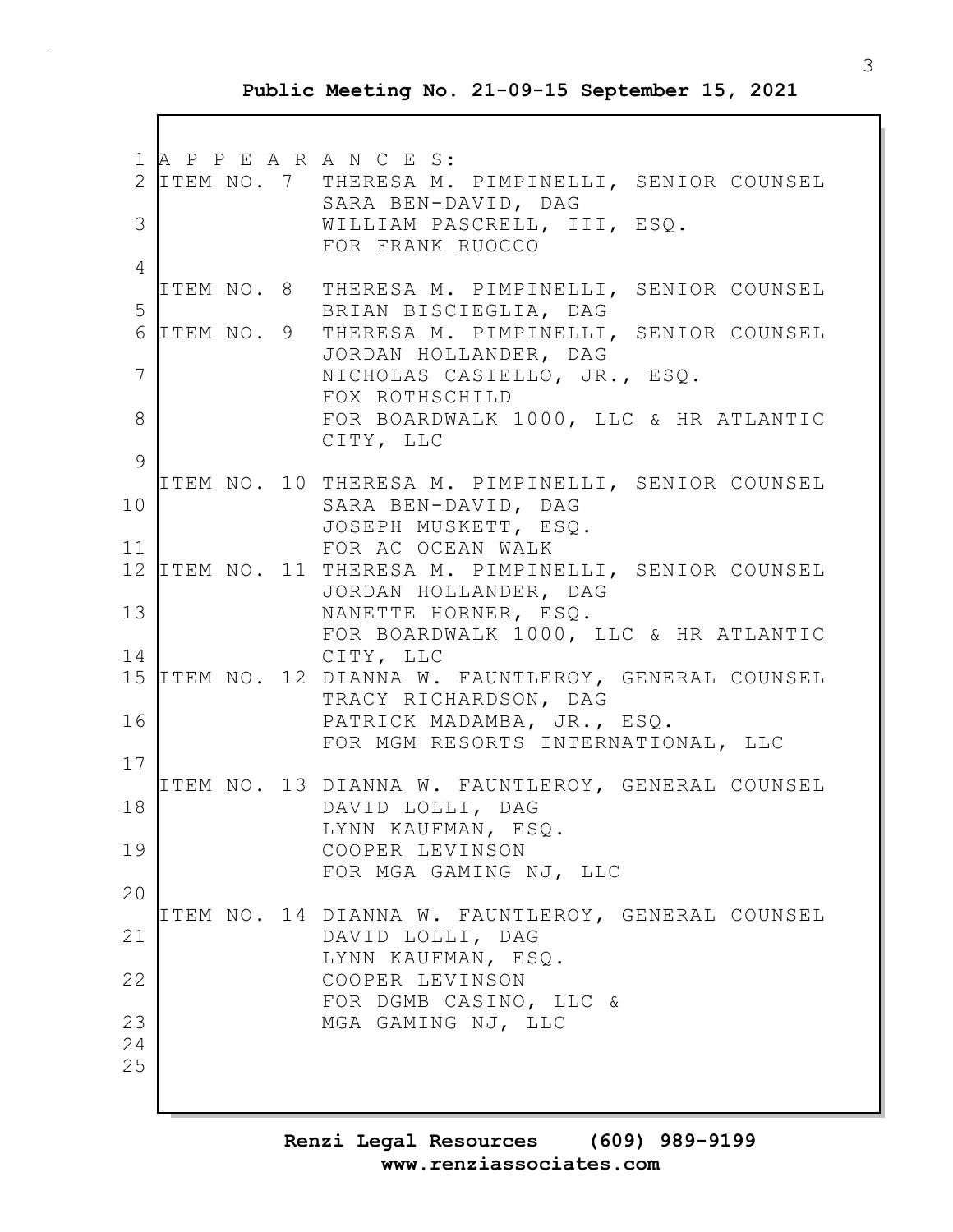|             |  | 1 ITEM NO. 15 DIANNA W. FAUNTLEROY, GENERAL COUNSEL |
|-------------|--|-----------------------------------------------------|
| 2           |  | DAVID LOLLI, DAG<br>LYNN KAUFMAN, ESQ.              |
| 3           |  | COOPER LEVINSON<br>FOR DGMB CASINO, LLC             |
| 4           |  | ITEM NO. 16 DIANNA W. FAUNTLEROY, GENERAL COUNSEL   |
| 5           |  | SARA BEN-DAVID, DAG<br>HOLLY EICHER, ESQ.           |
| 6           |  | BLANK ROME<br>FOR LUXOR CAPITAL GROUP, LP           |
| 7           |  |                                                     |
| 8           |  |                                                     |
| $\mathsf 9$ |  |                                                     |
| 10          |  |                                                     |
| 11<br>12    |  |                                                     |
| 13          |  |                                                     |
| 14          |  |                                                     |
| 15          |  |                                                     |
| 16          |  |                                                     |
| 17          |  |                                                     |
| 18          |  |                                                     |
| 19          |  |                                                     |
| 20          |  |                                                     |
| 21          |  |                                                     |
| 22          |  |                                                     |
| 23          |  |                                                     |
| 24          |  |                                                     |
| 25          |  |                                                     |
|             |  |                                                     |
|             |  |                                                     |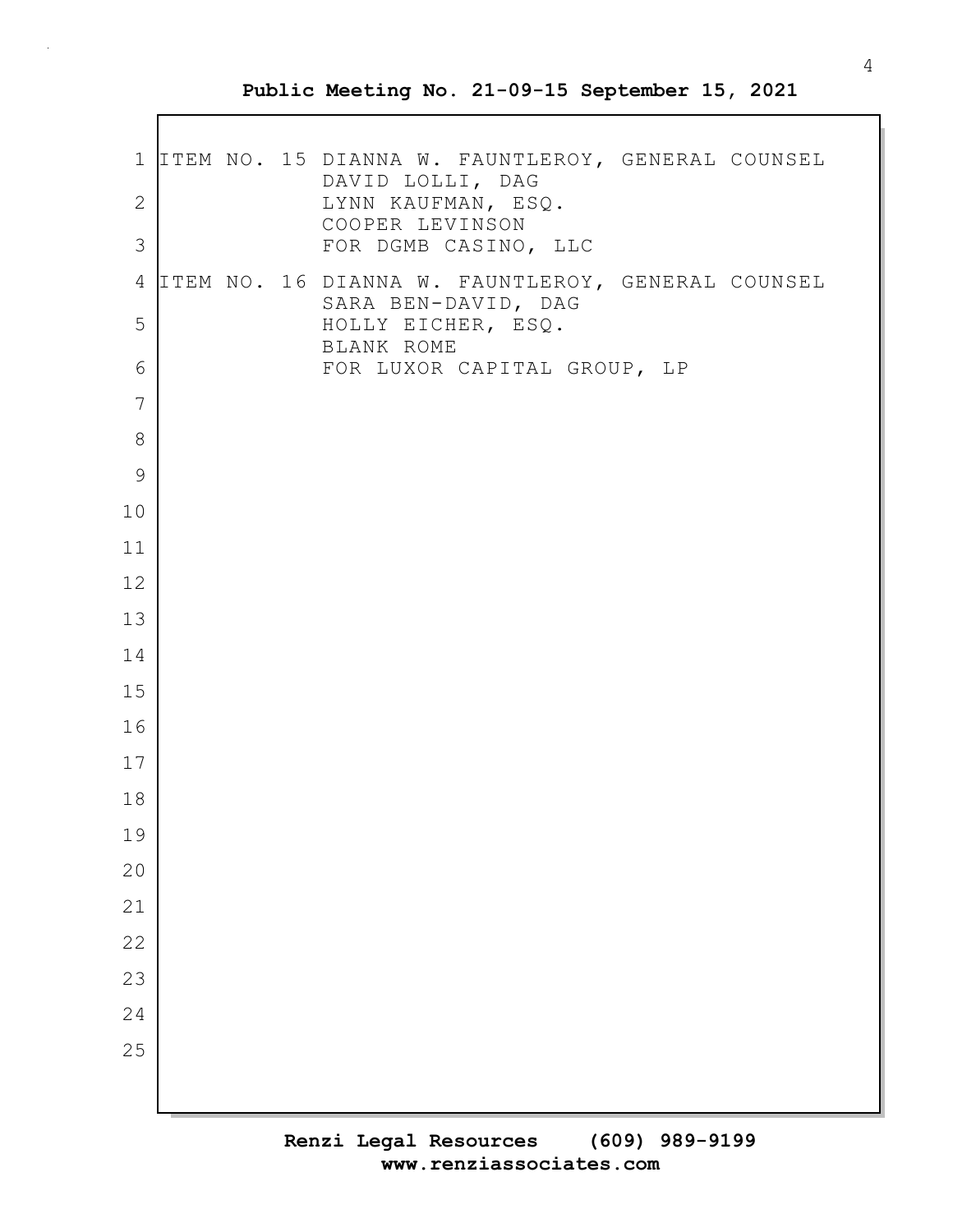1 AGENDA PUBLIC MEETING NO. 21-09-15 2 WEDNESDAY, SEPTEMBER 15, 2021 - 10:36 A.M. 3 4 ITEM PAGE 5 1 Ratification of the minutes of August 11, 11 2021 public meeting and August 17, 2021 6 Special meeting 7 2 Applications for initial casino key 13 Employee licenses 8 | Rean A. Bellafiore B) Minh K. Lam 9 C) Melissa J. Morelli D) Renee D. Rogers 10 E) Kolongi L. Watford F) Jakia Bright 14 11 3 Applications for resubmitted casino key 12 Employee licenses and/or for qualification: A) James A. Bruno 17 13 B) Pamela D. Burch 15 C) Barbara A. Burns 15 14 D) Stephen S. Callender 16 E) Virginia I. Carr 15 15 F) Michael A. Custodio 15 G) Mary P. Fox 15 16 H) Steven C. Hann 18 I) August Miklavcic, Jr. 15 17 J) Edward J. Parkes 15 K) Samir M. Patel 15<br>
L) Christian P. Rossetti 15 18 | L) Christian P. Rossetti M) Rene A. Sagun 15 19 4 Approvals through Delegation of Authority 21 20 Between August 6, 2021 and September 7, 2021, pursuant to Resolution 21 No. 17-01-11-11-C. 22 5 Requests for inactivation of casino key 22 Employee licenses: 23 A) Sameh R. Ghattas B) Christine McGrath-Perez 24 C) Alberto Rosario 25

**www.renziassociates.com Renzi Legal Resources (609) 989-9199**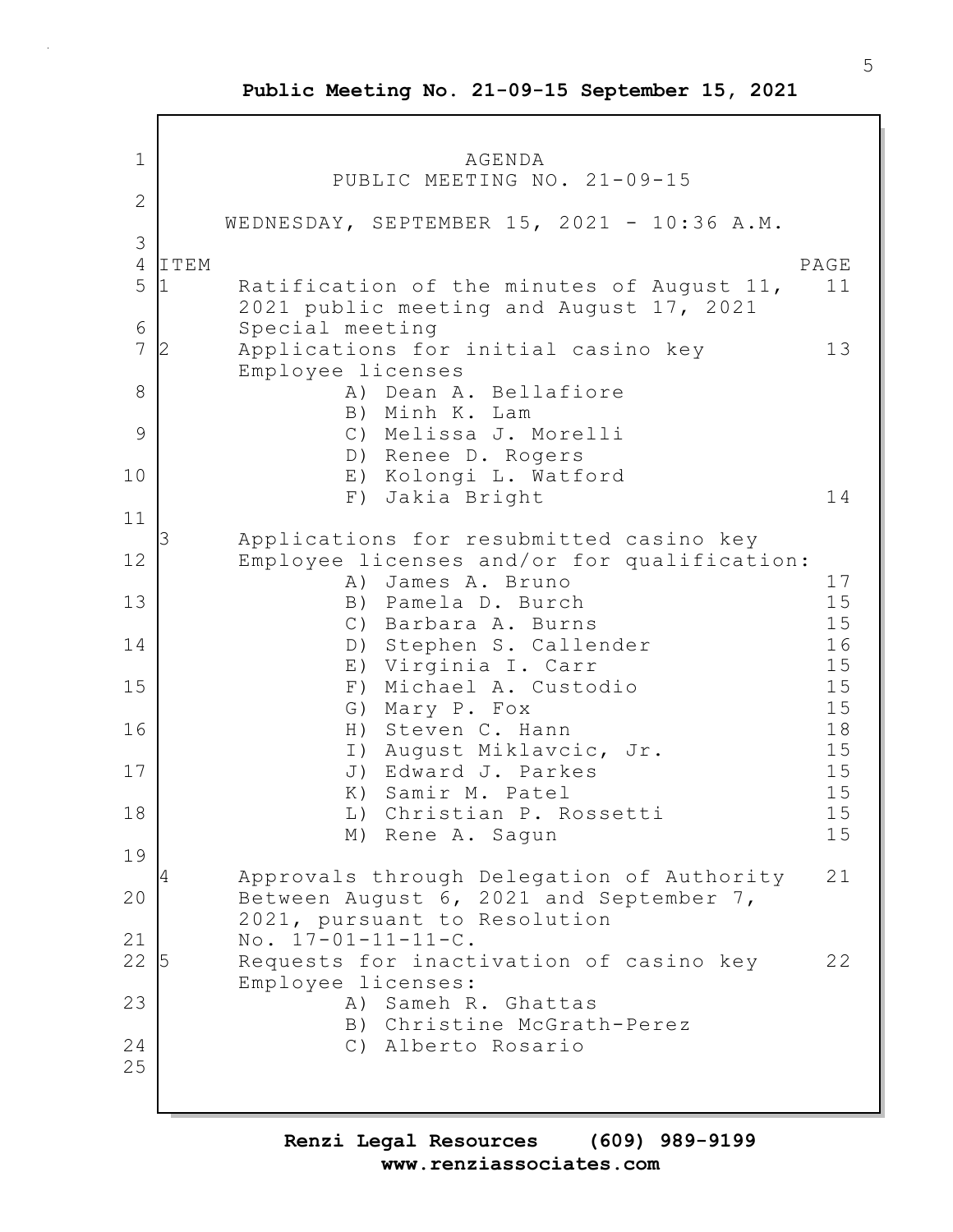$\bar{z}$ 

| 6                                                                                                                                                                                                                                                                                                                                                                                                                                                                                                                                                                                                                                                                                                                                                                                                                                                                                                                                                                                                                                                                                                                                                                                                                                                                                                                                                                                                                                                                                                                                                                                                                                                                                                                                                                        | 8                                                                                                                                                                                                                                                                                                                                                                                                                                                                                                                                                                                                                                                                                                                                                                                                                                                                                                                                                                                                                                                                                                                                                                                                                                                        |
|--------------------------------------------------------------------------------------------------------------------------------------------------------------------------------------------------------------------------------------------------------------------------------------------------------------------------------------------------------------------------------------------------------------------------------------------------------------------------------------------------------------------------------------------------------------------------------------------------------------------------------------------------------------------------------------------------------------------------------------------------------------------------------------------------------------------------------------------------------------------------------------------------------------------------------------------------------------------------------------------------------------------------------------------------------------------------------------------------------------------------------------------------------------------------------------------------------------------------------------------------------------------------------------------------------------------------------------------------------------------------------------------------------------------------------------------------------------------------------------------------------------------------------------------------------------------------------------------------------------------------------------------------------------------------------------------------------------------------------------------------------------------------|----------------------------------------------------------------------------------------------------------------------------------------------------------------------------------------------------------------------------------------------------------------------------------------------------------------------------------------------------------------------------------------------------------------------------------------------------------------------------------------------------------------------------------------------------------------------------------------------------------------------------------------------------------------------------------------------------------------------------------------------------------------------------------------------------------------------------------------------------------------------------------------------------------------------------------------------------------------------------------------------------------------------------------------------------------------------------------------------------------------------------------------------------------------------------------------------------------------------------------------------------------|
| Consideration of the lapse of casino<br>24<br>$1\quad6$<br>Key employee licenses:<br>A) Mary Alioto<br>2<br>B) Keisha Boyer<br>C) Joseph Herling<br>3<br>D) Phillip Roberts<br>$\overline{4}$<br>E) Damian Taylor<br>5<br>Consideration of the Initial Decision IMO 27<br>The initial application of Frank M.<br>6<br>Ruocco, Jr. for a casino key employee<br>License 21-0003-CK<br>7<br>8<br>Consideration of the Initial Application of 29<br>8<br>Nicholas R. Scappa for a casino key employee<br>License 21-0011-CK<br>9<br>9<br>Consideration of the plenary qualification 33<br>10<br>And initial casino key employee licensure<br>With a multi casino endorsement of Nanette<br>11<br>Horner to serve as Vice President Legal and<br>General Counsel of Boardwalk 1000, LLC and<br>12<br>HR Atlantic City, LLC<br>13 10 Petition of AC Ocean Walk, LLC for the<br>36<br>Issuance of a temporary casino key employee<br>14<br>License to Ryan Burch, pursuant to N.J.S.A.<br>$5:12-89(e)$ ; and to permit him to assume the<br>15<br>Duties and exercise the powers of Vice<br>President of Hotel Operation, pending plenary<br>Qualification PRN 2172101<br>16<br>17 11<br>Joint Petition of Boardwalk 1000, LLC and 39<br>HR Atlantic City, LLC, for the issuance<br>18<br>Of a temporary casino key employee license to<br>Anthony Spagno, pursuant to N.J.S.A.<br>19<br>5:12-91.1; and to permit him to assume the<br>Duties and exercise the powers of Casino<br>20<br>Manager and Vice President of Table Games,<br>Pending plenary qualification PRN 2322101<br>21<br>12 Consideration of the plenary qualification 42<br>22<br>of Jonathan Halkyard to serve as Chief<br>Financial Officer and Treasurer of MGM Resorts<br>23<br>International, LLC<br>24 | MR. NANCE: This is to advise the<br>1<br>2<br>general public that in compliance with Chapter 231<br>3<br>of the public laws of 1975 entitled "Senator Bryon<br>M. Baer Open Public Meeting Act" of New Jersey<br>4<br>Casino Control Commission on December 9, 2020 filed<br>5<br>with the Secretary of State at the State House in<br>6<br>Trenton annual meeting schedule.<br>8<br>On December 9th, 2020 copies were<br>mailed to subscribers. Any member of the public who<br>9<br>wish to address the Commission will be given the<br>10<br>opportunity to do so before the Commission adjourns<br>11<br>for the day.<br>12<br>13<br>Please acknowledge the pledge of<br>allegiance.<br>14<br>15<br>(The Flag Salute was recited.)<br>16<br>CHAIRMAN PLOUSIS: Thank you.<br>Dianna, are we good?<br>17<br>18<br>MS. FAUNTLEROY: Yes, Mr. Chairman.<br>You can read the opening, please.<br>19<br>20<br>CHAIRMAN PLOUSIS: Thank you.<br>21<br>Welcome everyone is who is joining us remotely<br>22<br>today. As a measure to mitigate the spread of COVID<br>23<br>19 and protect the health and safety of meeting<br>participants, as well as members of the public<br>24<br>25 interested in the meeting, the Commission is                         |
| 25<br>7<br>1 13 Amended and restated petition of MGA Gaming 44<br>NJ, LLC, for the issuance of a temporary<br>2<br>Casino key employee license to Raymond<br>Pineault, Jr., pursuant to N.J.S.A.<br>3<br>$5:12-89(e)$ ; and a waiver of the residency<br>Requirement, pursuant to N.J.S.A.<br>4<br>$5:12-89(b)4$ ; and to permit him to assume the<br>Duties and exercise the powers of President<br>5<br>Of MGA Gaming NJ, LLC and Chief Operating<br>Officer of Mohegan Tribal Gaming Authority,<br>Pending plenary qualification PRN 2322001<br>6<br>Petition of DGMB Casino, LLC (d/b/a Resorts 49<br>14<br>7<br>Casino Hotel) and MGA Gaming NJ, LLC for<br>8<br>Approval of a Second Amended and Restated<br>Management Agreement PRN 0782103<br>9<br>15 Petition for approval of a Third Amended 49<br>10<br>And Restated Limited Liability Agreement of<br>DGMB Casino Holdings, LLC PRN 1052107<br>11<br>16 Petition of AC Ocean Walk, LLC and Luxor 55<br>12<br>Capital Group, LP for qualification of<br>Ocean Casino Resort Holdings, LLC as Entity<br>13<br>Qualifier, pursuant to N.J.S.A. 5:12-85.1<br>Et seq.<br>14<br>15<br>16<br>17<br>18<br>19<br>20<br>21<br>22<br>23<br>24<br>25                                                                                                                                                                                                                                                                                                                                                                                                                                                                                                                                                                    | 9<br>continuing to use remote collaboration technology<br>1<br>2 for meeting participants.<br>3<br>The public is able to listen through<br>access provided on the Commission's website as well<br>4<br>as through our You Tube channel. We will accept<br>5<br>public comments via email. Public comments can be<br>6<br>sent to Public.comments@ccc.state.nj.us beginning<br>8<br>now. I will repeat that address,<br>Public.comments@ccc.state.nj.us, beginning now, and<br>9<br>any time throughout the meeting ending at the time<br>10<br>of adjournment.<br>11<br>12<br>This meeting is being transcribed as<br>well as recorded, and minutes will be available on<br>13<br>our website in due course.<br>14<br>15<br>To meeting participants, I ask that<br>you follow the instructions provided with the web<br>16<br>link or audio call-in code and place your phones on<br>17<br>18 mute until your matter is called. Also please<br>remember to identify yourself before speaking.<br>19<br>20<br>Thank you.<br>21<br>MS. FAUNTLEROY: Thank you. When I<br>22<br>call your name, please answer for the roll, please.<br>23<br>Commissioner Mollineaux?<br>24<br>COMMISSIONER MOLLINEAUX: Present.<br>25<br>MS. FAUNTLEROY: Vice Chair Cooper? |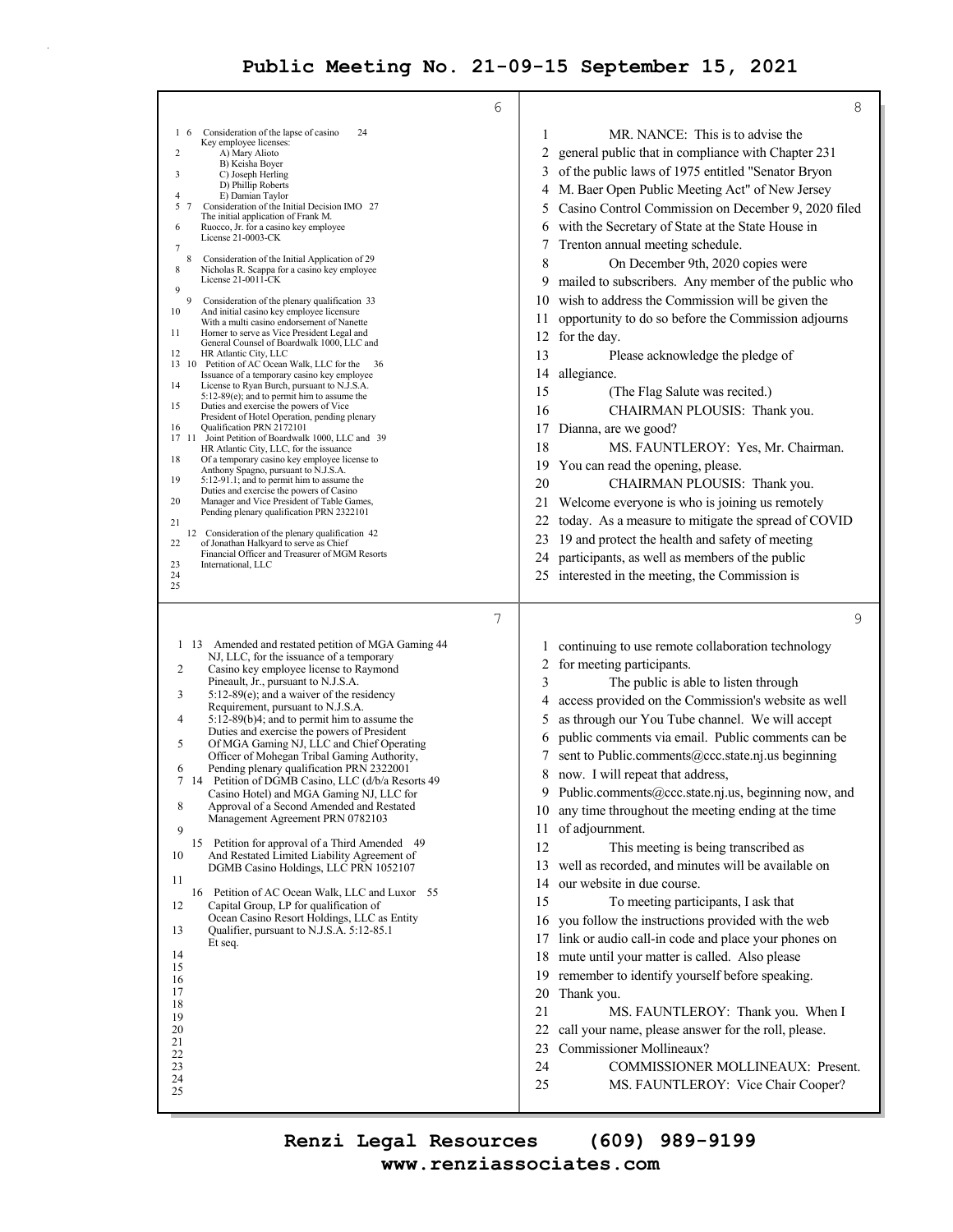|        | 10                                                   |        | 12                                                                   |
|--------|------------------------------------------------------|--------|----------------------------------------------------------------------|
| 1      | VICE CHAIRWOMAN COOPER: Present.                     | 1      | Chairman, I second the motion.                                       |
| 2      | MS. FAUNTLEROY: And Chairman Plousis                 | 2      | CHAIRMAN PLOUSIS: Any further                                        |
| 3      | is with us via remote.                               | 3      | discussion?                                                          |
| 4      | <b>CHAIRMAN PLOUSIS: Present.</b>                    | 4      | (No response.)                                                       |
| 5      | MS. FAUNTLEROY: Matters discussed in                 | 5      | CHAIRMAN PLOUSIS: Hearing none, all                                  |
| 6      | close session this morning including employee key    | 6      | in favor say aye.                                                    |
| 7      | license application matters, the approval of the     | 7      | (Ayes.)                                                              |
| 8      | August 11, 2021 closed session minutes, approval of  | 8      | CHAIRMAN PLOUSIS: Opposed?                                           |
| 9      | the August 17, 2021 closed session minutes, and      | 9      | (No response.)                                                       |
| 10     | approval of the hiring of Dulce Fernandez to the     | 10     | CHAIRMAN PLOUSIS: Ayes have it.                                      |
| 11     | position of program compliance support specialist    | 11     | MS. FAUNTLEROY: Thank you. Item No.                                  |
| 12     | one in the Division of Regulatory Affairs.           |        | 12 2 are applications for initial casino key employee                |
| 13     | CHAIRMAN PLOUSIS: Are there any                      |        | 13 licenses. They include Dean A. Bellafiore, Minh K.                |
| 14     | questions -- excuse me.                              |        | 14 Lam, also known as Minh K. Tran, Melissa J. Morelli,              |
| 15     | MS. FAUNTLEROY: The first item for                   |        | 15 Renee D. Rogers, Kolongi L. Watford and the addendum              |
|        | 16 your consideration is the ratification of the     |        | 16 to the agenda included Jakia Bright.                              |
| 17     | minutes of the August 11, 2021 public meeting and    | 17     | With respect to the Bellafiore, Lam,                                 |
| 18     | the August 17, 2021 special meeting. Each will be    |        | 18 Morelli, Rogers and Watford matters, those matters                |
| 19     | called separately.                                   |        | 19 have been reviewed by staff. The Division has                     |
| 20     | First, with respect to the August 11,                |        | 20 indicated it has no objection to the granting of                  |
| 21     | 2021 public meeting minutes.                         |        | 21 those initial key employee licenses, and we                       |
| 22     | CHAIRMAN PLOUSIS: Are there any                      |        | 22 recommend that they be granted.                                   |
| 23     | questions for counsel or corrections?                | 23     | CHAIRMAN PLOUSIS: Are there any                                      |
| 24     | (No response.)                                       |        | 24 questions on any of these matters?                                |
| 25     | CHAIRMAN PLOUSIS: Hearing none, is                   | 25     | (No response.)                                                       |
|        |                                                      |        |                                                                      |
|        |                                                      |        |                                                                      |
|        | 11                                                   |        | 13                                                                   |
|        |                                                      |        |                                                                      |
| 1      | there a motion?                                      | 1      | CHAIRMAN PLOUSIS: Hearing none, is                                   |
| 2      | VICE CHAIRWOMAN COOPER: Mr.                          | 2      | there a motion?                                                      |
| 3      | Chairman, I move to ratify the minutes of the August | 3      | VICE CHAIRWOMAN COOPER: Mr.                                          |
| 4      | 11, 2021 meeting.                                    | 4      | Chairman, I move to grant five initial key casino                    |
| 5<br>6 | CHAIRMAN PLOUSIS: Is there a second?                 | 5      | key employee licenses.                                               |
| 7      | COMMISSIONER MOLLINEAUX: Mr.                         | 6<br>7 | CHAIRMAN PLOUSIS: Is there a second?<br>COMMISSIONER MOLLINEAUX: Mr. |
|        | Chairman, I second the motion.                       | 8      |                                                                      |
| 8<br>9 | CHAIRMAN PLOUSIS: All in favor say<br>aye.           | 9      | Chairman, I second the motion.                                       |
| 10     | (Ayes.)                                              | 10     | CHAIRMAN PLOUSIS: Any further<br>discussion?                         |
| 11     | CHAIRMAN PLOUSIS: Opposed?                           | 11     | (No response.)                                                       |
| 12     | (No response.)                                       | 12     | CHAIRMAN PLOUSIS: Hearing none, all                                  |
| 13     | CHAIRMAN PLOUSIS: Ayes have it.                      | 13     | in favor say aye.                                                    |
| 14     | MS. FAUNTLEROY: Next are the August                  | 14     | (Ayes.)                                                              |
| 15     | 17, 2021 special meeting minutes.                    | 15     | CHAIRMAN PLOUSIS: Opposed?                                           |
| 16     | CHAIRMAN PLOUSIS: Are there any                      | 16     | (No response.)                                                       |
| 17     | questions for counsel or corrections?                | 17     | CHAIRMAN PLOUSIS: The ayes have it.                                  |
| 18     | (No response.)                                       | 18     | MS. FAUNTLEROY: With respect to Item                                 |
| 19     | CHAIRMAN PLOUSIS: Hearing none, is                   | 19     | 2-F, Jakia Bright, an objection has been raised by                   |
| 20     | there a motion?                                      | 20     | the Division. Staff recommends that this matter be                   |
| 21     | VICE CHAIRWOMAN COOPER: Mr.                          | 21     | remanded to the contested case process.                              |
| 22     | Chairman, I move to ratify the minutes of the August | 22     | CHAIRMAN PLOUSIS: Are there any                                      |
| 23     | 17, 2021 meeting.                                    | 23     | questions regarding this matter?                                     |
| 24     | CHAIRMAN PLOUSIS: Is there a second?                 | 24     | (No response.)                                                       |
| 25     | COMMISSIONER MOLLINEAUX: Mr.                         | 25     | CHAIRMAN PLOUSIS: Hearing none, is                                   |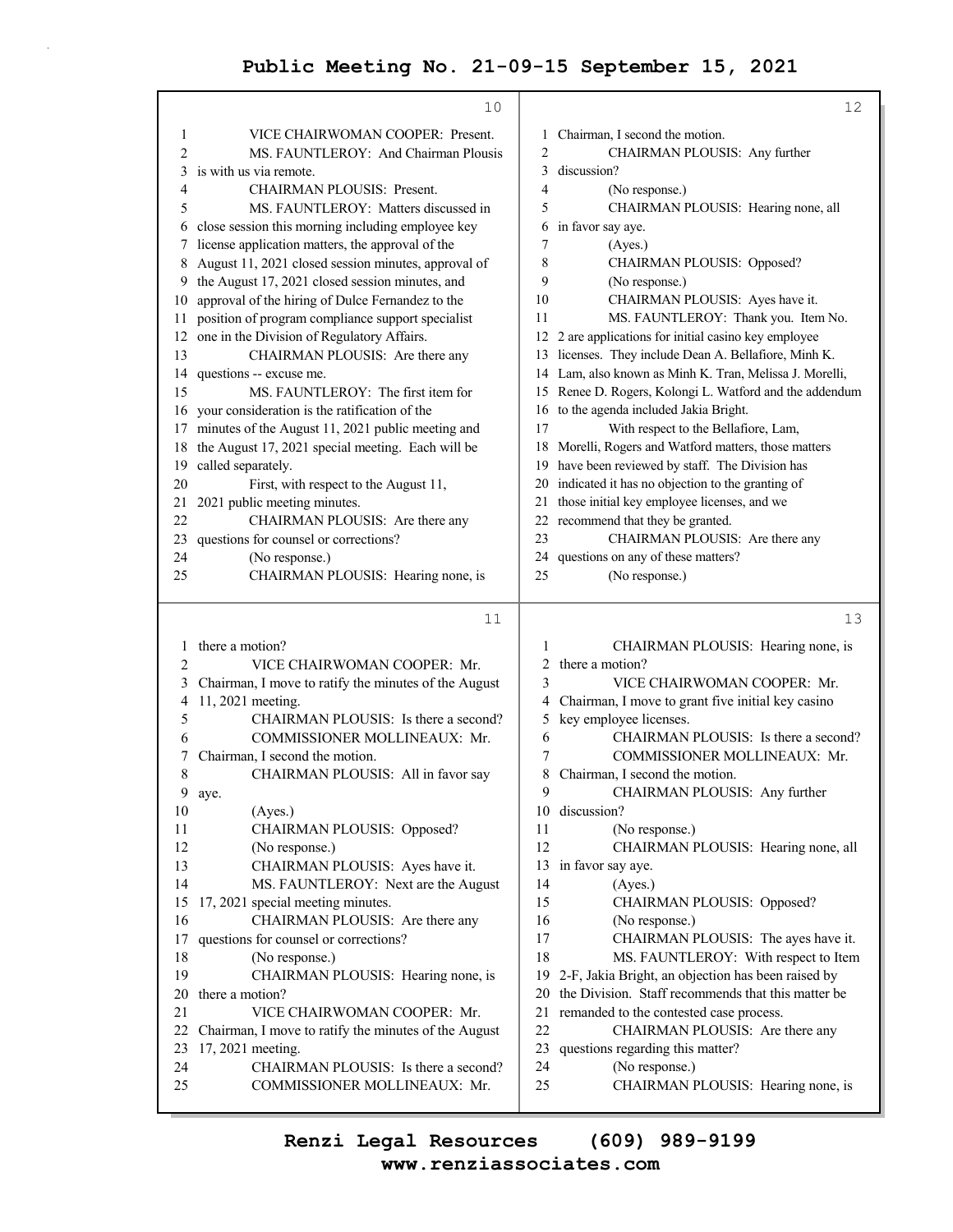|                | 14                                                                                              |                | 16                                                           |
|----------------|-------------------------------------------------------------------------------------------------|----------------|--------------------------------------------------------------|
| 1              | there a motion?                                                                                 | 1              | CHAIRMAN PLOUSIS: Ayes have it.                              |
| $\overline{2}$ | VICE CHAIRWOMAN COOPER: Mr.                                                                     | $\overline{c}$ | MS. FAUNTLEROY: With respect to the                          |
| 3              | Chairman, I move to remand for a hearing the initial                                            | 3              | resubmitted casino key employee license application          |
| 4              | key employee license application of Jakia Bright.                                               | 4              | of Steven S. Callender, staff has reviewed that              |
| 5              | CHAIRMAN PLOUSIS: Is there a second?                                                            | 5              | application, and Division raises no objection.               |
| 6              | COMMISSIONER MOLLINEAUX: Mr.                                                                    | 6              | Staff recommends that Mr. Callender's resubmitted            |
| 7              | Chairman, I second the motion.                                                                  | 7              | key employee license application be granted.                 |
| 8              | CHAIRMAN PLOUSIS: All in favor, say                                                             | 8              | CHAIRMAN PLOUSIS: I'll make a motion                         |
| 9              | aye.                                                                                            | 9              | to move this matter. Is there a second?                      |
| 10             | (Ayes.)                                                                                         | 10             | VICE CHAIRWOMAN COOPER: Mr.                                  |
| 11             | CHAIRMAN PLOUSIS: Opposed?                                                                      | 11             | Chairman, I'll second that.                                  |
| 12             | (No response.)                                                                                  | 12             | CHAIRMAN PLOUSIS: All in favor, say                          |
| 13             | CHAIRMAN PLOUSIS: Ayes have it.                                                                 | 13             | aye.                                                         |
| 14             | MS. FAUNTLEROY: Thank you. Item No.                                                             | 14             | (Ayes.)                                                      |
| 15             | 3 are applications for resubmitted casino key                                                   | 15             | CHAIRMAN PLOUSIS: Opposed?                                   |
| 16             | employee licenses and/or for qualification. They                                                | 16             | COMMISSIONER MOLLINEAUX: No.                                 |
| 17             | include James A. Bruno, Pamela D. Burch, Barbara A.                                             | 17             | CHAIRMAN PLOUSIS: Okay. Ayes have                            |
| 18             | Burns, Stephen S. Callender, Virginia I Carr,                                                   |                | 18 it.                                                       |
| 19             | Michael A. Custodio, Mary P. Fox also known as Mary                                             | 19             | MS. FAUNTLEROY: With respect to                              |
|                | 20 Patricia K. Fox, Steven C. Hann, August Miklavcic,                                           | 20             | James A. Bruno, he has an application for                    |
| 21             | Jr., Edward J. Parkes, Samir M. Patel, Christian P.                                             | 21             | resubmitted casino key employee license and                  |
|                | 22 Rossetti and Rene A. Sagun.                                                                  | 22             | qualification. The Division has reviewed the                 |
| 23             | With respect to Ms. Burch, Ms. Burns,                                                           | 23             | matter, raises no objection, as has staff. The               |
|                | 24 Ms. Carr, Mr. Custodio, Ms. Fox, Ms. Miklavcic --                                            |                | 24 recommendation is that Mr. Bruno's resubmitted            |
|                | 25 Mr. Miklavcic, Mr. Parkes, Mr. Patel, Mr. Rossetti                                           |                | 25 casino key employee license and qualification be          |
|                |                                                                                                 |                |                                                              |
|                |                                                                                                 |                |                                                              |
|                | 15                                                                                              |                | 17                                                           |
| 1              |                                                                                                 | 1              |                                                              |
|                | and Mr. Sagun, those matters have been reviewed, and                                            | 2              | granted.                                                     |
| 3              | 2 the Division raises no objection to those<br>resubmissions. Staff recommends that those, that | 3              | CHAIRMAN PLOUSIS: Are there any<br>questions on this matter? |
| 4              |                                                                                                 | 4              | (No response.)                                               |
| 5              | you grant those resubmitted casino key employee<br>licenses.                                    | 5              | CHAIRMAN PLOUSIS: Hearing none, I'll                         |
| 6              | CHAIRMAN PLOUSIS: Are there any                                                                 | 6              | make a motion to accept, grant the resubmitted key           |
| 7              | questions for counsel?                                                                          | 7              | license and qualification. Is there a second?                |
| 8              | (No response.)                                                                                  | 8              | VICE CHAIRWOMAN COOPER: I'll second                          |
| 9              | CHAIRMAN PLOUSIS: Hearing none, is                                                              | 9              | that, Mr. Chairman.                                          |
|                | 10 there a motion?                                                                              | 10             | CHAIRMAN PLOUSIS: Any further                                |
| 11             | VICE CHAIRWOMAN COOPER: Mr.                                                                     | 11             | discussion?                                                  |
| 12             | Chairman, I move to grant the ten resubmitted casino                                            | 12             | (No response.)                                               |
| 13             | key employee licenses.                                                                          | 13             | CHAIRMAN PLOUSIS: Hearing none, roll                         |
| 14             | CHAIRMAN PLOUSIS: Do I have a                                                                   | 14             | call vote.                                                   |
| 15             | second?                                                                                         | 15             | MS. FAUNTLEROY: Commissioner                                 |
| 16             | COMMISSIONER MOLLINEAUX: Mr.                                                                    | 16             | Mollineaux?                                                  |
| 17             | Chairman, I second the motion.                                                                  | 17             | COMMISSIONER MOLLINEAUX: No.                                 |
| 18             | CHAIRMAN PLOUSIS: Any further                                                                   | 18             | MS. FAUNTLEROY: Vice Chair Cooper?                           |
| 19             | discussion?                                                                                     | 19             | VICE CHAIRWOMAN COOPER: Yes.                                 |
| $20\,$         | (No response.)                                                                                  | 20             | MS. FAUNTLEROY: Chairman Plousis?                            |
| 21             | CHAIRMAN PLOUSIS: Hearing none, all                                                             | 21             | CHAIRMAN PLOUSIS: Yes.                                       |
| 22             | in favor say aye.                                                                               | 22             | MS. FAUNTLEROY: On Steven C. Hann,                           |
| 23             | (Ayes.)                                                                                         | 23             | also a resubmitted casino key employee license               |
| 24             | CHAIRMAN PLOUSIS: Opposed?                                                                      | 24             | application and qualification, Division has reviewed         |
| 25             | (No response.)                                                                                  | 25             | and recommends that the application and the                  |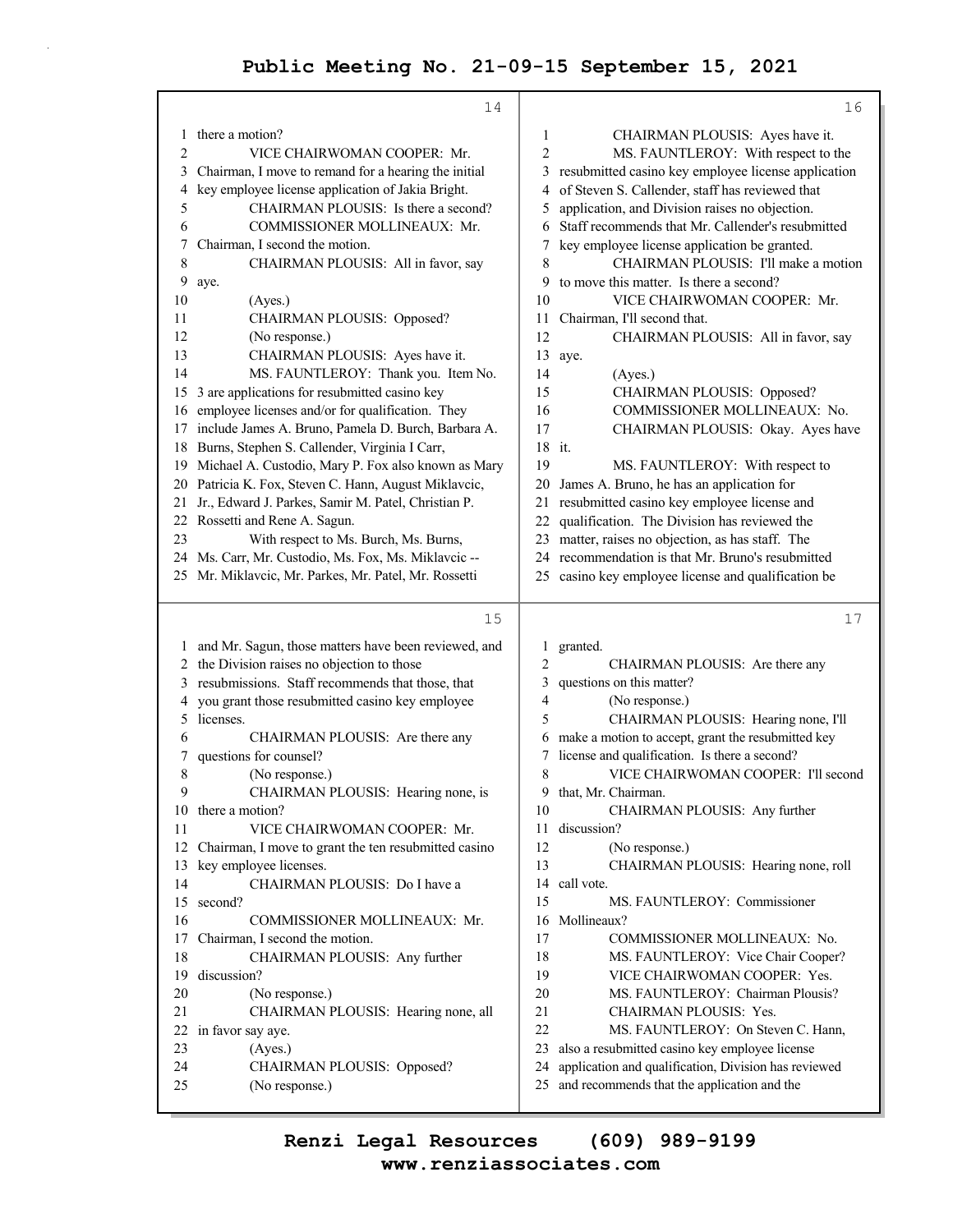|    | 18                                                                                                    | 20                                                                           |
|----|-------------------------------------------------------------------------------------------------------|------------------------------------------------------------------------------|
| 1  | qualification be granted. Staff recommends that it                                                    | 1<br>On August 10, 2021, a temporary key                                     |
| 2  | be granted as well.                                                                                   | employee license was granted to Lottrane Gunter for<br>2                     |
| 3  | CHAIRMAN PLOUSIS: Are there any                                                                       | a credit executive position at Borgata.<br>3                                 |
| 4  | questions on this matter?                                                                             | $\overline{4}$<br>On August 17, 2021 temporary key                           |
| 5  | (No response.)                                                                                        | employee licenses were granted to Gerard P. Mills<br>5                       |
| 6  | CHAIRMAN PLOUSIS: Hearing none, I                                                                     | for a director of event operations position and to<br>6                      |
| 7  | will make a motion to grant resubmitted key license                                                   | Eva L. Santiago for a director of casino cashiering<br>7                     |
| 8  | and qualification. Is there a second?                                                                 | position, both at Borgata, and a temporary key<br>8                          |
| 9  | VICE CHAIRWOMAN COOPER: I'll second                                                                   | employee license was granted to Hemesh Barot for a<br>9                      |
| 10 | that.                                                                                                 | dual rate table games floor supervisor/pit manager<br>10                     |
| 11 | CHAIRMAN PLOUSIS: Any further                                                                         | position at Hard Rock Atlantic City.<br>11                                   |
| 12 | discussion?                                                                                           | 12<br>On August 18, 2021, a temporary key                                    |
| 13 | (No response.)                                                                                        | employee license was granted to Christopher A.<br>13                         |
| 14 | CHAIRMAN PLOUSIS: Hearing none, roll                                                                  | Salyers for a manager of IT development position<br>14                       |
| 15 | call vote.                                                                                            | Ocean Casino.<br>15                                                          |
| 16 | MS. FAUNTLEROY: Commissioner                                                                          | 16<br>On August 24, 2021, temporary key                                      |
| 17 | Mollineaux?                                                                                           | employee license was granted to Jason M. Dipietro<br>17                      |
| 18 | COMMISSIONER MOLLINEAUX: No.                                                                          | for a financial analysis manager position at Resorts<br>18                   |
| 19 | MS. FAUNTLEROY: Vice Chair Cooper?                                                                    | Atlantic City.<br>19                                                         |
| 20 | VICE CHAIRWOMAN COOPER: Yes.                                                                          | 20<br>On August 31, 2021, temporary key                                      |
| 21 | MS. FAUNTLEROY: And Chairman                                                                          | employee licenses were granted to Jorge Cruz, Jr.<br>21                      |
| 22 | Plousis?                                                                                              | for a lead count team attendant at Hard Rock<br>22                           |
| 23 | CHAIRMAN PLOUSIS: Yes.                                                                                | Atlantic City, to Jane J. Lock for a floor manager<br>23                     |
| 24 | MS. FAUNTLEROY: Item No. 4 are                                                                        | position at Resorts Atlantic City and to Md H.<br>24                         |
| 25 | approvals through delegation of authority between                                                     | Rahaman for assistant slots shift manager position<br>25                     |
|    |                                                                                                       |                                                                              |
|    | 19                                                                                                    | 21                                                                           |
|    |                                                                                                       |                                                                              |
|    | 1 August 6, 2021 and September 7, 2021 pursuant to<br>2 resolution No. 17-01-11-11-C. I will refer to | at Borgata.<br>1                                                             |
|    |                                                                                                       | 2<br>And on September 7, 2021, a temporary                                   |
| 4  | 3 Patrick Ealer, Manager Licensing Division, to review                                                | key employee license was granted to Judson J. Boyer<br>3<br>4                |
| 5  | those matters with you. However, no vote is                                                           | for an executive director of slot operations<br>5                            |
| 6  | required.<br>MR. EALER: Good morning, Chairman                                                        | position at Golden Nugget Atlantic City and to Cindy<br>6                    |
| 7  |                                                                                                       | E. Gonzalez for a lead surveillance officer position<br>7                    |
| 8  | and Commissioners. This is Patrick Ealer, Casino<br>Control Commission licensing and financial        | at Bally's Atlantic City.<br>$\,$ 8 $\,$<br>This shall memorialize the noted |
| 9  | evaluation manager. Between August 6 and September                                                    | approvals that were granted by delegated authority<br>9                      |
| 10 | 7, 2021 the staff of the Commission's regulatory                                                      | during this period, and no further commission action<br>10                   |
| 11 | affairs division granted the following approvals via                                                  | is required. Thank you.<br>11                                                |
| 12 | delegated authority.                                                                                  | 12<br>MS. FAUNTLEROY: No. 5, we have                                         |
| 13 | On August 6, 2021, temporary key                                                                      | 13<br>consideration for inactivation of casino key                           |
| 14 | employee licenses were granted to Gerald R. Lake for                                                  | employee licenses.<br>14                                                     |
| 15 | dual rate shift manager slot operations position and                                                  | 15<br>Again, I'll refer to Mr. Ealer to                                      |
| 16 | to Son T. Nguyen for dual rate assistant ship                                                         | review those matters with you.<br>16                                         |
| 17 | manager table games position, both at Ocean Casino.                                                   | 17<br>MR. EALER: Good morning again,                                         |
| 18 | Temporary key employee license was                                                                    | 18<br>Patrick Ealer, licensing and financial evaluation                      |
| 19 | granted to Richard F. Pfeifer for a dual rate                                                         | 19<br>manager.                                                               |
| 20 | surveillance officer position at Resorts Atlantic                                                     | 20<br>In lieu of filing a casino key                                         |
| 21 | City, and a temporary key employee license with the                                                   | 21<br>employee license review application, the following                     |
| 22 | multi casino endorsement was granted to Michael J.                                                    | three individuals have requested to be placed on the<br>22                   |
| 23 | Gaetano for senior security analyst position at                                                       | casino key employee approved inactive list for a<br>23                       |
|    | 24 Golden Nugget Atlantic City and Golden Nugget Online                                               | period of up to five years: Sameh R. Ghattas,<br>24                          |
|    | 25 Gaming.                                                                                            | Christine McGrath-Perez, and Alberto Rosario.<br>25                          |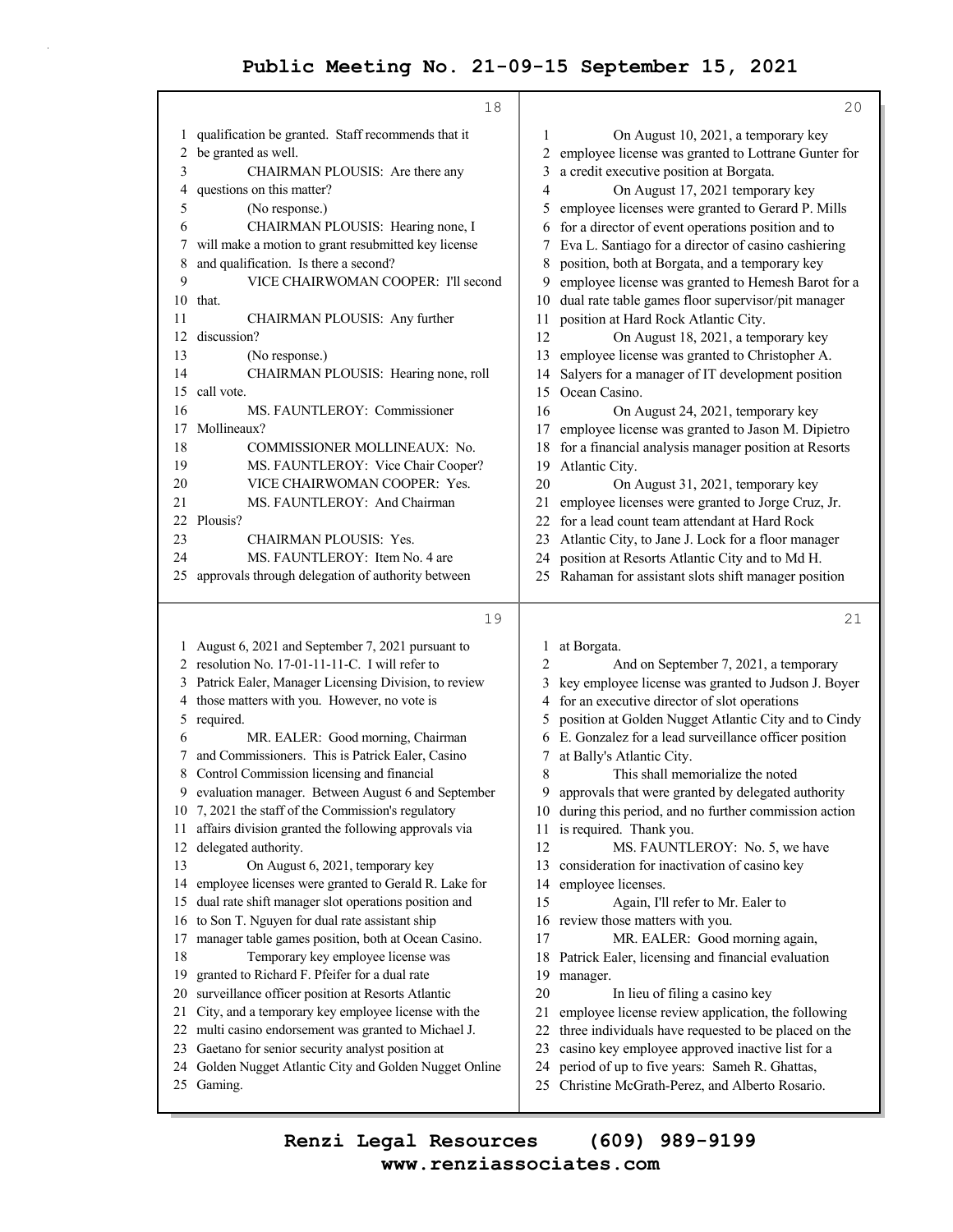|                | 22                                                                               | 24                                                                                  |
|----------------|----------------------------------------------------------------------------------|-------------------------------------------------------------------------------------|
| 1              | Commission staff has reviewed these                                              | employee licenses lapsed pursuant to N.J.A.C.<br>1                                  |
| 2              | requests and recommends granting the requested                                   | $10:41A-6.1(f)$ of the regulations.<br>2                                            |
| 3              | relief.                                                                          | 3<br>CHAIRMAN PLOUSIS: Is there a second?                                           |
| $\overline{4}$ | CHAIRMAN PLOUSIS: Are there any                                                  | COMMISSIONER MOLLINEAUX: Mr.<br>4                                                   |
| 5              | questions?                                                                       | 5<br>Chairman, I second the motion.                                                 |
| 6              | (No response.)                                                                   | 6<br>CHAIRMAN PLOUSIS: Any further                                                  |
| 7              | CHAIRMAN PLOUSIS: Hearing none, is                                               | discussion?<br>7                                                                    |
| 8              | there a motion?                                                                  | 8<br>(No response.)                                                                 |
| 9              | VICE CHAIRWOMAN COOPER: Mr.                                                      | 9<br>CHAIRMAN PLOUSIS: Hearing none, all                                            |
| 10             | Chairman, I move to grant the requested relief and                               | in favor say aye.<br>10                                                             |
| 11             | order that the three casino key employee licenses be                             | (Ayes.)<br>11                                                                       |
| 12             | inactivated.                                                                     | 12<br>CHAIRMAN PLOUSIS: Opposed?                                                    |
| 13             | CHAIRMAN PLOUSIS: Is there a second?                                             | 13<br>(No response.)                                                                |
| 14<br>15       | COMMISSIONER MOLLINEAUX: Mr.                                                     | CHAIRMAN PLOUSIS: Ayes have it.<br>14<br>15                                         |
| 16             | Chairman, I second the motion.<br>CHAIRMAN PLOUSIS: Any further                  | MR. EALER: Thank you.<br>MS. FAUNTLEROY: Item No. 7 is<br>16                        |
| 17             | discussion?                                                                      | consideration of the initial decision in the matter<br>17                           |
| 18             | (No response.)                                                                   | of the initial application of Frank M. Ruocco, Jr.<br>18                            |
| 19             | CHAIRMAN PLOUSIS: Hearing none, all                                              | for a casino key employee license, Docket No.<br>19                                 |
| 20             | in favor say aye.                                                                | 210003-CK.<br>20                                                                    |
| 21             | (Ayes.)                                                                          | 21<br>I will defer to Senior Counsel                                                |
| 22             | CHAIRMAN PLOUSIS: Opposed?                                                       | 22<br>Theresa Pimpinelli to advance that matter.                                    |
| 23             | (No response.)                                                                   | 23<br>MS. PIMPINELLI: Good morning,                                                 |
| 24             | CHAIRMAN PLOUSIS: Ayes have it.                                                  | Chairman, Vice Chair Cooper and Commissioner<br>24                                  |
| 25             | MR. EALER: Thank you.                                                            | Mollineaux. This is Theresa Pimpinelli, senior<br>25                                |
|                |                                                                                  |                                                                                     |
|                |                                                                                  |                                                                                     |
|                | 23                                                                               | 25                                                                                  |
| 1              | MS. FAUNTLEROY: Item No. 6 is a                                                  | counsel appearing for the Commission.<br>1                                          |
| 2              | consideration of the lapsing of casino key employee                              | For your consideration is the initial<br>2                                          |
| 3              | licenses. Again, I will refer to Mr. Ealer to                                    | decision in the matter of the initial application of<br>3                           |
| 4              | review.                                                                          | 4 Frank M. Ruocco, Jr. for a casino key employee                                    |
| 5              | MR. EALER: Thank you. Patrick Ealer                                              | 5 license. The initial decision recommended granting                                |
| 6              | of the Casino Control Commission.                                                | the initial application. No exceptions were filed,<br>6                             |
| 7              | At this time there are five                                                      | and the matter is now before you for your full<br>7                                 |
|                | 8 individuals for your consideration to lapse their                              | 8 consideration.                                                                    |
| 9              | casino key employee license. In these cases the                                  | 9<br>I would now ask counsel to enter                                               |
| 10             | casino key employee license review application                                   | 10 their appearances and proceed.                                                   |
| 11             | filing deadline has passed, and the individual has                               | 11<br>MR. PASCRELL: Mr. Chairman, Madam                                             |
| 12<br>13       | not filed a casino key employee license review                                   | Vice Chair, Commissioner Mollineaux, General Counsel<br>12                          |
| 14             | application nor has requested to be placed on the                                | 13 Fauntleroy, Senior Counsel Pimpinelli, thank you for<br>14                       |
| 15             | approved inactive list.<br>Based on these facts, staff                           | the opportunity to be heard this morning. My name                                   |
|                | 16 recommends that the casino key employee licenses of                           | 15 is William J. Pascrell, III, and I am counsel for<br>16                          |
| 17             | Mary Alioto, Keisha Boyer, Joseph Herling, Phillip                               | Mr. Frank Ruocco in his key license application<br>17<br>approval.                  |
| 18             | Roberts and Damian Taylor be deemed to have lapsed.                              | 18<br>MS. BEN-DAVID: Good morning,                                                  |
| 19             | CHAIRMAN PLOUSIS: Are there any                                                  | Chairman and Commissioners, Sara Ben-David here on<br>19                            |
| 20             | questions on any of these matters?                                               | behalf of the Division of Gaming Enforcement.<br>20                                 |
| 21             | (No response.)                                                                   | 21<br>CHAIRMAN PLOUSIS: Thank you.                                                  |
| 22             | CHAIRMAN PLOUSIS: Hearing none, is                                               | 22<br>MS. PIMPINELLI: Do any counsel have                                           |
| 23             | there a motion?                                                                  | 23<br>any statements that they would like to make?                                  |
| 24<br>25       | VICE CHAIRWOMAN COOPER: Mr.<br>Chairman, I move to find that the five casino key | 24<br>MR. PASCRELL: Mr. Chairman, through<br>25 you, I would like to be heard, sir. |

**www.renziassociates.com Renzi Legal Resources (609) 989-9199**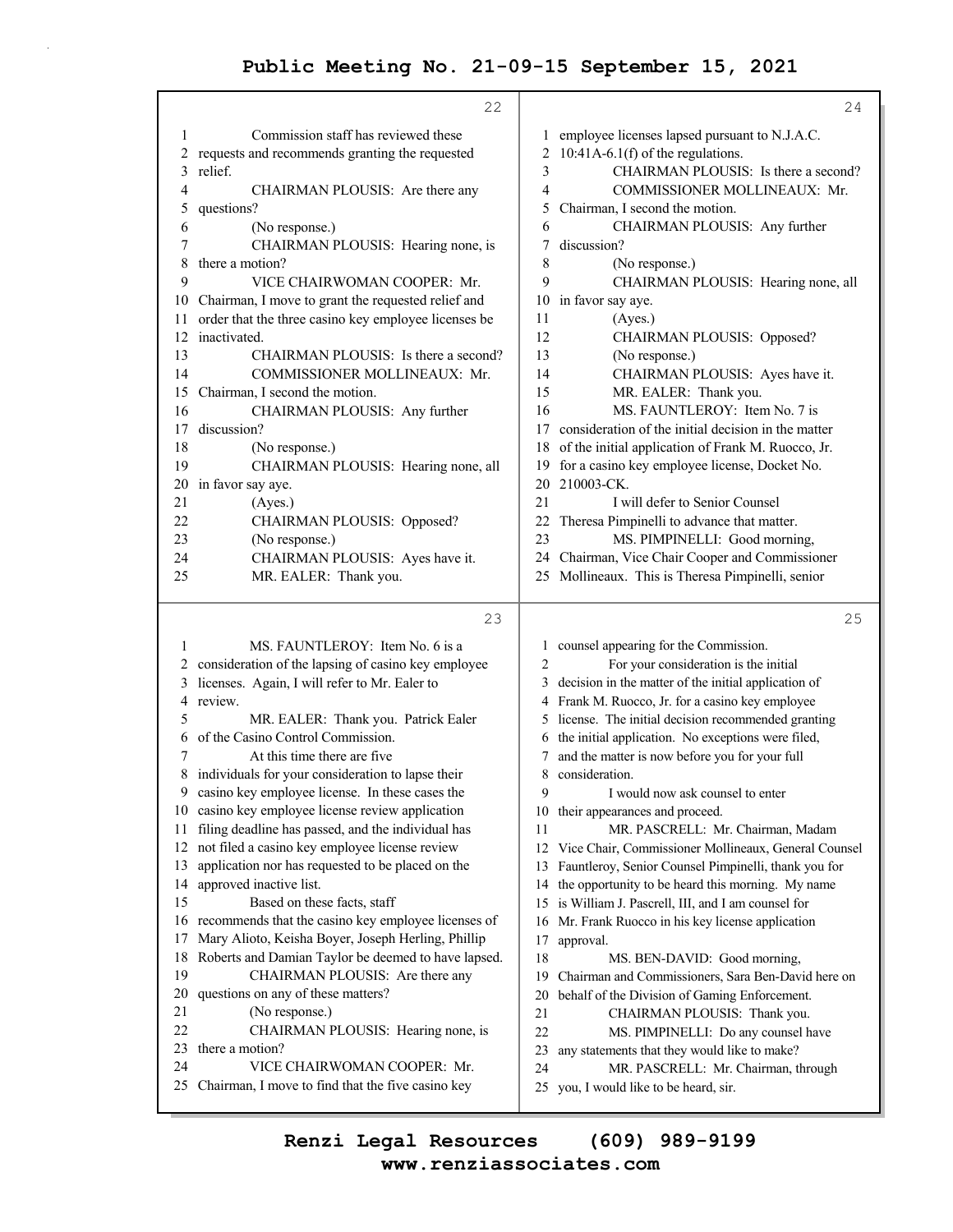|                | 26                                                                    |          | 28                                                       |
|----------------|-----------------------------------------------------------------------|----------|----------------------------------------------------------|
| 1              |                                                                       | 1        | MR. PASCRELL: Thank you very much,                       |
| $\overline{c}$ | CHAIRMAN PLOUSIS: Yes, you have the                                   | 2        | Mr. Chairman. Thank you Vice Chair, Commissioner         |
| 3              | floor there.                                                          | 3        | Mollineaux. Have a great day. Thank you very much.       |
| 4              | MR. PASCRELL: Thank you very much,                                    | 4        | CHAIRMAN PLOUSIS: Congratulations.                       |
| 5              | Chairman.                                                             | 5        | MS. FAUNTLEROY: No. 8 is                                 |
| 6              | Chairman, I want to thank you and                                     | 6        | consideration of the initial application of Nicholas     |
| 7              | your commission for all the time, energy and effort                   |          | R. Scappa for a casino key employee license, Docket      |
| 8              | you put into this application. Perhaps you're aware                   | 8        | No. 21-001-CK.                                           |
| 9              | that this has been an ongoing four-year process, and                  | 9        | Again, I will defer to Senior Counsel                    |
| 10             | on behalf of Mr. Ruocco, I want to thank you, Madam                   |          | 10 Pimpinelli to review that with you.                   |
| 11             | Vice Chair, because she worked diligently with                        | 11       | MS. PIMPINELLI: Hello again,                             |
| 12             | Senior Counsel Pimpinelli over the last three to                      |          | 12 Chairman and Commissioner. Theresa Pimpinelli,        |
|                | 13 four months since our hearing in May. I want to                    | 13       | senior counsel appearing on behalf of the                |
| 14             | also thank general counsel Fauntleroy because she                     | 14       | Commission. For your consideration is the initial        |
| 15             | has been engaged and involved in this from its                        | 15       | application of Nicholas Scappa for a casino key          |
| 16             | inception. I know that particularly Vice Chair                        | 16       | employee license. You have staff memo and                |
| 17             | Cooper and Theresa Pimpinelli have put in an                          | 17       | recommendation for this matter.                          |
| 18             | extraordinary amount of time, energy and effort in                    | 18       | I believe Brian Biscieglia is here on                    |
| 19             | an opinion or initial determination that we are very                  | 19       | behalf of the division.                                  |
| 20             | enthusiastic, and we hope that today you will                         | 20       | MR. BISCIEGLIA: Thank you, Brian C.                      |
| 21             | authorize that initial determination, and Mr. Frank                   | 21       | Biscieglia on behalf of the Division of Gaming           |
| 22             | Ruocco is eager to get to work.                                       | 22       | Enforcement. Good morning, Chair and Commissioners.      |
| 23             | Thank you very much for your                                          | 23       | The Division recommends the granting                     |
| 24             | consideration.                                                        | 24       | of Nicholas R. Scappa's initial application and will     |
| 25             | CHAIRMAN PLOUSIS: Thank you.                                          | 25       | answer any questions that you may have. Thank you.       |
|                |                                                                       |          |                                                          |
|                |                                                                       |          |                                                          |
|                | 27                                                                    |          | 29                                                       |
| 1              | Division?                                                             | 1        | CHAIRMAN PLOUSIS: Thank you,                             |
| 2              | MS. BEN-DAVID: Thank you, Chairman.                                   | 2        | counsel. Are there any questions for counsel?            |
| 3              | I don't have anything further to add on this item.                    | 3        | (No response.)                                           |
| 4              | Thank you.                                                            | 4        | CHAIRMAN PLOUSIS: Hearing none, is                       |
| 5              | CHAIRMAN PLOUSIS: Thank you. Are                                      | 5        | there a motion?                                          |
| 6              | there any questions for counsel on this matter?                       | 6        | VICE CHAIRWOMAN COOPER: Mr.                              |
| 7              | (No response.)                                                        | 7        | Chairman, I move to grant the application of             |
| 8              | CHAIRMAN PLOUSIS: Hearing none, I                                     | 8        | Nicholas R. Scappa for initial casino key employee       |
|                | 9 move the motion to adopt the initial decision and                   |          | 9 license.                                               |
| 11             | 10 grant Frank M. Ruocco, Jr.'s application for the                   | 10       | CHAIRMAN PLOUSIS: Do I have a                            |
| 12             | initial casino key employee license, subject to the                   | 11<br>12 | second? I'll second that motion. Any further             |
| 13             | conditions imposed in the initial decision. Is<br>there a second?     | 13       | discussion?                                              |
| 14             |                                                                       | 14       | (No response.)                                           |
| 15             | VICE CHAIRWOMAN COOPER: Mr.<br>Chairman, I would like to second that. | 15       | CHAIRMAN PLOUSIS: Hearing none, all<br>in favor say aye. |
| 16             | CHAIRMAN PLOUSIS: Any further                                         | 16       | (Ayes.)                                                  |
| 17             | discussion?                                                           | 17       | CHAIRMAN PLOUSIS: Opposed?                               |
| 18             | (No response.)                                                        | 18       | COMMISSIONER MOLLINEAUX: No.                             |
| 19             | CHAIRMAN PLOUSIS: Hearing none, all                                   | 19       | CHAIRMAN PLOUSIS: Ayes have it.                          |
| 20             | in favor, say aye.                                                    | 20       | MS. FAUNTLEROY: Item No. 9 is                            |
| 21             | (Ayes.)                                                               | 21       | consideration of the plenary qualification and           |
| 22             | CHAIRMAN PLOUSIS: Opposed?                                            | 22       | initial casino key employee licensure with multi         |
| 23             | COMMISSIONER MOLLINEAUX: No.                                          | 23       | casino endorsement of Nanette Horner to serve as         |
| 24             | CHAIRMAN PLOUSIS: Ayes have it.                                       | 24       | vice president legal and general counsel of              |
| 25             | Thank you. Thank you, counsel.                                        | 25       | Boardwalk 1000, LLC and HR Atlantic City, LLC.           |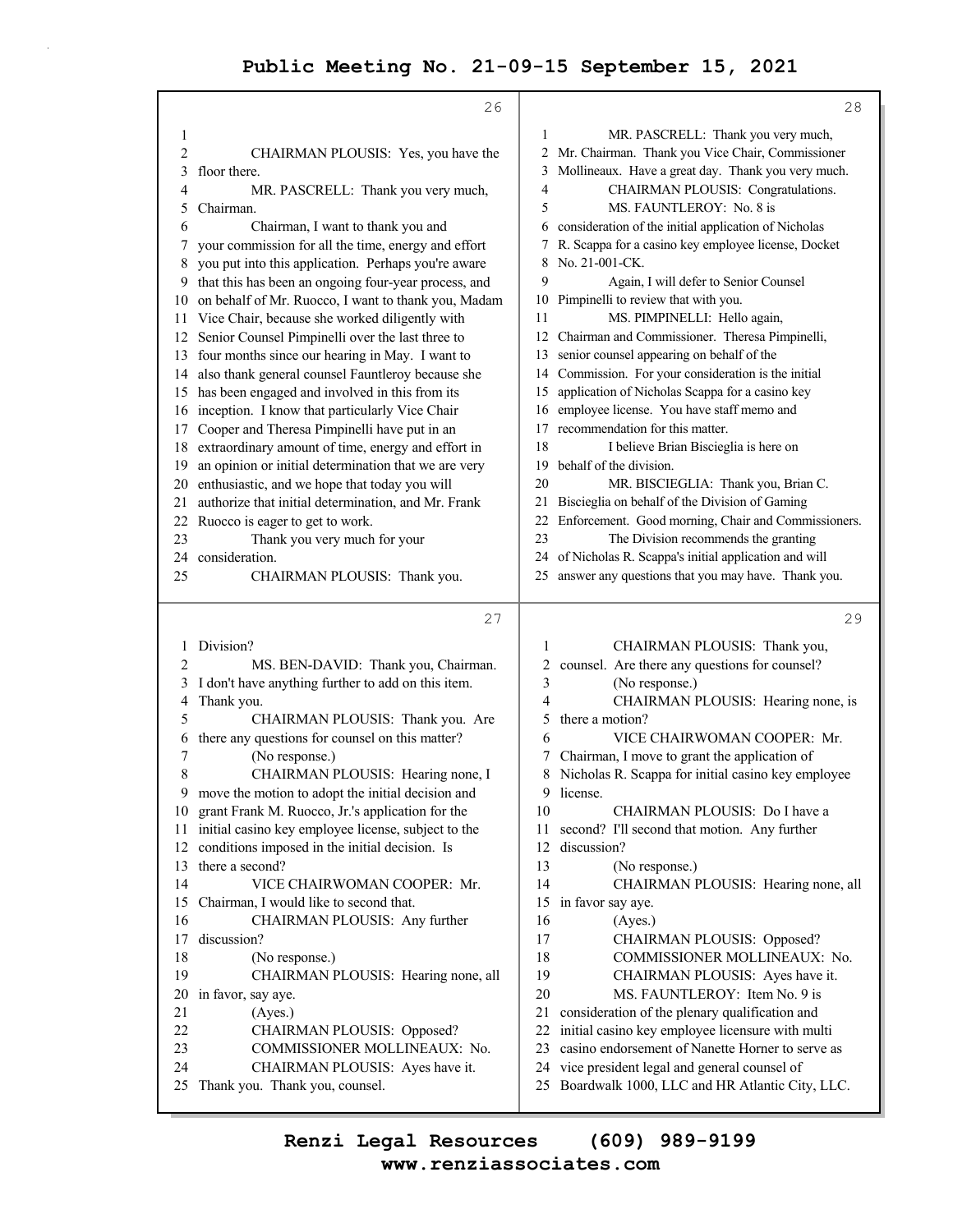|          | 30                                                    |                | 32                                                                                    |
|----------|-------------------------------------------------------|----------------|---------------------------------------------------------------------------------------|
| 1        | Counsel Pimpinelli will review that                   | 1              | VICE CHAIRWOMAN COOPER: Mr.                                                           |
| 2        | matter with you.                                      | 2              | Chairman, I move to adopt the draft resolution and                                    |
| 3        | MS. PIMPINELLI: Chairman and                          | 3              | A, grant an initial casino key employee license to                                    |
| 4        | Commissioner, Theresa Pimpinelli, senior counsel on   |                | 4 Nanette L. Horner with a multi casino endorsement                                   |
| 5        | behalf of the Commission appearing again.             | 5              | pursuant to N.J.S.A. 5:12-89(a) and (b) and N.J.S.A.                                  |
| 6        | As Ms. Fauntleroy indicated, this is                  |                | 6 5:12-91.1. And B, find Ms. Horner qualified to                                      |
| 7        | the plenary qualification and key employee licensure  | 7              | serve as vice president legal and general counsel                                     |
| 8        | of Ms. Horner so that she may serve as vice           | 8              | for Boardwalk 1000, LLC and HR Atlantic City, LLC in                                  |
| 9        | president legal and general counsel for Boardwalk     | 9              | accordance with N.J.S.A. 5:12-85.1, N.J.A.C.                                          |
| 10       | 1000, LLC and HR Atlantic City, LLC. Ms. Horner was   | 10             | 13.69C-2.6 and N.J.A.C. 13:69C-2.7.                                                   |
| 11       | granted her temporary qualification and licensure on  | 11             | CHAIRMAN PLOUSIS: Is there a second?                                                  |
|          | 12 February 10, 2021.                                 | 12             | COMMISSIONER MOLLINEAUX: Mr.                                                          |
| 13       | I would now ask counsel to enter                      | 13             | Chairman, I second the motion.                                                        |
| 14       | their appearances and proceed.                        | 14             | CHAIRMAN PLOUSIS: Any further                                                         |
| 15       | MR. CASSIELLO: Nick Cassiello of the                  | 15             | discussion?                                                                           |
| 16       | law firm of Fox Rothschild appearing on behalf of     | 16             | (No response.)                                                                        |
| 17       | Boardwalk and the applicant.                          | 17             | CHAIRMAN PLOUSIS: Hearing none, roll                                                  |
| 18       | MR. HOLLANDER: Good morning,                          | 18             | call vote.                                                                            |
| 19       | Chairman and Commissioners, Deputy Attorney General   | 19             | MS. FAUNTLEROY: Commissioner                                                          |
| 20       | Jordan Hollander on behalf of the Division of Gaming  | 20             | Mollineaux?                                                                           |
| 21       | Enforcement.                                          | 21             | COMMISSIONER MOLLINEAUX: Yes.                                                         |
| 22       | MR. CASSIELLO: Mr. Chairman, if I                     | 22             | MS. FAUNTLEROY: Vice Chair Cooper?                                                    |
| 23       | may?                                                  | 23             | VICE CHAIRWOMAN COOPER: Yes.                                                          |
| 24       | CHAIRMAN PLOUSIS: Yes.                                | 24             | MS. FAUNTLEROY: And Chairman                                                          |
| 25       | MR. CASSIELLO: It is my personal                      |                | 25 Plousis?                                                                           |
|          |                                                       |                |                                                                                       |
|          |                                                       |                |                                                                                       |
|          | 31                                                    |                | 33                                                                                    |
| $\perp$  | pleasure to be before you today on behalf of this     | 1              | CHAIRMAN PLOUSIS: Yes.                                                                |
| 2        | applicant.                                            | $\overline{c}$ | MS. FAUNTLEROY: Thank you. Item No.                                                   |
| 3        | Nan Horner is a lifelong resident of                  | 3              | 10 is the petition of AC Ocean Walk, LLC for the                                      |
| 4        | the area, and early in her legal career we were       | 4              | issuance of a temporary casino key employee license                                   |
| 5        | actually in the same law firm together. She then      | 5              | to Ryan Burch pursuant to N.J.S.A. 5:12-89(e) and to                                  |
| 6        | went on to serve as counsel at the Pennsylvania       | 6              | permit him to assume the duties and exercise the                                      |
| 7        | Gaming Control Board and then as general counsel      | 7              | powers of vice president of hotel operations pending                                  |
| 8        | secretary of a publicly traded casino company in New  | 8              | his plenary qualifications.                                                           |
|          | 9 York. I'm glad she's back here in Atlantic City.    | 9              | Again, I will defer to Senior Counsel                                                 |
| 10       | I have reviewed the draft resolution                  |                | 10 Pimpinelli.                                                                        |
| 11       | and it is acceptable to us. Thank you very much.      | 11             | MS. PIMPINELLI: Again, Chairman and                                                   |
| 12       | CHAIRMAN PLOUSIS: Thank you.                          | 12             | Commissioners, Theresa Pimpinelli, senior counsel                                     |
| 13       | Division?                                             | 13             | appearing for the Commission.                                                         |
| 14       | MR. HOLLANDER: Thank you, Mr.                         | 14             | This is the temporary qualification                                                   |
| 15       | Chairman. The Commission has the Division's report    | 15             | and casino key employee licensure of Ryan Burch to                                    |
| 16       | dated August 18, 2021 in this matter recommending     | 16             | permit him to assume the duties and exercise the                                      |
| 17       | the granting of a plenary casino key employee         | 17             | powers of vice president hotel operations for AC                                      |
| 18       | license and qualification to Ms. Horner. The          | 18             | Ocean Walk pending his plenary qualification and                                      |
| 19       | Division has also reviewed the draft resolution and   | 19             | licensure.                                                                            |
| 20       | has no objection. Thank you very much.                | 20             | HR's resolution was distributed to                                                    |
| 21       | CHAIRMAN PLOUSIS: Are there any                       | 21             | the parties. You have staff memo for this matter.                                     |
| 22       | questions for counsel?                                | 22             | I would now ask counsel to enter their appearances                                    |
| 23       | (No response.)                                        | 23             | and proceed.                                                                          |
| 24<br>25 | CHAIRMAN PLOUSIS: Hearing none, is<br>there a motion? | 24             | MR. MUSKETT: Good morning, Chairman<br>25 Plousis, Vice Chair Cooper and Commissioner |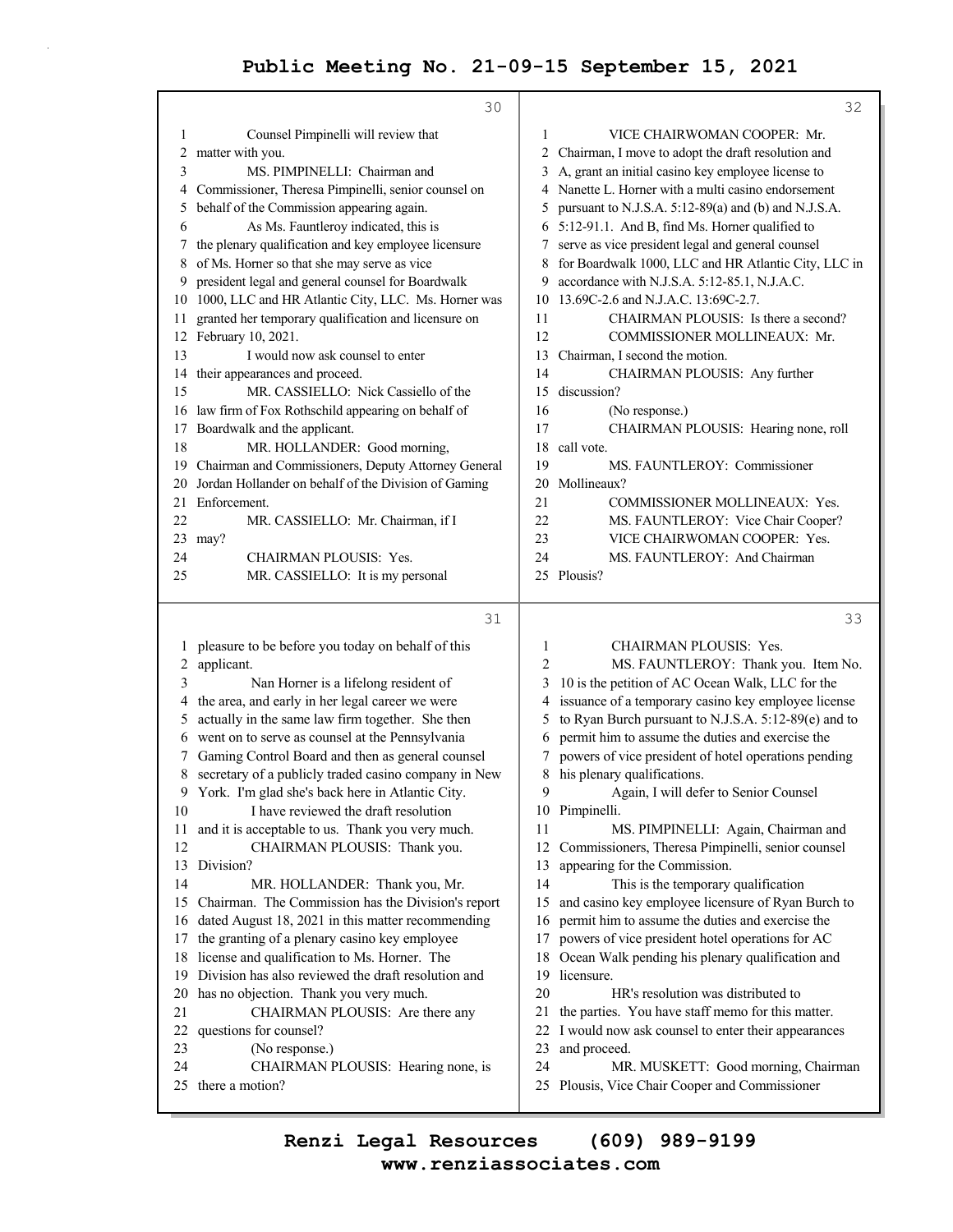|          | 34                                                                                                      |                | 36                                                                                                      |
|----------|---------------------------------------------------------------------------------------------------------|----------------|---------------------------------------------------------------------------------------------------------|
|          | 1 Mollineaux. This is Joseph Muskett, senior vice                                                       | 1              | COMMISSIONER MOLLINEAUX: Yes.                                                                           |
|          | 2 president and general counsel for Ocean Casino                                                        | $\overline{c}$ | MS. FAUNTLEROY: Vice Chair Cooper?                                                                      |
| 3        | Resort appearing on behalf of Ryan Burch.                                                               | 3              | VICE CHAIRWOMAN COOPER: Yes.                                                                            |
| 4        | Ocean has received approval for the                                                                     | 4              | MS. FAUNTLEROY: And Chairman                                                                            |
| 5.       | issuance of a temporary casino key employee license                                                     | 5              | Plousis?                                                                                                |
| 6        | to Ryan Burch so that Mr. Burch may assume the                                                          | 6              | CHAIRMAN PLOUSIS: Yes.                                                                                  |
| 7        | position of vice president of hotel operations for                                                      | 7              | MS. FAUNTLEROY: Item No. 11 is the                                                                      |
| 8        | Ocean Casino Resort pending his full licensure and                                                      | 8              | joint petition of Boardwalk 1000, LLC and HR                                                            |
| 9        | qualification.                                                                                          | 9              | Atlantic City, LLC for the issuance of a temporary                                                      |
| 10       | I have reviewed the draft resolution.                                                                   | 10             | casino key employee license to Anthony Spagno                                                           |
| 11       | I have no objection in form and substance to the                                                        | 11             | pursuant to N.J.S.A. 5:12-89(e) with a multi casino                                                     |
| 12       | resolution, and I respectfully ask on behalf of                                                         | 12             | endorsement pursuant to N.J.S.A. 5:12-91.1, and to                                                      |
| 13       | Ocean Casino Resort and Mr. Burch that the                                                              | 13             | permit him to assume the duties and exercise the                                                        |
| 14       | resolution be approved as written.                                                                      | 14             | powers of casino manager and vice president of table                                                    |
| 15       | Thank you for consideration of this                                                                     | 15             | games pending his plenary qualification.                                                                |
| 16       | matter.                                                                                                 | 16<br>17       | Again, Senior Counsel Pimpinelli will<br>address that.                                                  |
| 17       | MS. BEN-DAVID: Good morning again,<br>chairman and commissioners, Sara Ben-David appearing              |                | MS. PIMPINELLI: Chairman and                                                                            |
| 18       | on behalf of the Division of Gaming Enforcement.                                                        | 18<br>19       | Commissioners, Theresa Pimpinelli, senior counsel                                                       |
| 19<br>20 | The Division advised on August 30th                                                                     | 20             | for the Commission appearing again.                                                                     |
| 21       | that it had no objection to Mr. Birch's temporary                                                       | 21             | My final matter for your                                                                                |
| 22       | licensure and temporary qualification to allow him                                                      | 22             | consideration today is this temporary qualification                                                     |
| 23       | to assume the duties and exercise the powers of vice                                                    | 23             | and casino key employee licensure with the multi                                                        |
|          | 24 president of hotel operations. I have reviewed the                                                   | 24             | casino endorsement for Anthony Spagno to permit him                                                     |
|          | 25 draft resolution and have no objection.                                                              | 25             | to assume the duties and exercise the powers of                                                         |
|          |                                                                                                         |                |                                                                                                         |
|          | 35                                                                                                      |                | 37                                                                                                      |
| 1        | CHAIRMAN PLOUSIS: Thank you. Are                                                                        | 1              | casino manager and vice president of table games.                                                       |
| 2        | there any questions for counsel?                                                                        | $\overline{c}$ | You have staff memo for this matter.                                                                    |
| 3        | (No response.)                                                                                          | 3              | A draft resolution was distributed to the parties,                                                      |
| 4        | CHAIRMAN PLOUSIS: Hearing none, is                                                                      | 4              | and I would now ask counsel to enter their                                                              |
| 5        | there a motion?                                                                                         | 5              | appearances and proceed.                                                                                |
| 6        | VICE CHAIRWOMAN COOPER: Mr.                                                                             | 6              | MS. HORNER: Good morning, Chair and                                                                     |
| 7        | Chairman, I move to approve the petition and issue a                                                    | 7              | Commissioners. This is Nanette Horner, vice                                                             |
| 8        | temporary casino key employee license to Ryan Burch                                                     | 8              | president legal counsel for Boardwalk 1000 and HR                                                       |
| 9        | pursuant to N.J.S.A. 5:12-89(e) and N.J.A.C.                                                            |                | 9 Atlantic City on behalf of petitioners for the                                                        |
| 11       | 10 19:41A-5.3(d) and permit him to assume the duties<br>and exercise the powers of vice president hotel |                | 10 issuance of the temporary key employee license to                                                    |
| 12       | operations for AC Ocean Walk, LLC pending plenary                                                       | 11<br>12       | Anthony Spagno with multi casino endorsement and<br>permit him to assume the duties and exercise powers |
| 13       | qualification in accordance with the conditions                                                         |                | 13 of casino manager and vice president of table games                                                  |
| 14       | contained in N.J.S.A. 5:12-85.1, N.J.S.A.                                                               | 14             | pending plenary qualifications.                                                                         |
| 15       | 5:12-89(b), and N.J.A.C. 13.69C-2.6.                                                                    | 15             | I want to point out that Mr. Spagno                                                                     |
| 16       | CHAIRMAN PLOUSIS: Is there a second?                                                                    | 16             | has held a key license in New Jersey from 1988 until                                                    |
| 17       | COMMISSIONER MOLLINEAUX: Mr.                                                                            | 17             | 2013, so that's 25 years, and for the past ten years                                                    |
| 18       | Chairman, I second the motion.                                                                          | 18             | he has held key license in a neighboring state and                                                      |
| 19       | CHAIRMAN PLOUSIS: Any further                                                                           | 19             | that's been for the past ten years.                                                                     |
| 20       | discussion?                                                                                             | 20             | I have reviewed the draft resolution                                                                    |
|          |                                                                                                         |                |                                                                                                         |
| 21       | (No response.)                                                                                          | 21             |                                                                                                         |
| 22       | CHAIRMAN PLOUSIS: Hearing none, roll                                                                    | 22             | and I agree to both the form and the substance of<br>the resolution.                                    |
| 23       | call vote.                                                                                              | 23             | CHAIRMAN PLOUSIS: Thank you.                                                                            |
| 24       | MS. FAUNTLEROY: Commissioner                                                                            | 24             | MR. HOLLANDER: Good morning again,                                                                      |
| 25       | Mollineaux?                                                                                             | 25             | Chairman and Commissioners, Deputy Attorney General                                                     |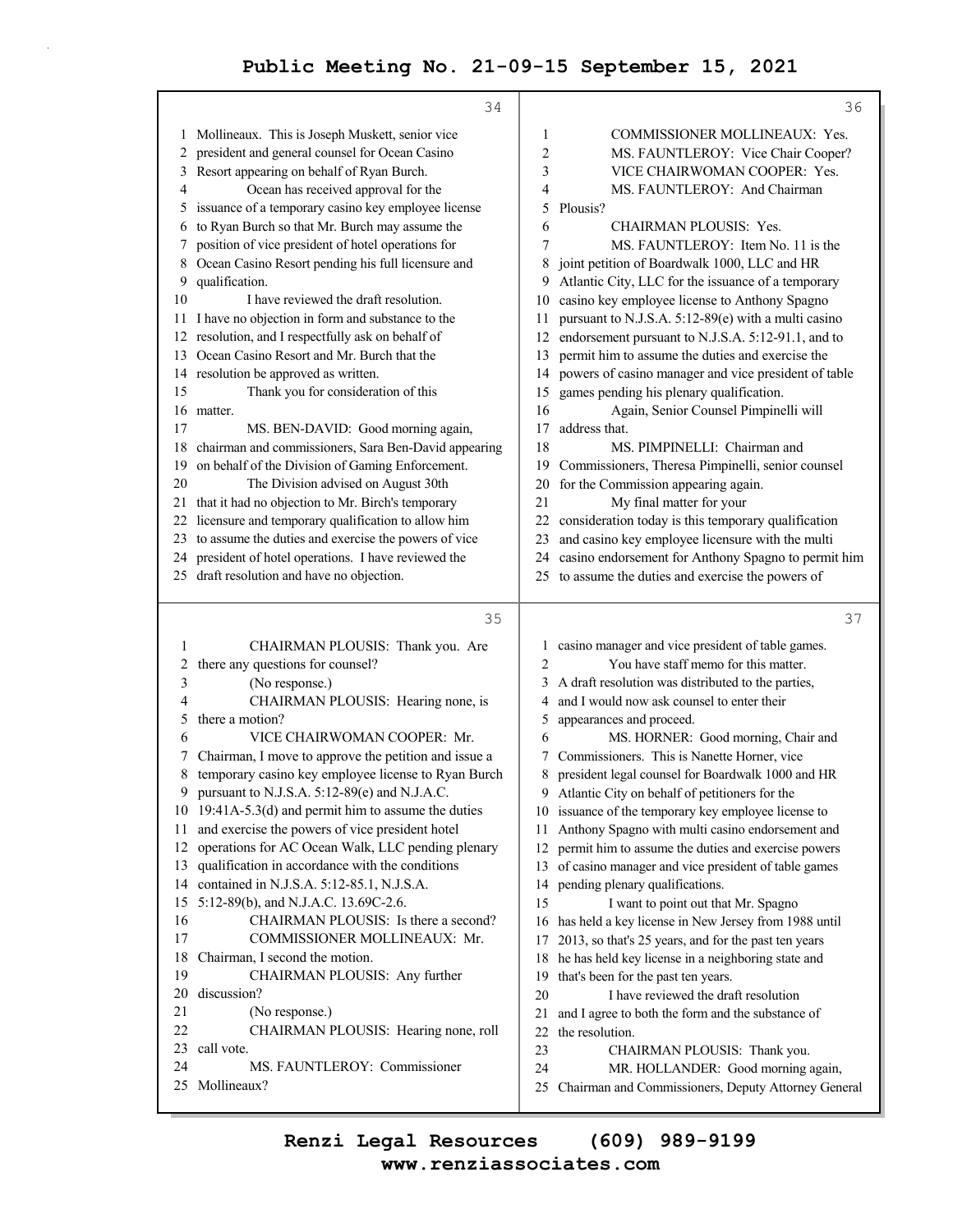|          | 38                                                                                                     | 40                                                                                               |
|----------|--------------------------------------------------------------------------------------------------------|--------------------------------------------------------------------------------------------------|
| 1        | Jordan Hollander on behalf of the Division of Gaming                                                   | 1 qualification at your January 13 public meeting. He                                            |
| 2        | Enforcement.                                                                                           | 2 was also designated as treasurer in addition to                                                |
| 3        | You have the Division's email of no                                                                    | chief financial officer for MGM Resorts<br>3                                                     |
| 4        | objection to the requested relief. The Division has                                                    | International. Before you now is his plenary<br>4                                                |
| 5        | also reviewed the draft resolution and has no                                                          | qualification to serve in those capacities.<br>5                                                 |
| 6        | objection.                                                                                             | I believe counsel is present and I<br>6                                                          |
| 7        | Thank you very much.                                                                                   | would ask them to enter their appearances and<br>7                                               |
| 8        | CHAIRMAN PLOUSIS: Are there any                                                                        | 8<br>proceed.                                                                                    |
| 9        | questions for counsel?                                                                                 | 9<br>MR. MADAMBA: Good morning, Chair                                                            |
| 10       | (No response.)                                                                                         | Plousis, Vice Chair Cooper and Commissioner<br>10                                                |
| 11       | CHAIRMAN PLOUSIS: Hearing none, is                                                                     | Mollineaux, Pat Madamba, senior vice president and<br>11                                         |
| 12       | there a motion?                                                                                        | legal counsel for MGM Resorts International on<br>12                                             |
| 13       | VICE CHAIRWOMAN COOPER: Mr.                                                                            | behalf of MGM and Mr. Jonathan Halkyard.<br>13                                                   |
| 14       | Chairman, I move to approve the joint petition and                                                     | I've reviewed the draft resolution,<br>14                                                        |
| 15       | issue a temporary casino key employee license to                                                       | and it's acceptable in form and substance, so we<br>15                                           |
| 16       | Anthony Spagno pursuant to N.J.S.A. 5:12-89(e) and                                                     | would simply ask that the relief be granted to them.<br>16                                       |
| 17       | N.J.A.C. 19:41A-5.3(d) with a multi casino                                                             | Thank you.<br>17                                                                                 |
| 18       | endorsement pursuant to N.J.S.A. 5:12-91.1 and                                                         | 18<br>MS. RICHARDSON: Good morning,                                                              |
| 19       | permit him to assume the duties and exercise the                                                       | Chairman and Commissioners, Tracy Richardson, deputy<br>19                                       |
| 20       | powers of casino manager and vice president of table                                                   | attorney general for the Division of Gaming<br>20                                                |
| 21       | games operations for Boardwalk 1000, LLC and HR                                                        | Enforcement.<br>21<br>22                                                                         |
| 22       | Atlantic City, LLC pending plenary qualification.                                                      | You have the Division's report dated                                                             |
| 23       | In accordance with the conditions<br>24 contained in N.J.S.A. 5:12-85.1 and N.J.S.A. 5:12-89           | September 7th which recommends the plenary<br>23<br>24                                           |
| 25       | and N.J.A.C. 13.69C-2.6 and 2.7.                                                                       | qualification of Jonathan Halkyard. We have also<br>25 reviewed the draft resolution and have no |
|          |                                                                                                        |                                                                                                  |
|          |                                                                                                        |                                                                                                  |
|          | 39                                                                                                     | 41                                                                                               |
| 1        | CHAIRMAN PLOUSIS: Is there a second?                                                                   | objections. Thank you.<br>1                                                                      |
| 2        | COMMISSIONER MOLLINEAUX: Mr.                                                                           | $\overline{2}$<br>CHAIRMAN PLOUSIS: Are there any                                                |
| 3        | Chairman, I second the motion.                                                                         | 3<br>questions for counsel?                                                                      |
| 4        | CHAIRMAN PLOUSIS: Any further                                                                          | 4<br>(No response.)                                                                              |
| 5        | discussion?                                                                                            | 5<br>CHAIRMAN PLOUSIS: Hearing none, is                                                          |
| 6        | (No response.)                                                                                         | there a motion?<br>6                                                                             |
| 7        | CHAIRMAN PLOUSIS: Hearing none, roll                                                                   | 7<br>VICE CHAIRWOMAN COOPER: Mr.                                                                 |
| 8        | call vote.                                                                                             | 8<br>Chairman, I move to adopt the draft resolution and                                          |
| 9        | MS. FAUNTLEROY: Commissioner                                                                           | 9 find Jonathan Halkyard qualified to serve as chief                                             |
| 10       | Mollineaux?                                                                                            | financial officer and treasurer for MGM Resorts<br>10                                            |
| 11       | COMMISSIONER MOLLINEAUX: Yes.                                                                          | International in accordance with N.J.S.A. 5:12-85.1,<br>11                                       |
| 12       | MS. FAUNTLEROY: Vice Chair Cooper?                                                                     | 12 N.J.S.A. 5:12-89(b)(1), and N.J.A.C. 13:69C-2.7(c)                                            |
| 13       | VICE CHAIRWOMAN COOPER: Yes.                                                                           | 13<br>and $(d)$ .                                                                                |
| 14       | MS. FAUNTLEROY: And Chairman                                                                           | 14<br>CHAIRMAN PLOUSIS: Is there a second?                                                       |
| 15       | Plousis?                                                                                               | 15<br>COMMISSIONER MOLLINEAUX: Mr.                                                               |
| 16       | CHAIRMAN PLOUSIS: Yes.                                                                                 | 16<br>Chairman, I second the motion.                                                             |
| 17       | MS. FAUNTLEROY: Thank you.                                                                             | 17<br>CHAIRMAN PLOUSIS: Any further                                                              |
| 18<br>19 | Item No. 12 is consideration of the                                                                    | 18<br>discussion?                                                                                |
| 20       | plenary qualification of Jonathan Halkyard to serve<br>as chief financial officer and treasurer of MGM | 19<br>(No response.)<br>20                                                                       |
| 21       |                                                                                                        | CHAIRMAN PLOUSIS: Hearing none, roll<br>21<br>call vote.                                         |
| 22       | Resorts International, LLC.<br>This matter was initiated on January                                    | 22<br>MS. FAUNTLEROY: Commissioner                                                               |
|          | 23 6, 2021 by a petition filed by MGM seeking the                                                      | 23<br>Mollineaux?                                                                                |
| 24       | temporary qualification of Mr. Halkyard. You                                                           | 24<br>COMMISSIONER MOLLINEAUX: Yes.                                                              |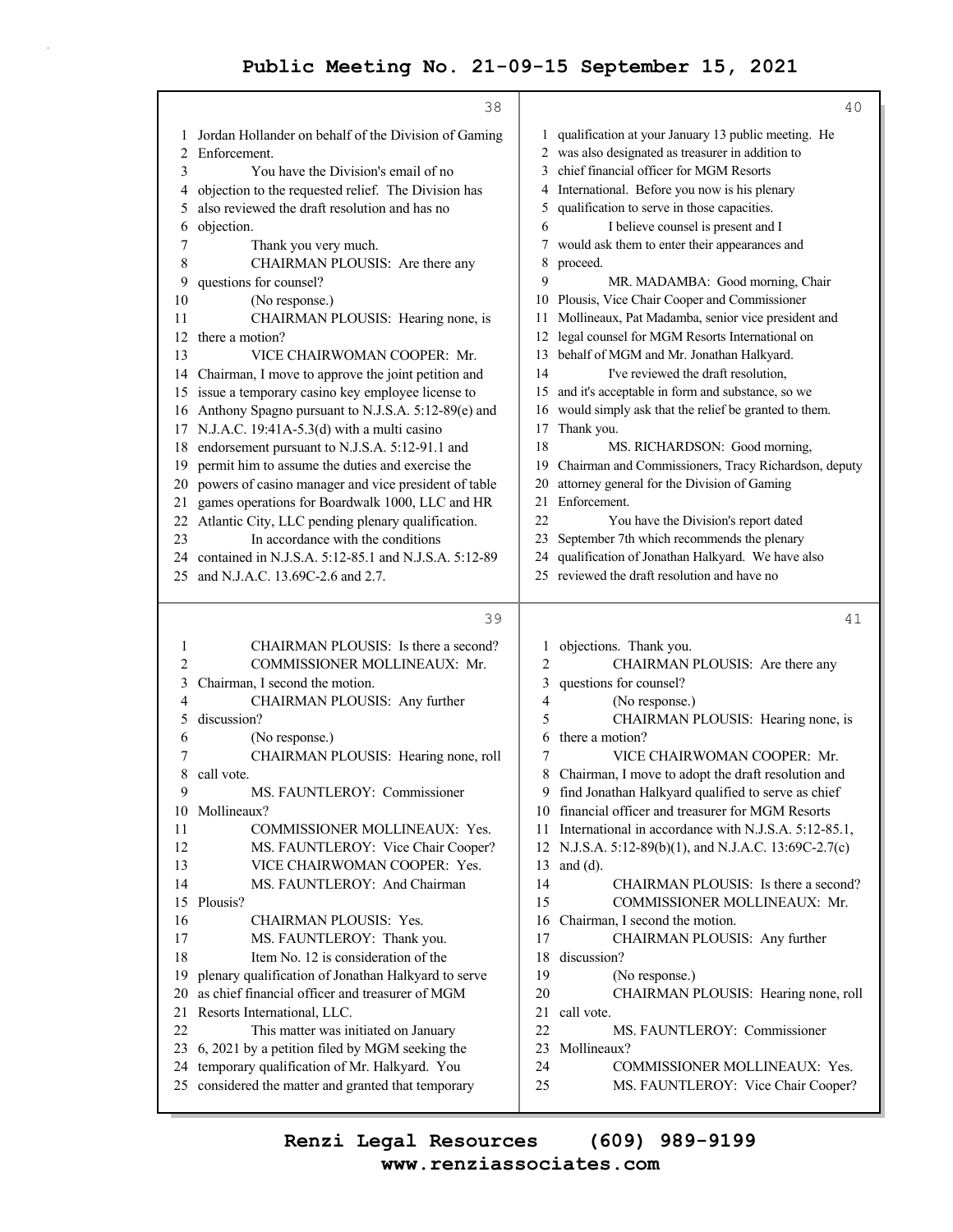|                | 42                                                     |    | 44                                                                                                     |
|----------------|--------------------------------------------------------|----|--------------------------------------------------------------------------------------------------------|
| 1              | VICE CHAIRWOMAN COOPER: Yes.                           | 1  | Thank you.                                                                                             |
| $\overline{c}$ | MS. FAUNTLEROY: And Chairman                           | 2  | CHAIRMAN PLOUSIS: Thank you.                                                                           |
| 3              | Plousis?                                               | 3  | MR. LOLLI: Good morning, Chairman                                                                      |
| 4              | CHAIRMAN PLOUSIS: Yes.                                 | 4  | and Commissioners, David Lolli, deputy attorney                                                        |
| 5              | MS. FAUNTLEROY: Thank you.                             | 5  | general for the Division of Gaming Enforcement. The                                                    |
| 6              | Item No. 13 is the amended and                         | 6  | Division forwarded a letter dated September 14, 2021                                                   |
| 7              | restated petition of MGA Gaming NJ, LLC for the        | 7  | advising that we did not have any objection to the                                                     |
| 8              | issuance of a temporary casino key employee license    | 8  | withdrawal of Mr. Pineault's application.                                                              |
| 9              | to Raymond Pineault, Jr. pursuant to N.J.S.A.          | 9  | Thank you.                                                                                             |
| 10             | 5:12-89(e) and a waiver of the residency requirement   | 10 | CHAIRMAN PLOUSIS: Thank you. Are                                                                       |
| 11.            | pursuant to N.J.S.A. 5:12-89(b)(4), and to permit      | 11 | there any questions for counsel?                                                                       |
|                | 12 him to assume the duties and exercise the powers of | 12 | (No response.)                                                                                         |
| 13             | president of MGA Gaming NJ, LLC and chief operating    | 13 | CHAIRMAN PLOUSIS: Hearing none, I'll                                                                   |
|                | 14 officer of Mohegan Tribal Gaming Authority pending  | 14 | make the motion to accept the withdrawal of                                                            |
| 15             | his plenary qualifications. That matter was            | 15 | Mr. Pineault's application. Do I have a second?                                                        |
|                | 16 petition PRN 2322001.                               | 16 | VICE CHAIRWOMAN COOPER: I'll second                                                                    |
| 17             | Pursuant to a letter request from                      | 17 | that.                                                                                                  |
| 18             | counsel that was filed on 9/8/2021, a request was      | 18 | CHAIRMAN PLOUSIS: All in favor? Say                                                                    |
| 19             | made for the withdrawal of that petition based on      | 19 | aye.                                                                                                   |
| 20             | Mr. Pineault no longer serving in the position that    | 20 | (Ayes.)                                                                                                |
| 21             | required the requisite key license and qualification   | 21 | CHAIRMAN PLOUSIS: Opposed?                                                                             |
| 22             | as to the management role at Mohegan Gaming for the    | 22 | (No response.)                                                                                         |
| 23             | management agreement relative to Resorts.              | 23 | CHAIRMAN PLOUSIS: The ayes have it.                                                                    |
| 24             | That being said, it was followed up                    | 24 | MS. FAUNTLEROY: Thank you.                                                                             |
|                | 25 by a specific letter from Mr. Pineault requesting   | 25 | Item No. 14 is the petition of DGMB                                                                    |
|                |                                                        |    |                                                                                                        |
|                | 43                                                     |    | 45                                                                                                     |
|                | 1 that his application for a casino key employee       |    | 1 Casino, LLC doing business as Resorts Casino Hotel                                                   |
|                | 2 license also be withdrawn without prejudice.         |    | 2 and MGA Gaming NJ, LLC for approval of a second                                                      |
| 3              | I believe counsel, if any                              | 3  | amended and restated management agreement. That is                                                     |
|                | 4 representations want to be made by counsel on the    | 4  | PRN 0782103.                                                                                           |
|                | 5 record. Otherwise, the matter before you is to       | 5  | I will also call with your                                                                             |
| 6              | consider the withdrawal of Mr. Pineault's casino key   | 6  | permission, Mr. Chairman, Item No. 15, because they                                                    |
| 7              | employee application without prejudice.                | 7  | are conjoined, at the same time. Item No. 15 is the                                                    |
| 8              | MS. KAUFMAN: Commissioners, Lynn                       | 8  | petition for approval of a third amended and                                                           |
| 9.             | Kaufman, Cooper Levinson, for MGA Gaming and Mohegan   | 9  | restated limited liability company agreement of DGMB                                                   |
|                | 10 Tribal Gaming Authority. As General Counsel         |    | 10 Casino Holdings, LLC, and that is petition PRN                                                      |
| 11             | Fauntleroy mentioned, and I just want to make it       | 11 | 1052107.                                                                                               |
| 12             | clear, we are requesting the withdrawal of this        | 12 | The petition with respect to the                                                                       |
| 13             | particular -- this petition for key employee           | 13 | second amended and restated management agreement                                                       |
| 14             | licensure, as Mr. Pineault no longer holds that        | 14 | amendment was filed on March 19, 2021. It was                                                          |
| 15             | position that requires a key employee license.         | 15 | subsequently amended by letter petition July 30,                                                       |
| 16             | However, he remains as CEO of Mohegan                  | 16 | 2021 to remove a proposed amendment. The amendment                                                     |
| 17             | Gaming & Entertainment and we are not requesting a     | 17 | with respect to the limited liability company                                                          |
| 18             | withdrawal of his qualification, and we will be --     | 18 | agreement petition was filed on April 15.                                                              |
| 19             | we have already filed an application for his           | 19 | You have been provided those                                                                           |
| 20             | replacement as CEO of MGA Gaming and Mohegan Gaming    | 20 | respective documents. I believe that Daryl will                                                        |
| 21             | & Entertainment, Jody Mattigan, and we will be         | 21 | mark them for the record as P-1 with respect to the                                                    |
| 22             | filing a petition for temporary key licensure and a    | 22 | amended and restated management agreement, and P-2,                                                    |
| 23             | residency waiver. I wanted to wait until after         | 23 | with respect to the third amended and restated                                                         |
| 24             | today so nothing would -- so we would not be causing   | 24 | limited liability agreement, and then after they are<br>marked, I would defer to counsel to make their |
| 25             | any additional confusion.                              | 25 |                                                                                                        |
|                |                                                        |    |                                                                                                        |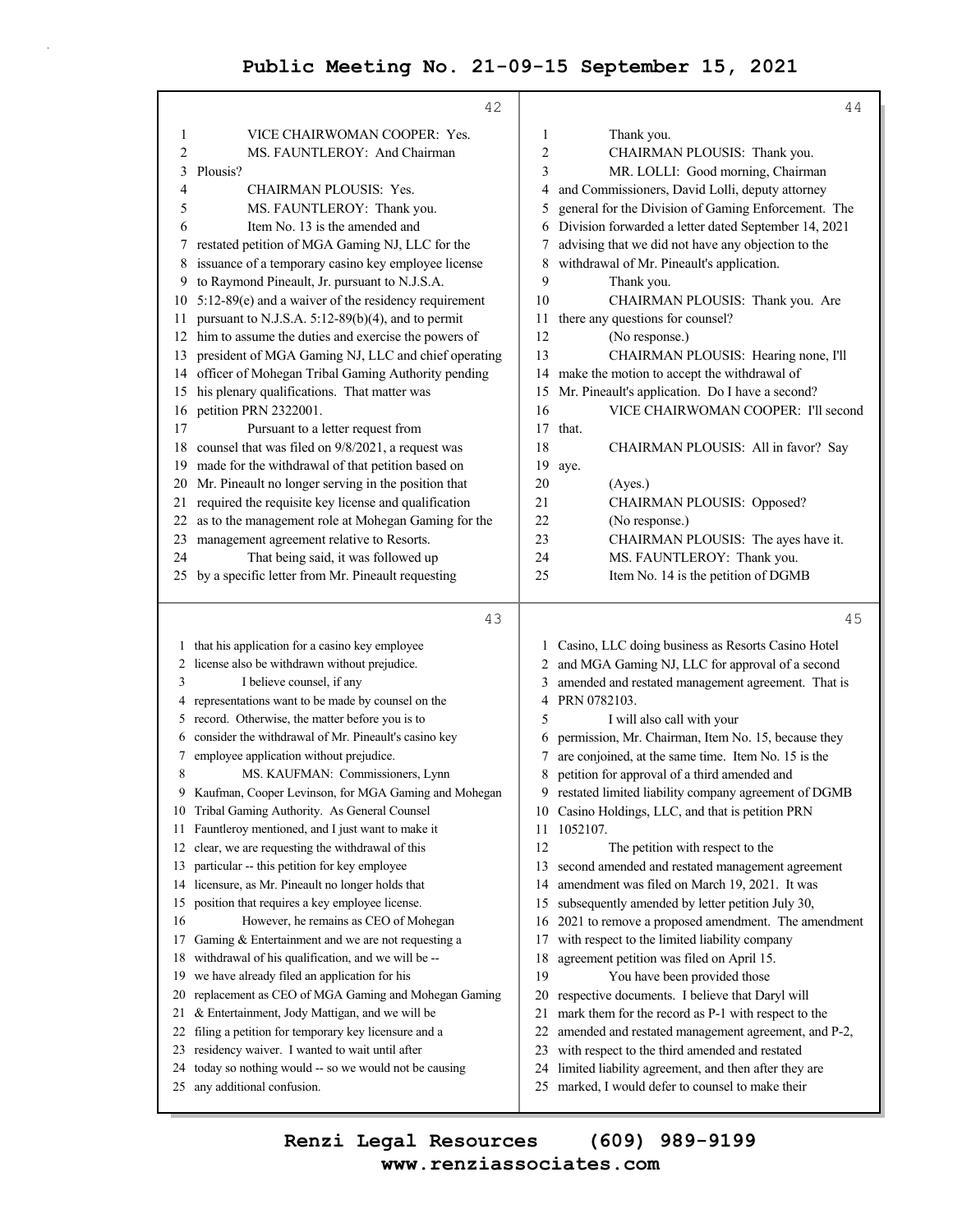|    | 46                                                                                                            |                | 48                                                                                                        |
|----|---------------------------------------------------------------------------------------------------------------|----------------|-----------------------------------------------------------------------------------------------------------|
|    | 1 representations relative to both matters on the                                                             |                | 1 to the relief sought subject to the conditions that                                                     |
|    | 2 record.                                                                                                     |                | 2 we set forth at the end of our report.                                                                  |
| 3  | (Exhibit P-1, Second amended and                                                                              | 3              | Furthermore, we did review the draft                                                                      |
| 4  | restated management agreement between DGMB Casino,                                                            | 4              | resolution yesterday evening. We did have a couple                                                        |
| 5  | LLC and MGA Gaming New Jersey, is received and                                                                | 5              | minor changes which have not yet been incorporated                                                        |
| 6  | marked for identification.)                                                                                   | 6              | into that. I think we are working through that                                                            |
| 7  | (Exhibit P-2, Third amended and                                                                               | 7              | draft resolution.                                                                                         |
| 8  | restated limited liability company agreement, is                                                              | 8              | CHAIRMAN PLOUSIS: Are there any                                                                           |
| 9  | received and marked for identification.)                                                                      | 9              | questions for counsel?                                                                                    |
| 10 | MR. NANCE: Chair, Commissioners the                                                                           | 10             | (No response.)                                                                                            |
| 11 | premarked exhibits are as follows: The petitioner                                                             | 11             | CHAIRMAN PLOUSIS: Hearing none, is                                                                        |
| 12 | submitted two exhibits, P-1 and P-2. P-1 is a                                                                 | 12             | there a motion?                                                                                           |
| 13 | second amended and restated management agreement                                                              | 13             | VICE CHAIRWOMAN COOPER: Mr.                                                                               |
| 14 | between DGMB Casino, LLC and MGA Gaming New Jersey,                                                           | 14             | Chairman, I move to grant the relief requested in                                                         |
|    | 15 LLC. P-2 is a third amended and restated liability                                                         | 15             | the petitions and approve the second amended and                                                          |
| 16 | company agreement. These are the premarked exhibits                                                           |                | 16 restated management agreement and the third amended                                                    |
| 17 | that I received.                                                                                              | 17             | and restated limited liability company agreement                                                          |
| 18 | MS. KAUFMAN: Lynn Kaufman, Cooper                                                                             | 18             | based upon and to the extent set forth in the                                                             |
| 19 | Levinson again, for MGA Gaming. I first would just                                                            | 19             | findings and rulings and subject to the conditions                                                        |
| 20 | like to put on the record there will be a sealing                                                             | 20             | contained in the resolution.                                                                              |
| 21 | request with respect to those agreements that, and                                                            | 21             | CHAIRMAN PLOUSIS: Is there a second?                                                                      |
|    | 22 I'm sure you were here for Mr. Lolli, that we agree                                                        | 22             | COMMISSIONER MOLLINEAUX: Mr.                                                                              |
| 23 | with the Division will be resolved within 15 days or                                                          | 23             | Chairman, I second the motion.                                                                            |
|    | 24 14 days, you can correct me, after this hearing.                                                           | 24             | CHAIRMAN PLOUSIS: Any further                                                                             |
| 25 | I have reviewed the draft resolution                                                                          | 25.            | discussion?                                                                                               |
|    |                                                                                                               |                |                                                                                                           |
|    |                                                                                                               |                |                                                                                                           |
|    | 47                                                                                                            |                | 49                                                                                                        |
|    | 1 and I have no objections.                                                                                   | 1              | (No response.)                                                                                            |
| 2  | Just by way of background, as the                                                                             | $\overline{c}$ | CHAIRMAN PLOUSIS: Hearing none, all                                                                       |
| 3  | Commission knows, Mohegan and Resorts have had a                                                              | 3              | in favor say aye.                                                                                         |
| 4  | very successful partnership now for a long time,                                                              | 4              | (Ayes.)                                                                                                   |
| 5  | eight or nine years, and like any partnership that                                                            | 5              | CHAIRMAN PLOUSIS: Opposed?                                                                                |
| 6  | wants to remain successful, sometimes things need to                                                          | 6              | (No response.)                                                                                            |
| 7  | be tweaked along the way.                                                                                     | 7              | CHAIRMAN PLOUSIS: Ayes have it.                                                                           |
| 8  | Pursuant to the first approval of the                                                                         | 8              | MS. FAUNTLEROY: Thank you. Item No.                                                                       |
| 9  | management agreement and LLC agreement, any material                                                          | 9              | 16 is the petition of AC Ocean Walk, LLC and Luxor                                                        |
|    | 10 changes need to be approved by the Commission. We                                                          |                | 10 Capital Group, LP for qualification of Ocean Casino                                                    |
| 11 | would say perhaps we don't believe the changes are                                                            | 11             | Resort Holdings, LLC and Ten RE, LLC as holding                                                           |
| 12 | material, but instead of debating about whether the                                                           | 12             | companies and New TEN RE Merger Sub, LLC as an                                                            |
| 13 | changes were material or not, obviously in the                                                                | 13             | entity qualifier pursuant to N.J.S.A. 5:12-85.1 et                                                        |
| 14 | interest of transparency and wanting you to have all                                                          | 14             | seq.                                                                                                      |
| 15 | the appropriate documents, we filed a petition and                                                            | 15             | This matter was initiated by way of a                                                                     |
| 16 | we ask for your approval today.                                                                               | 16             | petition that was filed on June 30, 2021, PRN                                                             |
| 17 | Thank you.                                                                                                    | 17             | 1812103 requesting the findings by the Commission as                                                      |
| 18 | MR. LOLLI: Good morning, Chairman                                                                             | 18             | indicated on the reading of the agenda item.                                                              |
| 19 | and Commissioners, David Lolli again for the                                                                  | 19             | I believe counsel is present on both,                                                                     |
| 20 | Division of Gaming Enforcement.                                                                               | 20             | for both the petitioner as well as the Division, and                                                      |
| 21 | The Commission has the Division's                                                                             | 21             | I would ask that they introduce themselves and                                                            |
|    | 22 report of September 8th regarding both the second                                                          | 22             | proceed accordingly.                                                                                      |
| 23 | amended and restated management agreement and the                                                             | 23             | MS. EICHER: Chairman Plousis, Vice                                                                        |
| 24 | third amended and restated limited liability company<br>25 agreement. The Division does not have an objection | 24<br>25       | Chair Cooper and Commissioner Mollineaux, my name is<br>Ms. Holly Eicher from the law firm of Blank Rome, |

**www.renziassociates.com Renzi Legal Resources (609) 989-9199**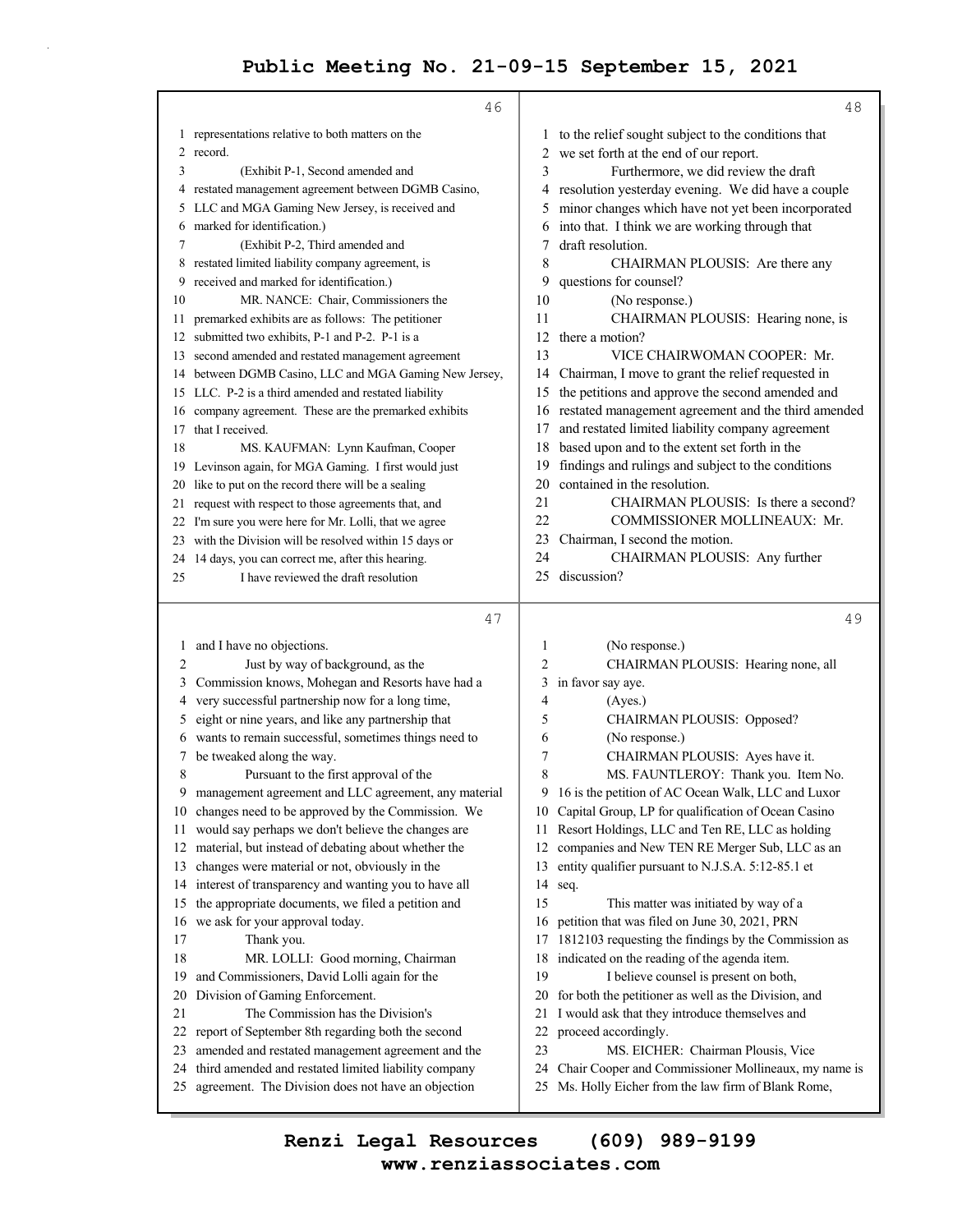|          | 50                                                                                    |          | 52                                                                                              |
|----------|---------------------------------------------------------------------------------------|----------|-------------------------------------------------------------------------------------------------|
|          | 1 and we represent the petitioner AC Ocean Walk and                                   |          | 1 licensee to qualify. AC Beachfront, LLC was                                                   |
|          | 2 Luxor Capital Group in the instant matter.                                          |          | 2 qualified as a holding company in connection with                                             |
| 3        | The petitioners are seeking your                                                      |          | 3 the initial casino licensure of AC Ocean in June                                              |
| 4        | approval for qualification of Ocean Casino Resort                                     |          | 4 2018. Luxor Capital Group, LP was qualified as a                                              |
| 5        | Holdings, LLC and New Ten RE, LLC as holding                                          | 5        | holding company of AC Ocean in May of 2020. Plus no                                             |
| 6        | companies and approval of New TEN RE Merger Sub, LLC                                  | 6        | additional approvals are needed as to those two                                                 |
| 7        | as an entity qualifier in the chain of ownership                                      | 7        | entities.                                                                                       |
| 8        | between certain license and approved funds managed                                    | 8        | Ocean Casino Resort Holdings, LLC is                                                            |
| 9        | by Luxor Capital Group and the casino licensee, AC                                    | 9        | new. It requires qualification as a holding company                                             |
|          | 10 Ocean Walk, as further described in the petition.                                  |          | 10 because of its proposed 100 percent interest in AC                                           |
| 11       | This pre-phase one restructuring is a                                                 |          | 11 Beachfront. New Ten RE, LLC also is new. It                                                  |
|          | 12 necessary part of and contingent upon the approval                                 |          | 12 requires qualification as a holding company because                                          |
| 13       | of the interim casino authorization for OCR                                           | 13       | of its proposed 30.83 percent interest Ocean Casino                                             |
| 14       | Investment, LLC to acquire an interest in AC Ocean                                    | 14       | Resort Holdings, LLC. New TEN RE Merger Sub, LLC                                                |
| 15       | Walk.                                                                                 | 15       | requires qualification as an entity qualifier                                                   |
| 16       | Each of the new entities has filed a                                                  | 16       | because of its role in effectuating the new                                                     |
| 17       | business entity disclosure form and supporting                                        | 17       | ownership structure.                                                                            |
| 18       | documentation with the Division. The structural                                       | 18       | Under the proposed new structure, AC                                                            |
| 19       | changes set forth in the petition do not implicate                                    | 19       | Ocean would continue to be owned 99.5 percent by AC                                             |
| 20       | any new owners, natural person qualifiers nor                                         | 20       | Beachfront. AC Beachfront in turn would be wholly                                               |
| 21       | entities that are not already qualified, except for                                   | 21       | owned by Ocean Casino Resort Holdings, LLC. Ocean                                               |
| 22       | these three new entities.                                                             |          | 22 Casino Resort Holding, LLC would then be owned in                                            |
| 23       | The Division has indicated that they                                                  |          | 23 the majority by affiliates of Luxor Capital Group,                                           |
| 24       | have no objection to the qualification of these                                       |          | 24 LP and in the minority, a little over 30 percent, by                                         |
|          | 25 entities. We have reviewed the draft resolution and                                |          | 25 New Ten RE, LLC. New Ten RE, LLC would be majority                                           |
|          |                                                                                       |          |                                                                                                 |
|          |                                                                                       |          |                                                                                                 |
|          | $51$                                                                                  |          | 53                                                                                              |
|          |                                                                                       |          |                                                                                                 |
|          | 1 have no objection, and therefore, we respectfully                                   |          | 1 owned by affiliates of Luxor Capital Group, LP.                                               |
|          | 2 request that the Commission approve Ocean Casino                                    | 2        | New TEN RE Merger Sub, LLC will exist                                                           |
| 3        | Resort Holdings, LLC and New Ten RE, LLC as holding                                   | 3        | within the ownership structure of AC Ocean only                                                 |
| 4        | companies of AC Ocean Walk, approve New TEN RE                                        | 4        | briefly to bring this new ownership structure into                                              |
| 5        | Merger Sub, LLC as an entity qualifier of AC Ocean                                    | 5        | being. For that brief period of its existence, New                                              |
| 6        | Walk, approve the restructuring of Ten RE and                                         | 6        | TEN RE Merger Sub, LLC will be wholly owned by New                                              |
| 7        | Luxor's interest in AC Ocean Walk and approve the                                     | 7        | Ten RE.                                                                                         |
| 8        | resolution as written.                                                                | 8        | On August 3rd the Division submitted                                                            |
| 9        | We thank you for your time and                                                        |          | 9 a letter report regarding the requested                                                       |
| 10       | consideration.                                                                        |          | 10 qualification of the new entities which, again, are                                          |
| 11       | CHAIRMAN PLOUSIS: Thank you.                                                          |          | 11 Ocean Casino Resort Holdings, LLC, New Ten RE, LLC                                           |
| 12       | Division?                                                                             | 12       | and New TEN RE Merger Sub, LLC. Although the                                                    |
| 13       | MS. BEN-DAVID: Good morning, again,                                                   | 13       | companies themselves are new, their majority owner                                              |
| 14       | Chairman and Commissioners. This is Sara Ben-David,                                   | 14       | is not, as indicated by Ms. Eicher.                                                             |
| 15       | deputy attorney general on behalf of the Division of                                  | 15       | Luxor Capital Group, LP will continue                                                           |
| 16       | Gaming Enforcement.                                                                   | 16       | to hold a majority ownership interest in AC Ocean                                               |
| 17       | As reviewed by Ms. Fauntleroy and Ms.                                                 | 17       | through its consolidated interests in New Ten RE,                                               |
| 18<br>19 | Eicher, the requested relief will facilitate a                                        | 18<br>19 | LLC and Ocean Casino Resort Holdings, LLC.                                                      |
| 20       | two-phase investment to be made by OCR Investment,                                    |          | Luxor Capital Group, LP is already                                                              |
| 21       | LLC. Before the phase one investment can be made,                                     | 20<br>21 | qualified. New TEN RE Merger Sub, LLC will exist                                                |
| 22       | ownership of AC Ocean must be restructured and all                                    | 22       | only briefly as a subsidiary of New Ten RE, after                                               |
|          | entities requiring qualification must be qualified,                                   | 23       | which time it will cease to be an entity qualifier.                                             |
| 23<br>24 | as required under the Casino Control Act.                                             | 24       | Under the circumstances presented,                                                              |
|          | The Act requires all holding,<br>25 intermediary and subsidiary companies of a casino | 25       | the Division has no objection to the requested<br>qualification of the three new entities. I've |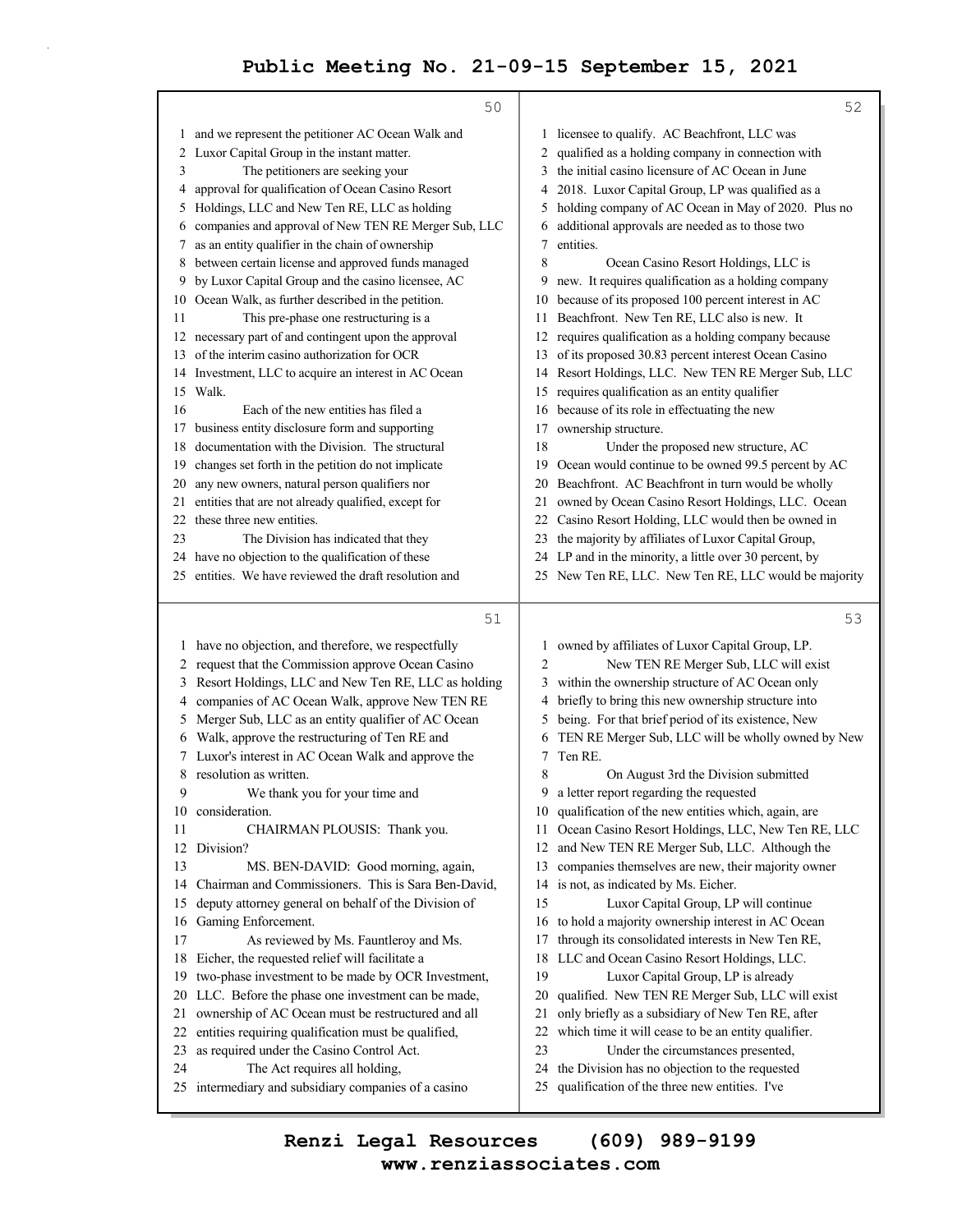|     | 54                                                                                                        |          | 56                                                    |
|-----|-----------------------------------------------------------------------------------------------------------|----------|-------------------------------------------------------|
|     | 1 reviewed the draft resolution and find it                                                               | 1        | CHAIRMAN PLOUSIS: This is the public                  |
| 2   | acceptable.                                                                                               | 2        | participation portion of the meeting. Ms.             |
| 3   | Thank you.                                                                                                | 3        | Fauntleroy, do we have any comments?                  |
| 4   | CHAIRMAN PLOUSIS: Are there any                                                                           | 4        | MS. FAUNTLEROY: Mr. Chairman, I have                  |
| 5   | questions for counsel? Before I call for a motion,                                                        | 5        | been informed that there are no comments.             |
|     | 6 I want to recognize that our action today is the                                                        | 6        | CHAIRMAN PLOUSIS: The public                          |
| 7.  | first regulatory step towards the implementation of                                                       | 7        | participation portion is now closed to the meeting.   |
| 8   | what has been referred to as a two-phase framework                                                        | 8        | Is there a motion to adjourn?                         |
| 9   | and investment agreement that is intended to lead to                                                      | 9        | VICE CHAIRWOMAN COOPER: Mr.                           |
| 10  | a significant capital investment in the Ocean Casino                                                      | 10       | Chairman, I'll make the motion to adjourn today's     |
| 11. | Resort. Additional petitions are pending relative                                                         | 11       | meeting.                                              |
| 12  | to this matter, including a petition for interim                                                          | 12       | COMMISSIONER MOLLINEAUX: Mr.                          |
| 13  | casino authorization. We will be considering each                                                         | 13       | Chairman, I second the motion.                        |
| 14  | of these related petitions in the near future and                                                         | 14       | CHAIRMAN PLOUSIS: All in favor say                    |
| 15  | look forward to additional details and further                                                            | 15       | aye.                                                  |
| 16  | discussion at the relevant time.                                                                          | 16       | (Ayes.)                                               |
| 17  | With that noted, is there a motion on                                                                     | 17       | CHAIRMAN PLOUSIS: Opposed?                            |
| 18  | this matter?                                                                                              | 18       | (No response.)                                        |
| 19  | VICE CHAIRWOMAN COOPER: Mr.                                                                               | 19       | CHAIRMAN PLOUSIS: The ayes have it.                   |
| 20  | Chairman, I move to adopt the draft resolution and                                                        | 20       | The meeting is adjourned. Thank you, everybody.       |
| 21  | grant the relief requested in the petition and A,                                                         | 21       | MS. FAUNTLEROY: Thank you.                            |
|     | 22 find Ocean Casino Resort Holdings, LLC and New Ten                                                     | 22       | (Whereupon the proceedings were                       |
|     | 23 RE, LLC qualified as new holding companies of AC                                                       | 23       | concluded at 11:34 a.m.)                              |
|     | 24 Ocean Walk, LLC and find New TEN RE Merger Sub, LLC                                                    | 24       |                                                       |
|     | 25 qualified as an entity qualifier of AC Ocean Walk,                                                     | 25       |                                                       |
|     |                                                                                                           |          |                                                       |
|     | 55                                                                                                        |          | 57                                                    |
|     |                                                                                                           | 1        | CERTIFICATE                                           |
| 2   | 1 LLC pursuant to N.J.S.A. 5:12-85.1. And B, approve                                                      | 2        |                                                       |
| 3   | the pre-phase one restructuring of Ten RE AC NJ, LLC                                                      | 3        | I, DONNA BRUNCK, a Certified Court Reporter of        |
| 4   | based upon and to the extent set forth in the<br>findings and subject to the conditions in the            | 4        | the State of New Jersey, authorized to administer     |
| 5   | resolution.                                                                                               | 5        | oaths pursuant to R.S.41:2-2, do hereby certify that  |
| 6   | CHAIRMAN PLOUSIS: Is there a second?                                                                      | 6        | the foregoing is a true and accurate transcript of    |
| 7   | COMMISSIONER MOLLINEAUX: Mr.                                                                              |          | the public meeting that was taken stenographically    |
| 8   | Chairman, I second.                                                                                       |          | 8 by and before me at the time, place and on the date |
| 9   | CHAIRMAN PLOUSIS: Any further                                                                             |          | 9 herein before set forth.                            |
| 10  | discussion?                                                                                               | 10       | I DO FURTHER CERTIFY that I am neither a              |
| 11  | (No response.)                                                                                            |          | 11 relative nor employee nor attorney nor counsel of  |
| 12  | CHAIRMAN PLOUSIS: Hearing none, roll                                                                      | 12       | any of the parties or attorneys to this action, and   |
| 13  | call vote.                                                                                                | 13       | that I am not financially interested in the action.   |
| 14  | MS. FAUNTLEROY: Commissioner                                                                              | 14       | I DO FURTHER CERTIFY that the within                  |
| 15  | Mollineaux?                                                                                               | 15       | transcript format complies with Rule NJ ADC           |
| 16  | COMMISSIONER MOLLINEAUX: Yes.                                                                             | 16       | 13:43-5.9.                                            |
| 17  | MS. FAUNTLEROY: Vice Chair Cooper?                                                                        | 17       |                                                       |
| 18  | VICE CHAIRWOMAN COOPER: Yes.                                                                              | 18       |                                                       |
| 19  | MS. FAUNTLEROY: And Chairman                                                                              | 19       | Donna Brunck, CCR                                     |
| 20  | Plousis?                                                                                                  | 20       | License No. 30XI00148700                              |
| 21  | CHAIRMAN PLOUSIS: Yes.                                                                                    | 21       | Dated: September 20, 2021                             |
| 22  | MS. FAUNTLEROY: Thank you. In                                                                             | 22       |                                                       |
| 23  | accordance with Resolution 20-12-09-03, the next                                                          | 23       |                                                       |
| 24  | closed session shall be held on Wednesday, October<br>25 13, 2021 at 9:30 a.m. in the Commission offices. | 24<br>25 |                                                       |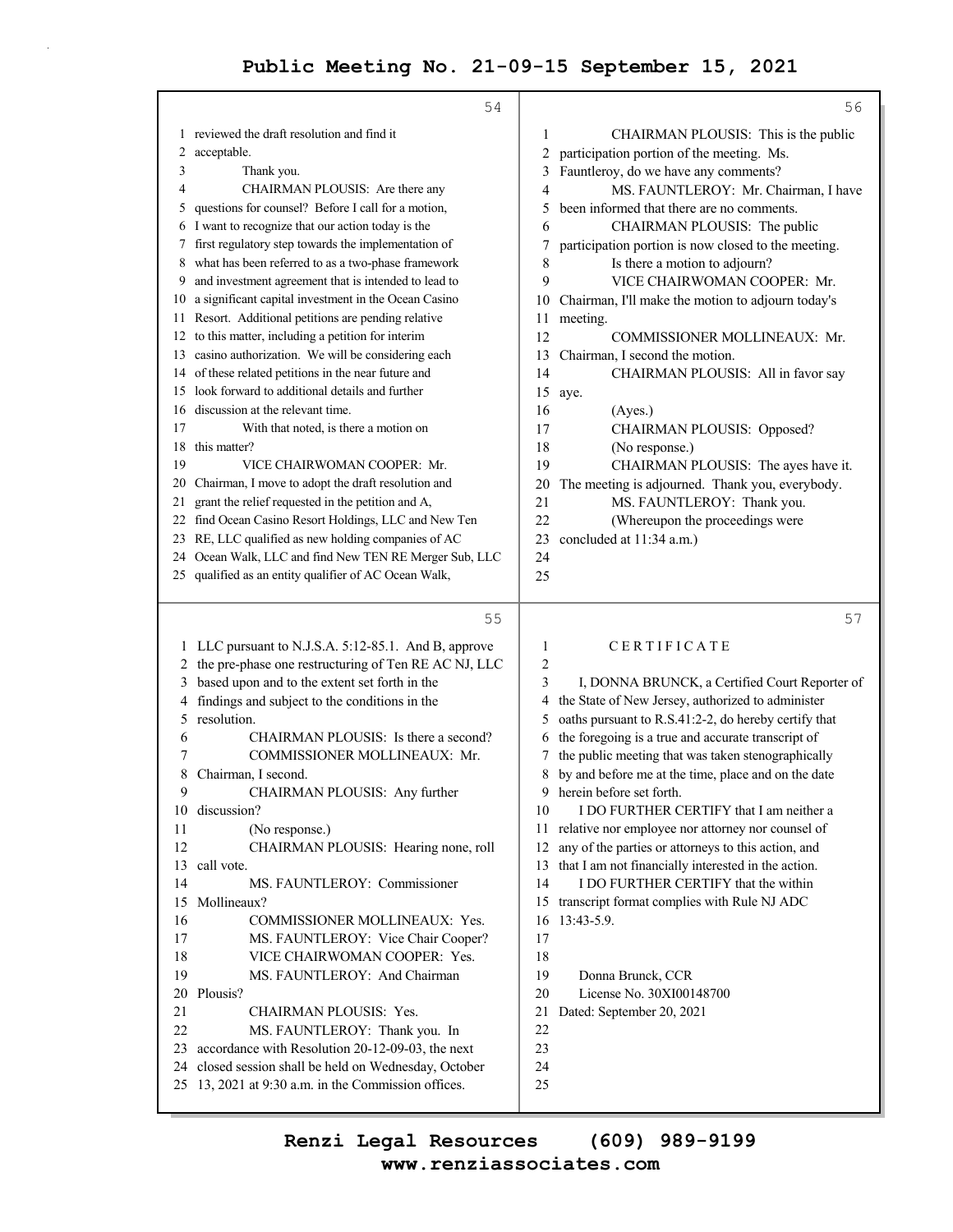|                  | adjourns $8:11$                 | 45:14,16,16                    | 47:1650:4,6              |
|------------------|---------------------------------|--------------------------------|--------------------------|
| A                | administer                      | amount26:18                    | 50:12                    |
| a.m1:14,14       | 57:4                            | analysis 20:18                 | approvals $5:19$         |
| $5:2$ 55:25      | ADMINISTRA                      | analyst $19:23$                | 18:25 19:11              |
| 56:23            | 2:5                             | ANALYST $/2:5$                 | 21:952:6                 |
| able $9:3$       | $\texttt{adopt27:9}$            | and/or $5:12$                  | approve $35:7$           |
| AC3:116:13       | $32:2$ $41:8$                   | 14:16                          | 38:14 48:15              |
| $7:11$ 33:3,17   | 54:20                           | annual $8:7$                   | 51:2,4,6,7               |
| 35:12 49:9       | advance $24:22$                 | answer $9:22$                  | 55:1                     |
| 50:1, 9, 14      | advise $8:1$                    | 28:25                          | approved $21:23$         |
| 51:4,5,7,21      | advised $34:20$                 | Anthony 6:18                   | 23:14 34:14              |
| 52:1, 3, 5, 10   | advising $44:7$                 | 36:10,24                       | $47:10$ 50:8             |
| 52:18,19,20      | $\texttt{affairs} 2:9$          | 37:11 38:16                    | <b>April</b> 45:18       |
| 53:3,16          | $10:12$ $19:11$                 |                                | area $31:4$              |
| 54:23,25         | affiliates                      | appearances<br>25:10 30:14     | assistant                |
| 55:2             | $52:23$ $53:1$                  | $33:22$ $37:5$                 | 19:16 20:25              |
| accept 9:5       |                                 | 40:7                           | <b>assume</b> $6:14,19$  |
| 17:644:14        | agenda $5:1$<br>12:16 49:18     |                                | $7:4$ 33:6,16            |
| acceptable       | agree $37:21$                   | appearing $25:1$<br>28:13 30:5 | 34:6,23                  |
| 31:11 40:15      | 46:22                           | $30:16$ 33:13                  | 35:10 36:13              |
| 54:2             |                                 | 34:3,18                        | 36:25 37:12              |
| access 9:4       | agreement $7:8$<br>$7:10$ 42:23 | 36:20                          | 38:19 42:12              |
| accurate 57:6    | 45:3, 9, 13, 18                 | applicant                      | $\texttt{Atlantic1:9}$   |
| acknowledge      | 45:22,24                        | $30:17$ $31:2$                 | $1:12$ $3:8,13$          |
| 8:13             | 46:4,8,13,16                    | application                    | 6:12,17                  |
| acquire $50:14$  | 47:9,9,23,25                    | $6:5, 7$ 10:7                  | 19:20,24                 |
| Act 8:4 51:23    | 48:16,17                        | $14:4$ 16:3,5                  | 20:11,19,23              |
| 51:24            | 54:9                            | 16:7,20                        | $20:24$ $21:5,7$         |
| action 21:10     | agreements                      | 17:24,25                       | 29:25 30:10              |
| $54:6$ $57:12$   | 46:21                           | 21:21 23:10                    | $31:9$ 32:8              |
| 57:13            | Alberto 5:24                    | 23:13 24:18                    | 36:937:9                 |
| <b>ADC</b> 57:15 | 21:25                           | 25:3,6,16                      | 38:22                    |
| add $27:3$       | Alioto 6:2                      | 26:8 27:10                     | attendant                |
| addendum 12:15   | 23:17                           | 28:6, 15, 24                   | 20:22                    |
| addition 40:2    | ALISA2:3                        | 29:743:1,7                     | $\texttt{attorney}30:19$ |
| additional       | allegiance                      | 43:19 44:8                     | $37:25$ 40:20            |
| $43:25$ 52:6     | 8:14                            | 44:15                          | 44:4 51:15               |
| 54:11,15         | allow $34:22$                   | applications                   | 57:11                    |
| address $8:10$   | amended $7:1$ , 8               | $5:7,11$ $12:12$               | attorneys 2:11           |
| $9:8$ 36:17      | $7:9$ 42:6                      | 14:15                          | 57:12                    |
| adjourn $56:8$   | 45:3,8,13,15                    | appropriate                    | audio $9:17$             |
| 56:10            | 45:22,23                        | 47:15                          | August $5:5$ , 5         |
| adjourned        | 46:3,7,13,15                    | approval $7:8,9$               | $5:16,20$ 10:8           |
| 56:20            | 47:23,24                        | 10:7,8,10                      | 10:9,17,18               |
| adjournment      | 48:15,16                        | $25:17$ 34:4                   | $10:20$ $11:3$           |
| 9:11             | amendment                       | $45:2,8$ $47:8$                | 11:14,22                 |
|                  |                                 |                                |                          |

Renzi Legal Resources  $(609)$  989-9199 www.renziassociates.com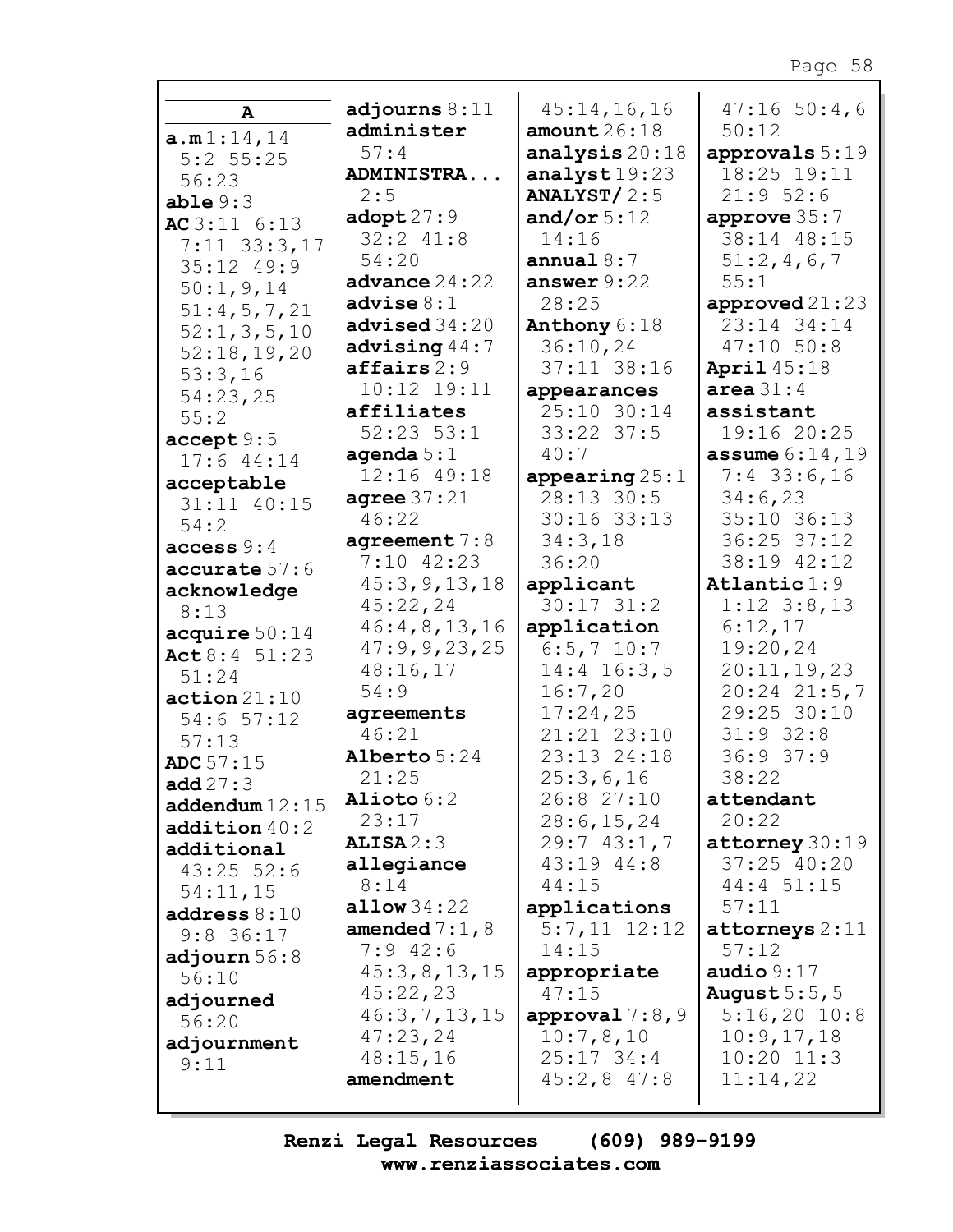#### Borgata  $20:3,8$  $14:20$   $19:1,9$ Baer  $8:4$  $16:6$ Bally's  $21:7$  $19:13$   $20:1,4$  $21:1$ capacities  $20:12,16,20$ **Barbara** 5:13 **Boyer 6:2 21:3**  $40:5$  $31:16$  34:20  $14:17$  $23:17$ capital  $4:6$  $53:8$ Barot  $20:9$ **Brian**  $2:12 \ 3:5$ 7:12 49:10  $28:18,20$ authority 5:19 **based**  $23:15$  $50:2,952:4$  $7:5$  18:25 42:19 48:18 brief  $53:5$  $52:23$   $53:1$  $19:12$   $21:9$  $53:15,19$  $55:3$ briefly  $53:4$  $42:14$   $43:10$  $54:10$ Beachfront  $53:21$ authorization  $52:1, 11, 20$ Bright  $5:10$ career  $31:4$  $50:13$   $54:13$  $52:20$ 12:16 13:19 Carr $5:14$ authorize beginning  $9:7$  $14:4$  $14:18,24$  $26:21$  $9:9$  $case 13:21$  $\frac{1}{2}$ authorized behalf  $25:20$ **Brunck**  $1:16$ cases  $23:9$  $57:4$ 26:10 28:13  $57:3,19$ cashiering  $available 9:13$  $28:19,21$ **Bruno**  $5:12$  $20:7$ **CASIELLO 3:7** Avenue  $1:11$  $30:5, 16, 20$ 14:17 16:20  $31:1$   $34:3$ , 12 Bruno's  $16:24$  $\verb|casino|1:2|2:2$ aware  $26:8$  $aye 11:9 12:6$  $34:19$  37:9  $2:4$  3:22 4:3 Bryon  $8:3$  $13:13$   $14:9$ 38:1 40:13 Burch  $5:13$  $5:7,11,22$ 15:22 16:13  $6:14$  14:17  $51:15$  $6:1, 6, 8, 10$  $22:20$   $24:10$  $believe 28:18$  $14:23$  33:5  $6:10,13,18$ 27:20 29:15  $40:643:3$  $33:15$   $34:3$ , 6  $6:19$  7:2, 7, 7  $7:10,12$  8:5  $44:19$   $49:3$ 45:20 47:11  $34:6,13$  35:8  $12:12$   $13:4$  $56:15$  $49:19$ **Burns**  $5:13$  $14:18,23$  $14:15$   $15:4$ ayes  $11:10, 13$ Bellafiore 5:8  $12:7,10$  $12:13,17$ business  $45:1$  $15:12$   $16:3$  $13:14,17$ Ben-David  $2:12$  $50:17$  $16:21,25$  $14:10,13$  $3:2,10$  4:4  $17:23$  19:7  $\mathbf C$  $15:23$   $16:1$  $25:18,19$  $19:17,22$  $C3:15:9,13$  $16:14,17$  $20:7,15$  $27:2$  34:17  $5:16,24$  6:3  $22:21,24$ 34:18 51:13  $21:13,20,23$ 14:20 17:22  $24:11,14$  $51:14$  $22:11$   $23:2.6$  $27:21,24$  $28:20 \ 57:1,1$ Birch's  $34:21$  $23:9,10,12$  $cal 119:22$  $29:16,19$ Biscieglia  $23:16,25$  $44:20,23$  $2:12$  3:5  $17:14$   $18:15$ 24:19 25:4  $32:18$   $35:23$ 49:4,7 56:16  $28:18, 20, 21$  $27:11$  28:7 39:8 41:21 **Blank** $4:5$  $28:15$  29:8  $56:19$  $45:5554:5$  $49:25$  $29:22,23$ В  $55:13$ Board  $31:7$  $31:8,17$  32:3  $\mathbf{b}5:8,13,23$  $cal1$ -in  $9:17$ Boardwalk $1:11$  $32:4$   $33:4$ , 15  $6:2$  32:5,6 called  $9:18$  $34:2,5,8,13$  $3:8,13$   $6:11$  $55:1$  $10:19$  $6:17$  29:25  $35:8$  36:10 back  $31:9$ Callender 5:14  $30:9,17$  32:8  $36:11, 14, 23$ background 14:18 16:4 36:8 37:8 36:24 37:1

 $(609)$  989-9199 Renzi Legal Resources www.renziassociates.com

 $38:21$ 

Callender's

 $37:11,13$ 

 $47:2$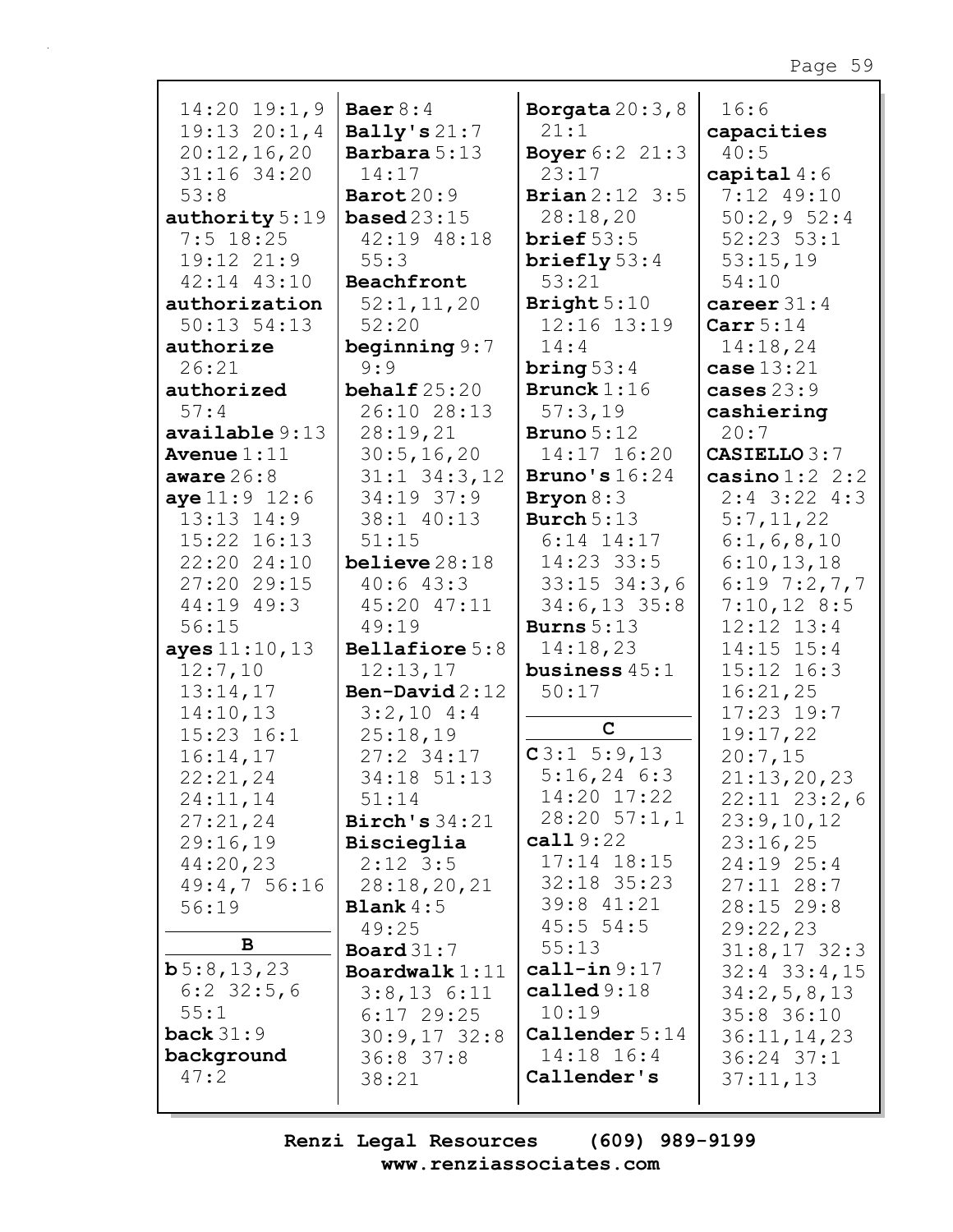| 38:15,17,20<br>$42:8$ $43:1,6$ | 14:3,5,7,8<br>14:11,13         | $45:6$ $47:18$<br>48:8,11,14   | 21:5,729:25<br>$30:10$ $31:9$  |
|--------------------------------|--------------------------------|--------------------------------|--------------------------------|
| 45:1, 1, 10                    | 15:6,9,12,14                   | 48:21,23,24                    | $32:8$ 36:9                    |
| 46:4,14                        | 15:17,18,21                    | 49:2,5,7,23                    | $37:9$ 38:22                   |
| $49:10$ 50:4,9                 | $15:24$ $16:1,8$               | 51:11,14                       | clear $43:12$                  |
| $50:13$ $51:2$                 | 16:11,12,15                    | $54:4,20$ 55:6                 | close $10:6$                   |
| 51:23,25                       | $16:17$ $17:2,5$               | 55:8, 9, 12, 19                | closed $10:8$ , $9$            |
| 52:3,8,13,21                   | 17:9, 10, 13                   | $55:21$ $56:1,4$               | 55:24 56:7                     |
| 52:22 53:11                    | 17:20,21                       | 56:6,10,13                     | code 9:17                      |
| 53:18 54:10                    | 18:3,6,11,14                   | 56:14,17,19                    | collaboration                  |
| 54:13,22                       | 18:21,23                       | <b>CHAIRWOMAN</b>              | 9:1                            |
| Cassiello                      | 19:622:4,7                     | $10:1$ $11:2,21$               | comments $9:6,6$               |
| 30:15,15,22                    | 22:10,13,15                    | $13:3$ $14:2$                  | 56:3,5                         |
| 30:25                          | 22:16,19,22                    | 15:11 16:10                    | commission 1:2                 |
| causing $43:24$                | 22:24 23:19                    | $17:8,19$ 18:9                 | $1:9$ 2:2,4                    |
| CCR 57:19                      | 23:22,25                       | 18:20 22:9                     | 8:5, 10, 11, 25                |
| cease $53:22$                  | 24:3,5,6,9                     | 23:24 27:14                    | 19:821:10                      |
| CEO $43:16,20$                 | 24:12,14,24                    | 29:632:1,23                    | $22:1$ $23:6$                  |
| certain $50:8$                 | 25:11, 19, 21                  | $35:6$ 36:3                    | $25:1$ 26:7                    |
| Certified $1:16$<br>57:3       | $25:24$ $26:2,5$               | 38:13 39:13<br>$41:7$ $42:1$   | 28:14 30:5<br>$31:15$ $33:13$  |
|                                | 26:6, 25 27:2                  | 44:16 48:13                    | $36:20$ 47:3                   |
| certify $57:5$<br>57:10,14     | 27:5,8,15,16<br>27:19,22,24    | 54:19 55:18                    | 47:10,21                       |
| chain $50:7$                   | 28:2,4,12                      | 56:9                           | 49:17 51:2                     |
|                                |                                |                                |                                |
|                                |                                |                                |                                |
| Chair $2:2,3$                  | 29:1, 4, 7, 10                 | changes $47:10$                | 55:25                          |
| $9:25$ 17:18                   | 29:14,17,19                    | 47:11,13                       | Commission's                   |
| 18:19 24:24                    | 30:3,19,22                     | 48:5 50:19                     | $9:4$ 19:10                    |
| 25:12 26:11                    | 30:24 31:12                    | channel $9:5$                  | Commissioner                   |
| 26:1628:2                      | 31:15,21,24                    | Chapter $8:2$                  | $2:3$ 9:23, 24                 |
| 28:22 32:22                    | 32:2,11,13                     | chief $6:22$ 7:5               | $11:6,25$ 13:7                 |
| $33:25$ 36:2                   | 32:14,17,24                    | 39:20 40:3                     | $14:6$ 15:16                   |
| 37:6 39:12<br>40:9,10          | 33:1,11,24<br>$34:18$ $35:1,4$ | 41:9 42:13<br>Christian $5:18$ | 16:16 17:15<br>$17:17$ $18:16$ |
| 41:25 46:10                    | 35:7, 16, 18                   | 14:21                          | 18:18 22:14                    |
| 49:24 55:17                    | 35:19,22                       | Christine 5:23                 | 24:4,24                        |
| chairman $8:16$                | 36:4,6,18                      | 21:25                          | 25:12 27:23                    |
| $8:18,20$ 10:2                 | 37:23,25                       | Christopher                    | 28:2,12                        |
| 10:4,13,22                     | 38:8,11,14                     | 20:13                          | 29:18 30:4                     |
| $10:25$ $11:3,5$               | 39:1, 3, 4, 7                  | Cindy $21:5$                   | 32:12,19,21                    |
| 11:7,8,11,13                   | 39:14,16                       | circumstances                  | 33:25 35:17                    |
| 11:16,19,22                    | $40:19$ $41:2,5$               | 53:23                          | $35:24$ 36:1                   |
| $11:24$ $12:1,2$               | 41:8, 14, 16                   | City $1:9,12$                  | 39:2,9,11                      |
| 12:5, 8, 10, 23                | 41:17,20                       | $3:8,14$ 6:12                  | $40:10$ $41:15$                |
| 13:1,4,6,8,9                   | $42:2, 4$ $44:2$               | $6:17$ 19:21                   | 41:22,24                       |
| 13:12,15,17                    | 44:3,10,13                     | 19:24 20:11                    | 48:22 49:24                    |
| 13:22,25                       | 44:18,21,23                    | 20:19,23,24                    | 55:7,14,16                     |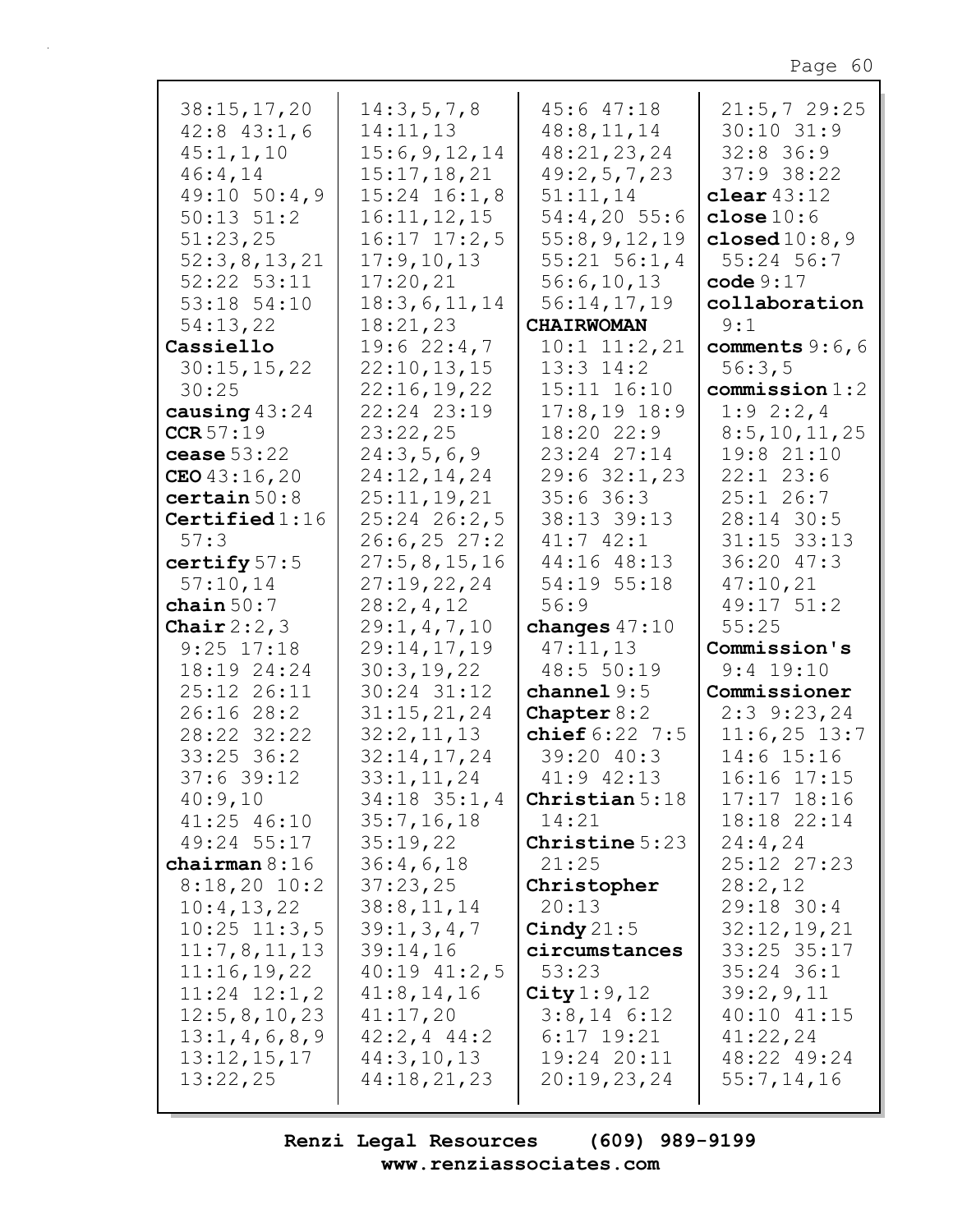| 56:12                          | 39:25                       | 3:2,4,6,9,12                          | Daryl $2:5$                  |
|--------------------------------|-----------------------------|---------------------------------------|------------------------------|
| commissioners                  | considering                 | 3:15,17,20                            | 45:20                        |
| 19:725:19                      | 54:13                       | $4:1, 4 \ 6:11$                       | date $57:8$                  |
| 28:22 30:19                    | consolidated                | $10:23$ $11:17$                       | dated $31:16$                |
| 33:12 34:18                    | 53:17                       | 15:724:21                             | $40:22$ $44:6$               |
| $36:19$ $37:7$                 | contained                   | 25:1, 9, 12, 13                       | 57:21                        |
| 37:25 40:19                    | 35:14 38:24                 | 25:15,22                              | David $2:13$                 |
| $43:8$ $44:4$                  | 48:20                       | 26:12,14                              | 3:18,214:1                   |
| 46:10 47:19                    | contested                   | $27:6, 25$ 28:9                       | 44:4 47:19                   |
| 51:14                          | 13:21                       | $28:13$ $29:2,2$                      | day 8:12 28:3                |
| companies                      | contingent                  | $29:24$ 30:1,4                        | days $46:23,24$              |
| 49:12 50:6                     | 50:12                       | $30:9,13$ 31:6                        | deadline 23:11               |
| 51:4,25                        | continue $52:19$            | $31:7,22$ 32:7                        | <b>Dean</b> $5:8$ $12:13$    |
| 53:13 54:23                    | 53:15                       | 33:9,12,22                            | debating $47:12$             |
| company $31:8$                 | continuing $9:1$            | $34:2$ 35:2                           | December $8:5,8$             |
| $45:9,17$ $46:8$               | Control $1:2$               | 36:16,19                              | decision 6:5                 |
| 46:16 47:24                    | $2:2,4$ 8:5                 | $37:4,8$ 38:9                         | $24:17$ $25:3,5$             |
| $48:17$ 52:2,5                 | 19:8 23:6                   | $40:6,12$ $41:3$                      | 27:9,12                      |
| 52:9,12                        | 31:751:23                   | $42:18$ $43:3,4$                      | deemed $23:18$               |
| $\texttt{compile} 8:2$         | Cooper $2:3$                | 43:10 44:11                           | defer 24:21                  |
| 10:11                          | $3:19,22$ 4:2               | $45:25$ $48:9$                        | 28:933:9                     |
| complies $57:15$               | 9:25 10:1                   | 49:19 54:5                            | 45:25                        |
| concluded                      | $11:2,21$ $13:3$            | 57:11                                 |                              |
| 56:23                          | 14:2 15:11                  |                                       | delegated<br>19:12 21:9      |
|                                | $16:10$ $17:8$              | COUNSEL/ $2:7$                        |                              |
| conditions                     |                             | count20:22                            | delegation<br>$5:19$ $18:25$ |
| $27:12$ 35:13                  | 17:18,19                    | couple $48:4$                         |                              |
| 38:23 48:1                     | 18:9, 19, 20                | course $9:14$                         | deputy $2:11$<br>30:19 37:25 |
| 48:19 55:4                     | 22:9 23:24                  | Court $1:16,21$                       |                              |
| confusion                      | 24:24 26:17<br>$27:14$ 29:6 | 57:3                                  | $40:19$ $44:4$               |
| 43:25                          |                             | COVID 8:22                            | 51:15                        |
| Congratula                     | 32:1,22,23                  | $\texttt{credit20:3}$                 | described                    |
| 28:4                           | 33:25 35:6                  | $Cruz$ 20:21                          | 50:10                        |
| conjoined $45:7$<br>connection | 36:2,333:13                 | <b>CUSTODIAN 2:5</b><br>Custodio 5:15 | designated<br>40:2           |
|                                | 39:12,13<br>$40:10$ $41:7$  |                                       |                              |
| 52:2                           | $41:25$ $42:1$              | 14:19,24                              | details $54:15$              |
| consider $43:6$                |                             | D                                     | determination                |
| consideration                  | 43:9 44:16                  | d5:9,9,13,14                          | 26:19,21                     |
| 6:1, 5, 7, 9, 21               | 46:18 48:13                 | $6:3$ 12:15                           | development<br>20:14         |
| $10:16$ $21:13$                | 49:24 54:19                 | $14:17$ $41:13$                       |                              |
| $23:2,8$ 24:17                 | 55:17,18                    | d/b/a7:7                              | <b>DGMB</b> 3:22 4:3         |
| 25:2,8 26:24                   | 56:9                        | DAG $3:2, 5, 6, 10$                   | $7:7,10$ 44:25               |
| 28:6,14<br>29:21 34:15         | copies $8:8$                | 3:12,15,18                            | $45:9$ $46:4$ , 14           |
|                                | correct $46:24$             | $3:21$ 4:1,4                          | Dianna $2:7$                 |
| 36:22 39:18                    | corrections                 | Damian $6:4$                          | 3:15,17,20                   |
| 51:10<br>considered            | $10:23$ $11:17$             | 23:18                                 | $4:1, 4$ 8:17<br>diligently  |
|                                | counsel $2:6,8$             |                                       |                              |
|                                |                             |                                       |                              |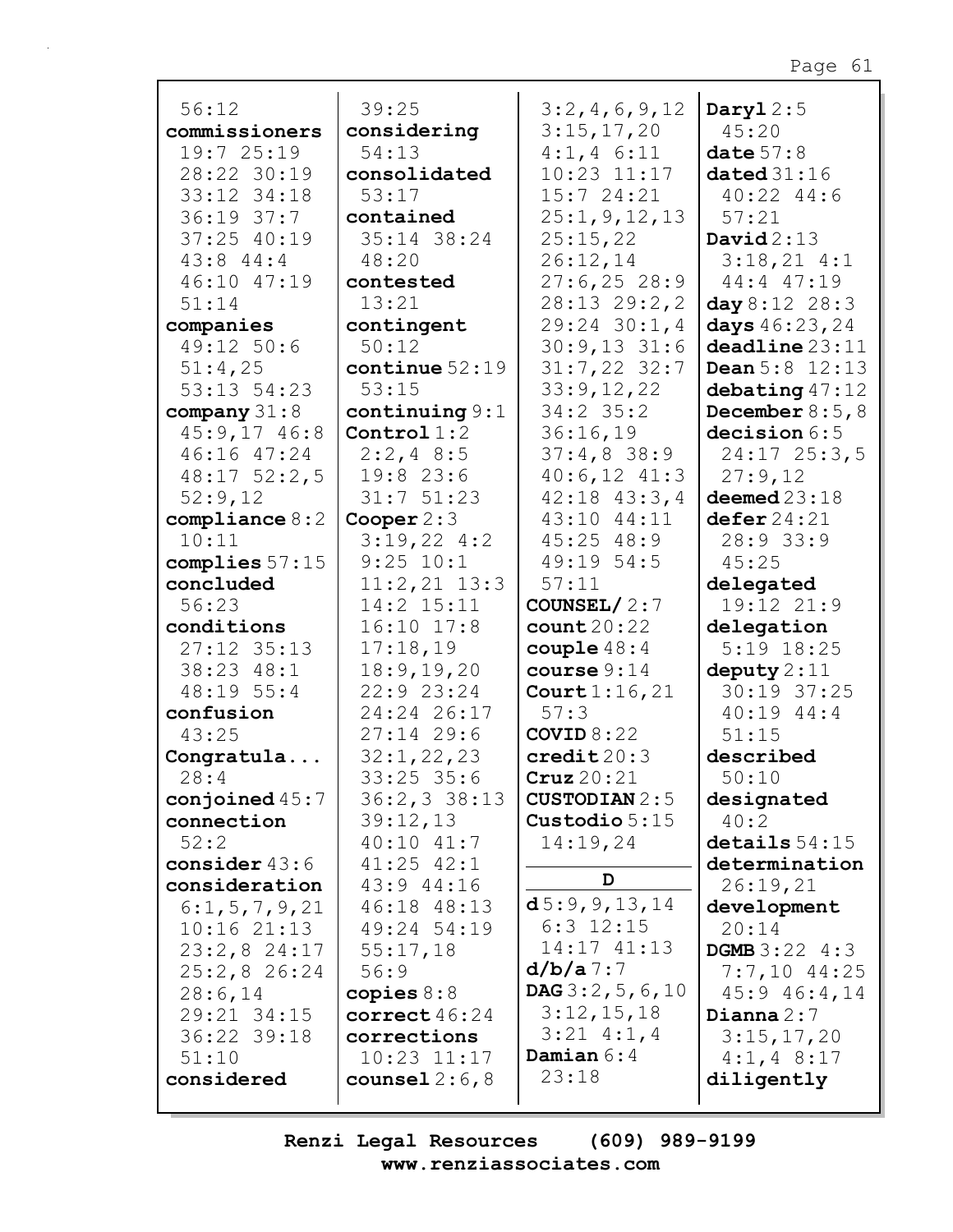| 26:11              | 57:3,19                                | $12:21$ $13:5$       | 53:10,25           |
|--------------------|----------------------------------------|----------------------|--------------------|
| Dipietro 20:17     | draff 31:10,19                         | 14:4,16 15:4         | entitled $8:3$     |
| director 20:6      | $32:2$ $34:10$                         | $15:13$ $16:3,7$     | entity $7:12$      |
| 20:721:4           | $34:25$ 37:3                           | 16:21,25             | 49:13 50:7         |
| disclosure         | $37:20$ 38:5                           | 17:23 19:14          | $50:17$ $51:5$     |
| 50:17              | 40:14,25                               | 19:18,21             | $52:15$ $53:22$    |
| discussed $10:5$   | 41:8 46:25                             | 20:2,5,9,13          | 54:25              |
| discussion         | 48:3,750:25                            | 20:17,21             | ESQ3:3,7,10        |
| $12:3$ $13:10$     | 54:1,20                                | 21:3, 14, 21         | 3:13,16,18         |
| 15:19 17:11        | dual $19:15,16$                        | 21:23 22:11          | $3:21$ 4:2,5       |
| 18:12 22:17        | 19:19 20:10                            | 23:2, 9, 10, 12      | et 7:13 49:13      |
| 24:7 27:17         | due $9:14$                             | 23:16 24:1           | Eva $20:7$         |
| 29:12 32:15        | Dulce $10:10$                          | 24:19 25:4           | evaluation         |
| $35:20$ 39:5       | duties $6:15,19$                       | $27:11$ $28:7$       | $2:10$ 19:9        |
| 41:18 48:25        | $7:4$ 33:6,16                          | 28:16 29:8           | 21:18              |
| 54:16 55:10        | 34:23 35:10                            | 29:22 30:7           | evening $48:4$     |
| distributed        | 36:13,25                               | $31:17$ $32:3$       | event $20:6$       |
| $33:20$ $37:3$     | 37:12 38:19                            | $33:4,15$ 34:5       | everybody          |
| division 2:11      | 42:12                                  | 35:8 36:10           | 56:20              |
| $10:12$ $12:19$    |                                        | 36:23 37:10          |                    |
| $13:20$ $15:2$     | E                                      | 38:15 42:8           | exceptions<br>25:6 |
| 16:5,22            | E3:1,15:10                             |                      |                    |
|                    | $5:14$ $6:4$                           | 43:1, 7, 13, 15      | excuse $10:14$     |
| $17:24$ 19:3       | 21:657:1,1                             | 57:11                | executive $2:7$    |
| 19:11 25:20        |                                        | endorsement          | 20:321:4           |
| 27:128:19          | eager $26:22$<br><b>Ealer</b> 2:9 19:3 | $6:10$ 19:22         | exercise 6:15      |
| 28:21,23           |                                        | 29:23 32:4           | $6:19$ 7:4         |
| 30:20 31:13        | 19:6,721:15                            | 36:12,24             | 33:6,16            |
| 31:19 34:19        | 21:17,18                               | 37:11 38:18          | 34:23 35:11        |
| $34:20$ $38:1,4$   | $22:25$ $23:3,5$                       | energy $26:7$ , $18$ | 36:13,25           |
| $40:20$ $44:5$ , 6 | 23:524:15                              | Enforcement          | 37:12 38:19        |
| 46:23 47:20        | early $31:4$                           | $2:11$ $25:20$       | 42:12              |
| 47:25 49:20        | Edward $5:17$                          | 28:22 30:21          | Exhibit $46:3.7$   |
| 50:18,23           | 14:21                                  | 34:19 38:2           | exhibits $46:11$   |
| 51:12,15           | effectuating                           | $40:21$ $44:5$       | 46:12,16           |
| 53:8,24            | 52:16                                  | 47:20 51:16          | exist 53:2,20      |
| Division's         | effort $26:7$ , $18$                   | engaged $26:15$      | existence $53:5$   |
| $31:15$ 38:3       | Eicher $4:5$                           | enter $25:9$         | extent $48:18$     |
| 40:22 47:21        | 49:23,25                               | 30:13 33:22          | 55:3               |
| Docket 24:19       | 51:18 53:14                            | $37:4$ 40:7          | extraordinary      |
| 28:7               | eight $47:5$                           | Entertainment        | 26:18              |
| documentation      | <b>email</b> $9:6$ $38:3$              | 43:17,21             |                    |
| 50:18              | emplope 5:7                            | enthusiastic         | ${\bf F}$          |
| documents          | 5:12,226:1                             | 26:20                | F5:10,15           |
| 45:20 47:15        | 6:6,8,10,13                            | entities $50:16$     | 19:19.57:1         |
| doing $45:1$       | $6:18$ 7:2                             | 50:21,22,25          | facilitate         |
| Donna $1:16$       | $10:6$ 12:12                           | $51:22$ $52:7$       | 51:18              |
|                    |                                        |                      |                    |

Renzi Legal Resources  $(609)$  989-9199 www.renziassociates.com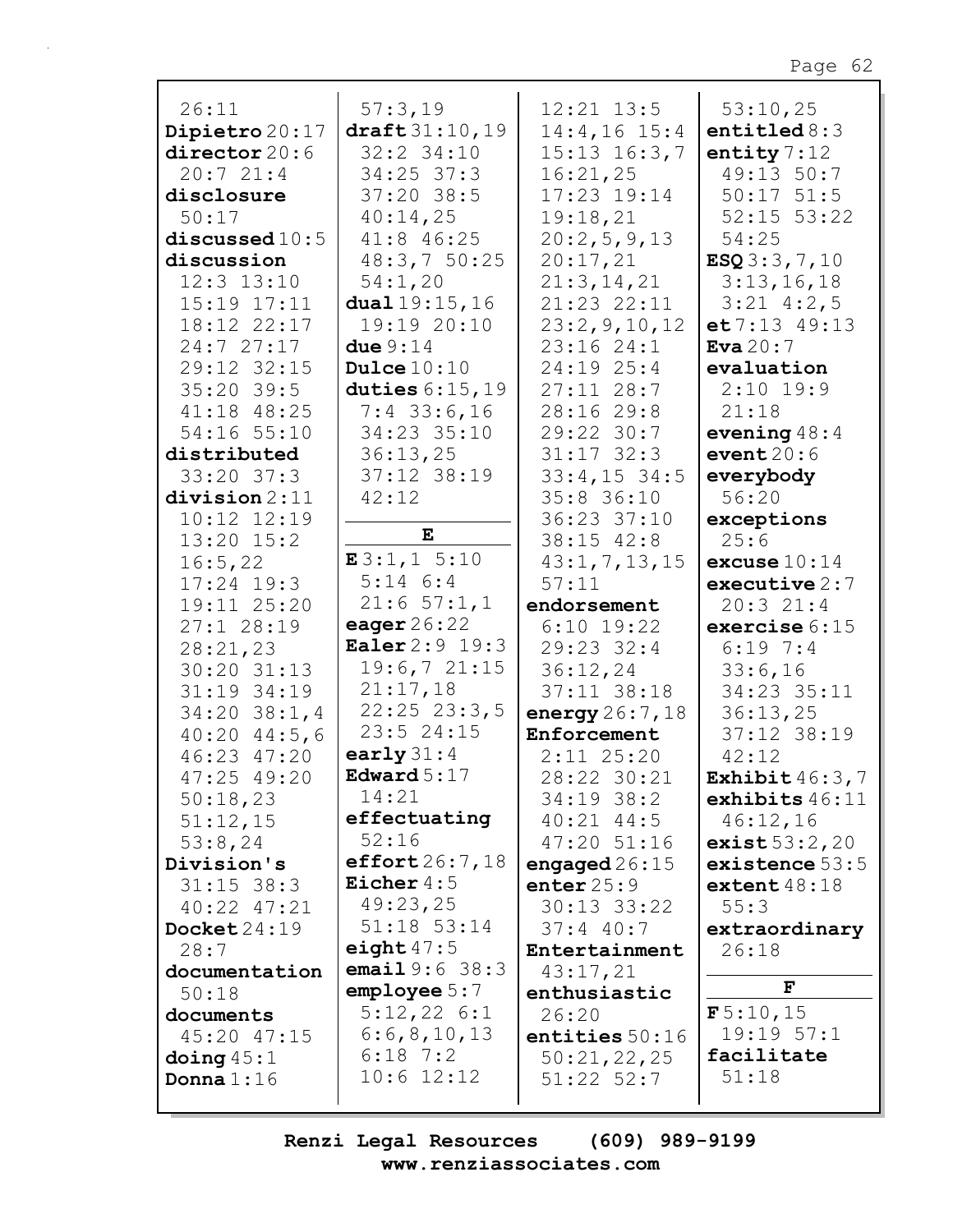| facts $23:15$            | financial $2:10$          | <b>Frank</b> $3:3$ 6:5 | $6:11$ $8:2$                 |
|--------------------------|---------------------------|------------------------|------------------------------|
| Fauntleroy $2:7$         | $6:22$ 19:8               | $24:18$ $25:4$         | 25:12 26:14                  |
| 3:15,17,20               | 20:18 21:18               | 25:16 26:21            | 29:24 30:9                   |
| $4:1, 4$ 8:18            | 39:20 40:3                | 27:10                  | 30:19 31:7                   |
| $9:21,25$ 10:2           | 41:10                     | FREE $1:24$            | $32:7$ 34:2                  |
|                          |                           |                        |                              |
| 10:5, 15                 | financially               | full 25:7 34:8         | 37:25 40:20                  |
| 11:14 12:11              | 57:13                     | funds $50:8$           | $43:10$ $44:5$               |
| 13:18 14:14              | find 23:25                | further $12:2$         | 51:15                        |
| 16:2,19                  | 32:641:9                  | $13:9$ $15:18$         | Gerald $19:14$               |
| 17:15, 18, 20            | 54:1,22,24                | 17:10 18:11            | Gerard $20:5$                |
| $17:22$ $18:16$          | findings $48:19$          | 21:10 22:16            | Ghattas 5:23                 |
|                          | 49:17 55:4                | 24:627:3,16            | 21:24                        |
| 18:19,21,24              |                           |                        |                              |
| 21:12 23:1               | firm 30:16                | 29:11 32:14            | given $8:10$                 |
| 24:16 25:13              | $31:5$ 49:25              | $35:19$ 39:4           | $g$ lad $31:9$               |
| 26:14 28:5               | first1:10                 | 41:17 48:24            | Golden $19:24$               |
| 29:20 30:6               | 10:15,20                  | $50:10$ $54:15$        | $19:24$ $21:5$               |
| 32:19,22,24              | 46:19 47:8                | 55:957:10              | Gonzalez $21:6$              |
| 33:2 35:24               | 54:7                      | 57:14                  | good 8:17 19:6               |
| 36:2,4,7                 | five $13:4$               | Furthermore            | 21:17 24:23                  |
| 39:9,12,14               | 21:24 23:7                | 48:3                   | 25:18 28:22                  |
|                          |                           |                        |                              |
| 39:17 41:22              | 23:25                     | future $54:14$         | 30:18 33:24                  |
| $41:25$ $42:2,5$         | <b>Flag</b> $8:15$        |                        | $34:17$ 37:6                 |
| 43:11 44:24              | floor $1:10$              | G                      | $37:24$ 40:9                 |
| 49:8 51:17               | 20:10,23                  | G5:15                  | 40:18 44:3                   |
| 55:14,17,19              | 26:3                      | Gaetano 19:23          | 47:18 51:13                  |
| $55:22$ 56:3,4           | follow 9:16               | games $6:20$           | $grant 13:4$                 |
| 56:21                    | $\texttt{followed} 42:24$ | 19:17 20:10            | $15:4, 12$ 17:6              |
| favor $11:8$             | following                 | $36:15$ $37:1$         | 18:7 22:10                   |
| $12:6$ $13:13$           | 19:11 21:21               | $37:13$ $38:21$        | $27:10$ 29:7                 |
| 14:8 15:22               | follows $46:11$           | Gaming $2:11$          | 32:3 48:14                   |
|                          |                           | 3:19,237:1             | 54:21                        |
| 16:12 22:20              | foregoing $57:6$          |                        |                              |
| 24:10 27:20              | form $34:11$              | 7:5,5,7                | $\boldsymbol{granted}$ 12:22 |
| 29:15 44:18              | 37:21 40:15               | 19:25 25:20            | $16:7$ $17:1$                |
| 49:3 56:14               | 50:17                     | 28:21 30:20            | $18:1, 2$ 19:11              |
| <b>February</b> 30:12    | format $57:15$            | $31:7$ 34:19           | 19:14,19,22                  |
| Fernandez                | forth $48:2,18$           | 38:1 40:20             | 20:2,5,9,13                  |
| 10:10                    | $50:19$ $55:3$            | 42:7,13,14             | 20:17,21                     |
| filed $8:5$              | 57:9                      | $42:22$ $43:9$         | 21:3,930:11                  |
| $23:12$ $25:6$           | forward $54:15$           | 43:10,17,20            | 39:25 40:16                  |
| 39:23 42:18              | forwarded $44:6$          | 43:20 44:5             | granting 12:20               |
|                          |                           | $45:2$ $46:5,14$       |                              |
| 43:19 45:14              | four $26:13$              | 46:19 47:20            | 22:225:5                     |
| 45:18 47:15              | four-year $26:9$          |                        | 28:23 31:17                  |
| 49:16 50:16              | <b>Fox</b> $3:7 \ 5:15$   | 51:16                  | great $28:3$                 |
| $\texttt{filling}$ 21:20 | 14:19,20,24               | general $2:6,7$        | <b>Group</b> $4:6$ 7:12      |
| 23:11 43:22              | 30:16                     | $2:11$ $3:15,17$       | $49:10$ 50:2,9               |
| final 36:21              | framework $54:8$          | 3:204:1,4              | $52:4,23$ $53:1$             |
|                          |                           |                        |                              |

Renzi Legal Resources  $(609)$  989-9199 www.renziassociates.com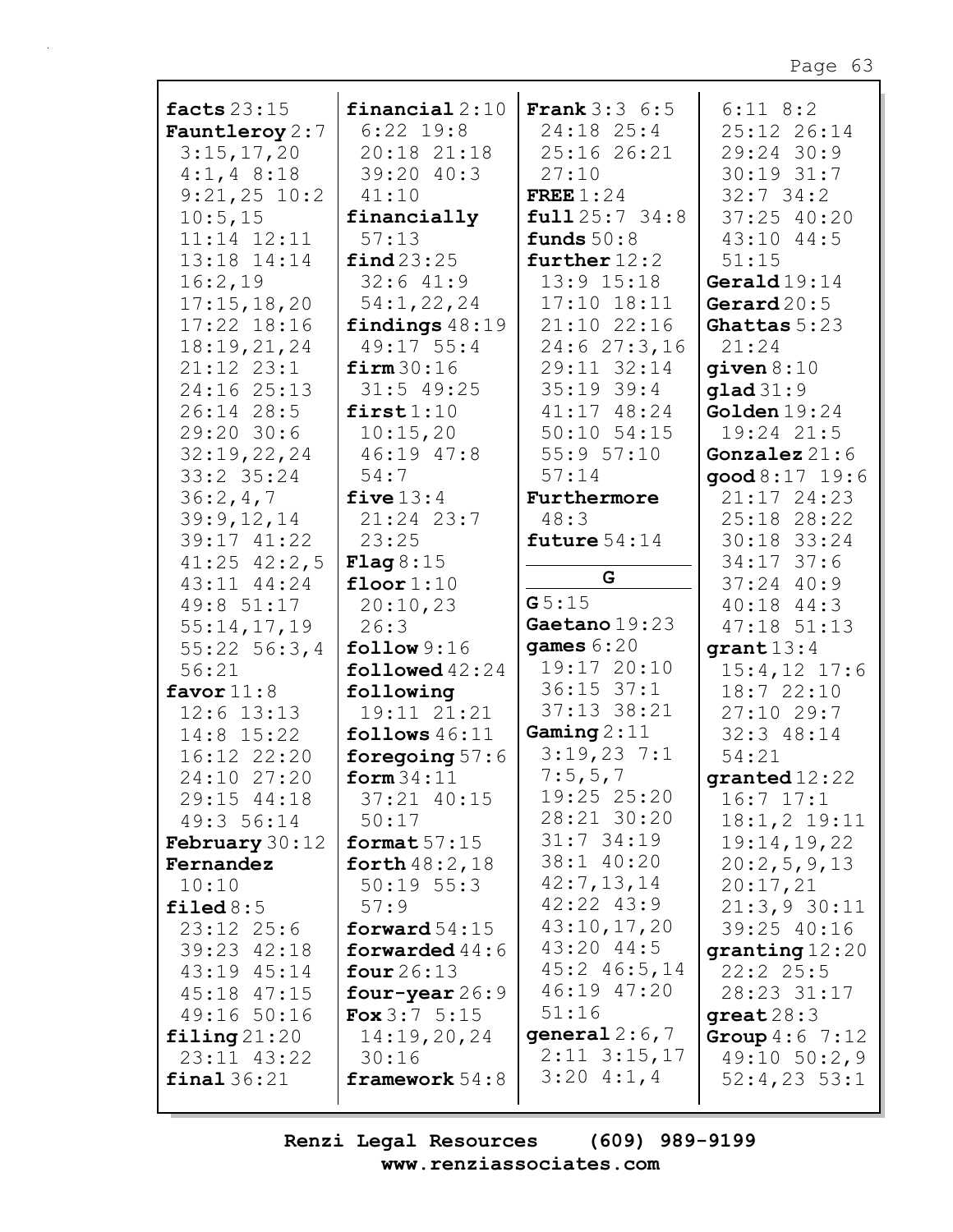| 53:15,19                | 49:11 50:5                | inception                 | 51:25                     |
|-------------------------|---------------------------|---------------------------|---------------------------|
| Gunter $20:2$           | $51:3$ $52:8,14$          | 26:16                     | International             |
|                         | 52:21 53:11               | include 12:13             | 3:166:23                  |
| н                       | 53:18 54:22               | 14:17                     | 39:21 40:4                |
| H5:16 20:24             | holds $43:14$             | $\texttt{included} 12:16$ | 40:12 41:11               |
| Halkyard 6:22           | $H$ ollander 2:13         | including $10:6$          | introduce                 |
| 39:19,24                | $3:6,12$ 30:18            | 54:12                     | 49:21                     |
| 40:13,24                | 30:20 31:14               | incorporated              | investment                |
| 41:9                    | $37:24$ 38:1              | 48:5                      | $50:14$ $51:19$           |
| HAMILTON 1:23           | Holly $4:5$               | indicated                 | 51:19,20                  |
| Hann $5:16$             | 49:25                     | $12:20$ 30:6              | 54:9,10                   |
| 14:20 17:22             | hope $26:20$              | 49:18 50:23               | involved26:15             |
| $\texttt{Hard20:11,22}$ | Horner $3:13$             | 53:14                     | issuance $6:13$           |
| $\texttt{health}8:23$   | $6:11$ 29:23              | individual                | $6:17$ 7:1                |
| <b>heard</b> $25:14,25$ | $30:8,10$ 31:3            | 23:11                     | $33:4$ 34:5               |
| hearing $10:25$         | $31:18$ $32:4$ , 6        | individuals               | 36:9 37:10                |
| $11:19$ $12:5$          | 37:6,7                    | $21:22$ $23:8$            | 42:8                      |
| 13:1, 12, 25            | <b>hotel</b> $6:15$ $7:7$ | informed 56:5             | issue $35:7$              |
| $14:3$ $15:9,21$        | $33:7,17$ 34:7            | initial 5:7               | 38:15                     |
| $17:5, 13$ 18:6         | 34:24 35:11               | 6:5, 5, 7, 10             | item 3:2, 4, 6, 9         |
| 18:14 22:7              | 45:1                      | 12:12,21                  | 3:12,15,17                |
| 22:19 23:22             | House $8:6$               | $13:4$ $14:3$             | 3:204:1,4                 |
| 24:9 26:13              | HR3:8,136:12              | 24:17,18                  | $5:4$ 10:15               |
| 27:8,1929:4             | $6:17$ 29:25              | 25:2,3,5,6                | 12:11 13:18               |
| 29:14 31:24             | $30:10$ $32:8$            | 26:19,21                  | 14:14 18:24               |
| $32:17$ $35:4$          | 36:837:8                  | 27:9,11,12                | 23:1 24:16                |
| 35:22 38:11             | 38:21                     | 28:6, 14, 24              | 27:329:20                 |
| 39:741:5,20             | HR's 33:20                | $29:8, 22$ 32:3           | $33:2$ 36:7               |
| 44:13 46:24             |                           | 52:3                      | 39:18 42:6                |
| $48:11$ $49:2$          | I                         | initiated                 | $44:25$ $45:6,7$          |
| 55:12                   | identifica                | 39:22 49:15               | 49:8,18                   |
| <b>held</b> $37:16,18$  | 46:6,9                    | $\texttt{instant} 50:2$   |                           |
| 55:24                   | identify 9:19             | instructions              | J                         |
| Hello 28:11             | III 3:3 25:15             | 9:16                      | J5:9,17,17                |
| Hemesh $20:9$           | IMO $6:5$                 | intended 54:9             | 12:14 14:21               |
| Herling $6:3$           | implementa                | $\texttt{interest}47:14$  | 19:22 20:23               |
| 23:17                   | 54:7                      | $50:14$ $51:7$            | $21:3$ $25:15$            |
| HIGHWAY1:22             | implicate                 | 52:10,13                  | Jakia $5:10$              |
| hiring $10:10$          | 50:19                     | 53:16                     | 12:16 13:19               |
| hold 53:16              | imposed27:12              | interested                | 14:4                      |
| holding 49:11           | inactivated               | $8:25$ 57:13              | <b>James</b> $2:2 \ 5:12$ |
| $50:5$ $51:3,24$        | 22:12                     | interests                 | 14:17 16:20               |
| 52:2,5,9,12             | inactivation              | 53:17                     | Jane $20:23$              |
| $52:22$ $54:23$         | $5:22$ $21:13$            | $\texttt{interim} 50:13$  | January $39:22$           |
| Holdings 7:10           | inactive 21:23            | 54:12                     | 40:1                      |
| $7:12$ $45:10$          | 23:14                     | intermediary              | Jason 20:17               |
|                         |                           |                           |                           |

Renzi Legal Resources (609) 989-9199 www.renziassociates.com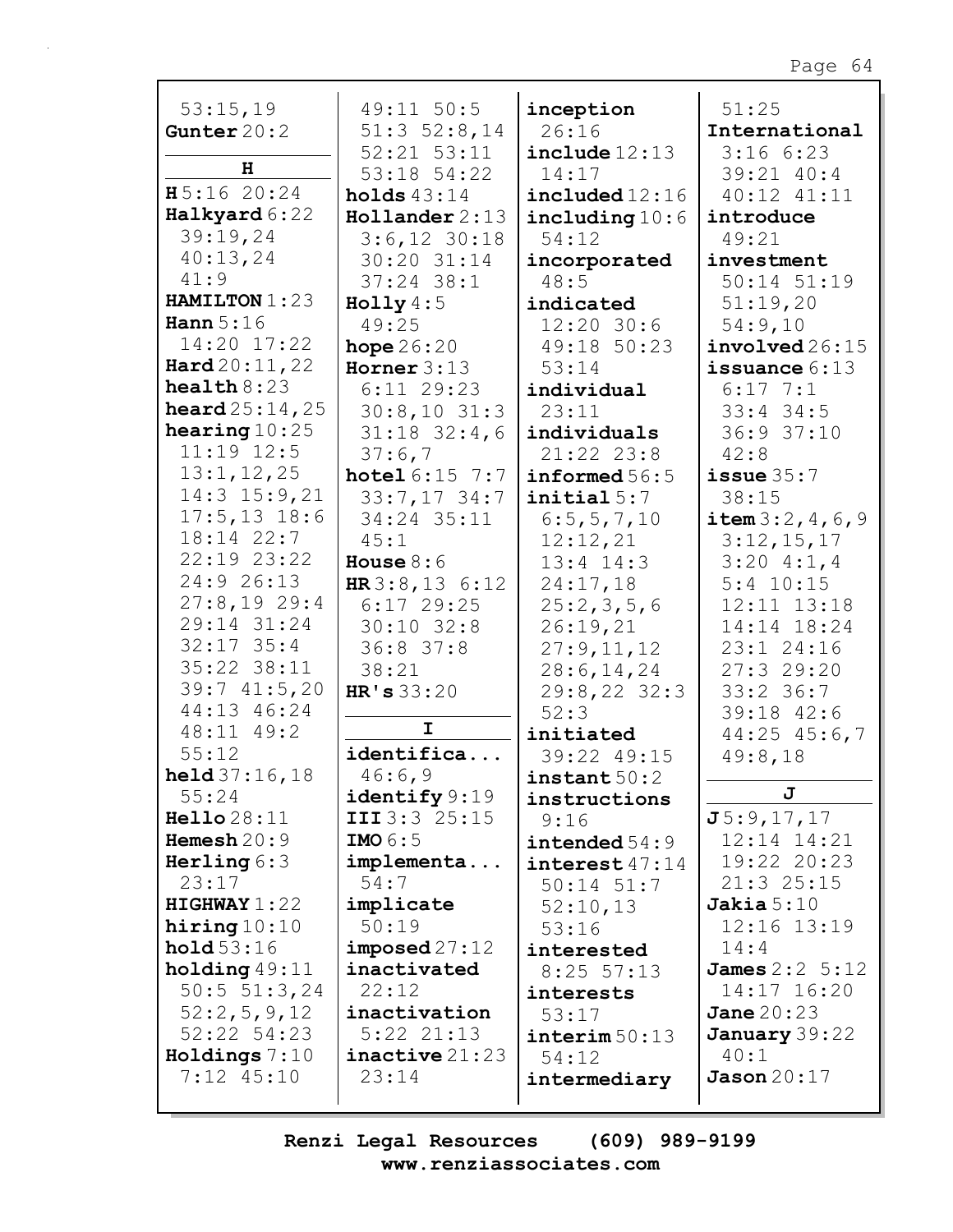| Jersey $1:1$ , $12$ | 16:21,25                  | $30:9$ 31:4             | licensure $6:10$      |
|---------------------|---------------------------|-------------------------|-----------------------|
| $1:23$ 8:4          | $17:6, 23$ 18:7           | 32:737:8                | 29:22 30:7            |
| $37:16$ 46:5        | 19:13,18,21               |                         | 30:11 33:15           |
|                     |                           | 40:12                   |                       |
| $46:14$ 57:4        | 20:1, 4, 8, 12            | $\text{letter }42:17$   | 33:19 34:8            |
| <b>Jody</b> 43:21   | 20:16,20                  | $42:25$ $44:6$          | 34:22 36:23           |
| joining $8:21$      | 21:3,13,20                | $45:15$ 53:9            | 43:14,22              |
| joint $6:17$        | 21:23 22:11               | Levinson $3:19$         | 52:3                  |
| 36:8 38:14          | 23:2, 9, 10, 12           | $3:22$ 4:2              | $\text{lieu}\,21:20$  |
| Jonathan 6:22       | 23:16,25                  | 43:9 46:19              | lifelong 31:3         |
| 39:19 40:13         | 24:19 25:4                | $\text{liability} 7:10$ | limited 7:10          |
| 40:24 41:9          | 25:16 27:11               | 45:9,17,24              | 45:9,17,24            |
| Jordan 2:13         | 28:7,15 29:8              | 46:8,15                 | 46:8 47:24            |
| $3:6,12$ 30:20      | 29:22 30:7                | 47:24 48:17             | 48:17                 |
| 38:1                | $31:17$ $32:3$            | license $6:6,8$         | link 9:17             |
| Jorge $20:21$       | $33:4,15$ 34:5            | $6:14,18$ 7:2           | list21:23             |
| Joseph $1:10$       | 35:8 36:10                | $10:7$ 14:4             | 23:14                 |
| $3:10$ $6:3$        | 36:23 37:10               | 16:3,7,21,25            | listen 9:3            |
| $23:17$ 34:1        | 37:16,18                  | $17:7,23$ 18:7          | $\text{little }52:24$ |
| JOYCE 2:3           | 38:15 42:8                | 19:18,21                | LLC3:8,8,13           |
| Jr3:7,165:16        | $42:21$ $43:1$ , 6        | 20:2, 9, 13, 17         | 3:14,16,19            |
| 6:67:2              | 43:13,15,22               | $21:3,21$ $23:9$        | $3:22,23$ 4:3         |
| 14:21 20:21         | know $26:16$              | 23:10,12                | 6:11,12,13            |
| 24:18 25:4          | known $12:14$             | 24:19 25:5              | 6:17,17,23            |
| 42:9                | 14:19                     | 25:1627:11              | 7:1, 5, 7, 7, 10      |
| $Jr.$ 's $27:10$    | knows $47:3$              | 28:7,1629:9             | 7:11,12               |
| Judson $21:3$       | Kolongi 5:10              | $31:18$ 32:3            | 29:25,25              |
| <b>July</b> 45:15   | 12:15                     | $33:4$ $34:5$           | 30:10,10              |
| <b>June</b> 49:16   |                           | 35:8 36:10              | 32:8,833:3            |
| 52:3                | L                         | 37:10, 16, 18           | $35:12$ $36:8,9$      |
|                     | L5:10,18                  | $38:15$ $42:8$          | 38:21,22              |
| $\mathbf K$         | $12:15$ 20:7              | $42:21$ $43:2$          | 39:21 42:7            |
| $K5:8,17$ 12:13     | 32:4                      | $43:15$ 50:8            | $42:13$ $45:1,2$      |
| 12:14 14:20         | Lake $19:14$              | 57:20                   |                       |
| Kaufman $3:18$      | <b>Lam</b> $5:8$ 12:14    | $l$ icensee $50:9$      | $45:10$ $46:5$        |
| $3:21$ 4:2          | 12:17                     |                         | 46:14,15              |
| $43:8,9$ $46:18$    | <b>lapse</b> $6:1$ $23:8$ | 52:1                    | $47:9$ $49:9$ , 11    |
| 46:18               | $\texttt{lapsed}23:18$    | $l$ icenses $5:7$       | 49:11,12              |
| <b>Keisha</b> $6:2$ | 24:1                      | 5:12,226:1              | 50:5, 5, 6, 14        |
|                     |                           | 12:13,21                | 51:3,3,5,20           |
| 23:17               | $\texttt{langsing} 23:2$  | $13:5$ $14:16$          | 52:1,8,11,14          |
| key 5:7,11,22       | law30:1631:5              | 15:5,13                 | 52:14,21,22           |
| 6:1, 6, 8, 10       | 49:25                     | $19:14$ 20:5            | 52:25,25              |
| $6:13,18$ 7:2       | laws 8:3                  | $20:21$ $21:14$         | 53:2,6,11,11          |
| $10:6$ 12:12        | $\texttt{lead20:22}$      | $22:11$ $23:3$          | 53:12,18,18           |
| $12:21$ $13:4,5$    | 21:654:9                  | 23:1624:1               | 53:20 54:22           |
| $14:4,15$ 15:4      | $\texttt{legal} 1:20,21$  | licensing 2:9           | 54:23,24,24           |
| $15:13$ $16:3,7$    | $6:11$ 29:24              | 19:3,821:18             | 55:1,2                |
|                     |                           |                         |                       |

Renzi Legal Resources (609) 989-9199 www.renziassociates.com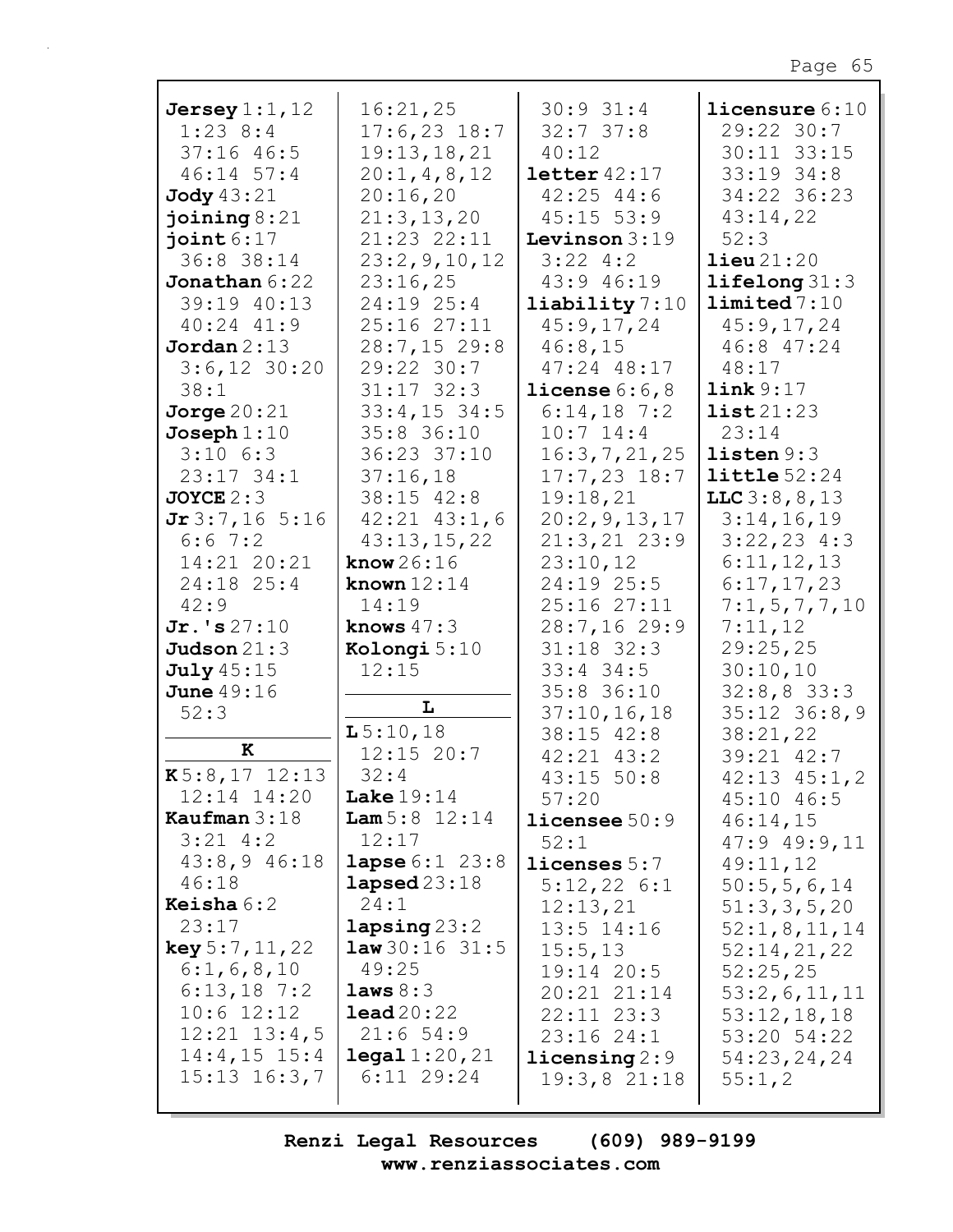| Lock 20:23              | $6:20$ 19:3,9           | 56:11,20              | $11:25$ $13:7$  |
|-------------------------|-------------------------|-----------------------|-----------------|
| Lolliz:13               | 19:15,17                | 57:7                  | 14:6 15:16      |
| 3:18,214:1              | 20:10,14,18             | Melissa 5:9           | 16:16 17:16     |
| 44:3, 446:22            | 20:23,25                | 12:14                 | $17:17$ $18:17$ |
| 47:18,19                | 21:19 36:14             | member $8:9$          | 18:18 22:14     |
| $long\,47:4$            | 37:1,13                 | members $8:24$        | 24:4,25         |
| longer 42:20            | 38:20                   | memo $28:16$          | 25:12 27:23     |
| 43:14                   | March $45:14$           | $33:21$ $37:2$        | 28:3 29:18      |
| <b>look</b> $54:15$     | $mark$ 45:21            | memorialize           | 32:12,20,21     |
| Lordi $1:10$            | $\texttt{marked}$ 45:25 | 21:8                  | 34:1 35:17      |
| Lottrane $20:2$         | 46:6,9                  | mentioned             | $35:25$ 36:1    |
| LP4:67:12               | Mary 5:15 6:2           | 43:11                 | 39:2,10,11      |
| 49:10 52:4              | 14:19,19                | Merger $49:12$        | 40:11 41:15     |
| $52:24$ $53:1$          | 23:17                   | 50:651:5              | 41:23,24        |
| 53:15,19                | material 47:9           | $52:14$ $53:2$ , 6    | 48:22 49:24     |
| <b>Luxor</b> $4:6$ 7:11 | 47:12,13                | 53:12,20              | 55:7,15,16      |
| 49:950:2,9              | matter 9:18             | 54:24                 | 56:12           |
| $52:4,23$ 53:1          | 13:20,23                | MGA3:19,23            | months $26:13$  |
| 53:15,19                | $16:9,23$ 17:3          | $7:1, 5, 7$ 42:7      | Morelli 5:9     |
| Luxor's $51:7$          | 18:4 24:17              | $42:13$ $43:9$        | 12:14,18        |
| <b>Lynn</b> $3:18,21$   | $24:22$ $25:3,7$        | $43:20$ $45:2$        | $morning 10:6$  |
| $4:2$ 43:8              | 27:6 28:17              | 46:5, 14, 19          | 19:6 21:17      |
| 46:18                   | $30:2$ 31:16            | <b>MGM</b> 3:16 6:22  | 24:23 25:14     |
|                         | 33:21 34:16             | 39:20,23              | 25:18 28:22     |
| M                       | $36:21$ $37:2$          | 40:3,12,13            | 30:18 33:24     |
| M2:83:2,4,6             | 39:22,25                | 41:10                 | $34:17$ 37:6    |
| $3:9,12$ 5:17           | $42:15$ $43:5$          | Michael $5:15$        | $37:24$ 40:9    |
| $5:18$ 6:5 8:4          | 49:15 50:2              | 14:19 19:22           | $40:18$ $44:3$  |
| 14:21 20:17             | 54:12,18                | Miklavcic 5:16        | $47:18$ $51:13$ |
| 24:18 25:4              | matters $10:5,7$        | 14:20,24,25           | motion $11:1,7$ |
| 27:10                   | 12:18,18,24             | $Mills$ $20:5$        | $11:20$ $12:1$  |
| Madam $25:11$           | $15:1$ $19:4$           | <b>Minh</b> 5:8 12:13 | $13:2,8$ 14:1   |
| 26:10                   | 21:16 23:20             | 12:14                 | $14:7$ $15:10$  |
| Madamba $3:16$          | 46:1                    | minor 48:5            | $15:17$ $16:8$  |
| 40:9,11                 | Mattigan 43:21          | minority 52:24        | $17:6$ 18:7     |
| mailed 8:9              | McGrath-Perez           | minutes 5:5           | 22:8,15         |
| majority 52:23          | $5:23$ $21:25$          | $9:13$ $10:8,9$       | 23:23 24:5      |
| $52:25$ $53:13$         | Md20:24                 | 10:17,21              | 27:929:5,11     |
| 53:16                   | measure $8:22$          | 11:3,15,22            | $31:25$ $32:13$ |
| managed $50:8$          | meeting $1:4$ , $10$    | mitigate 8:22         | 35:5,18         |
| management $7:8$        | $5:1, 5, 6$ 8:4         | Mohegan $7:5$         | 38:12 39:3      |
| 42:22,23                | 8:7,23,25               | 42:14,22              | 41:6,16         |
| 45:3,13,22              | 9:2,10,12,15            | 43:9,16,20            | 44:14 48:12     |
| $46:4,13$ $47:9$        | 10:17,18,21             | 47:3                  | 48:23 54:5      |
| 47:23 48:16             | 11:4, 15, 23            | Mollineaux $2:3$      | $54:17$ 56:8    |
| manager $2:9$           | $40:1$ 56:2,7           | $9:23,24$ 11:6        | 56:10,13        |
|                         |                         |                       |                 |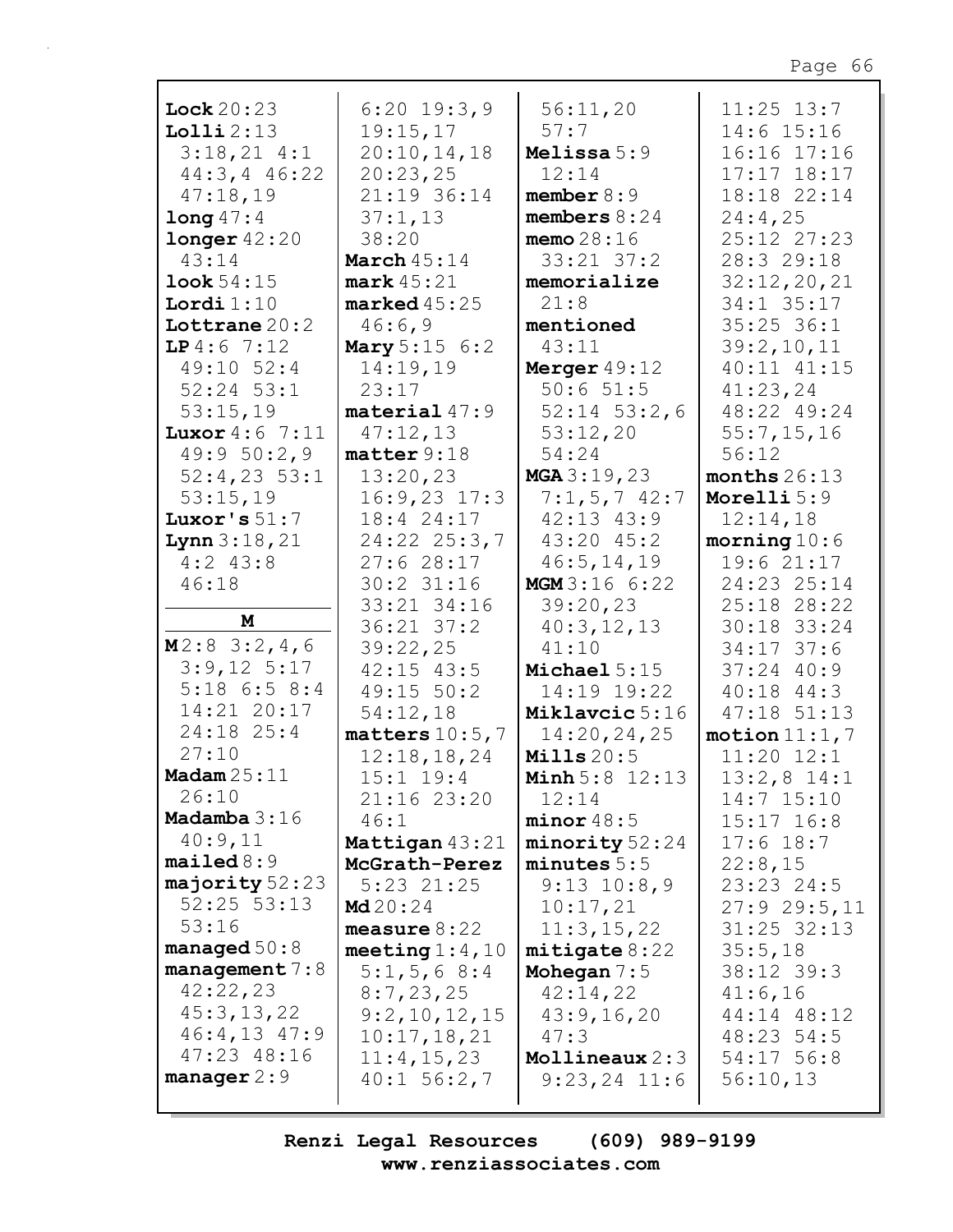| move $11:3,22$         | <b>need</b> $47:6,10$ | $41:1$ $47:1$    | $12:8$ $13:15$    |
|------------------------|-----------------------|------------------|-------------------|
| $13:4$ $14:3$          | needed $52:6$         | obviously        | 14:11 15:24       |
| 15:12 16:9             | neighboring           | 47:13            | 16:15 22:22       |
| 22:10 23:25            | 37:18                 | Ocean $3:11$     | 24:12 27:22       |
| 27:929:7               | neither 57:10         | $6:13$ $7:11,12$ | 29:17 44:21       |
| $32:2$ 35:7            |                       |                  | 49:5 56:17        |
|                        | new1:1,12,23          | 19:17 20:15      |                   |
| 38:14 41:8             | $8:4$ 31:8            | $33:3,18$ 34:2   | OPRA $2:5$        |
| 48:14 54:20            | $37:16$ 46:5          | 34:4,8,13        | order 22:11       |
| multi6:10              | 46:14 49:12           | 35:12 49:9       | owned $52:19,21$  |
| 19:22 29:22            | 50:5,6,16,20          | $49:10$ $50:1,4$ | $52:22$ $53:1,6$  |
| 32:4 36:11             | $50:22$ $51:3,4$      | 50:10,14         | owner $53:13$     |
| 36:23 37:11            | 52:9,11,11            | 51:2,4,5,7       | owners $50:20$    |
| 38:17                  | 52:14,16,18           | $51:21$ $52:3,5$ | ownership $50:7$  |
| Muskett 3:10           | 52:25,25              | 52:8,13,19       | 51:21 52:17       |
| $33:24$ $34:1$         | 53:2,4,5,6            | 52:21,21         | 53:3,4,16         |
| mute 9:18              | 53:10, 11, 12         | 53:3,11,16       |                   |
|                        | 53:13,17,20           | 53:18 54:10      | $\mathbf{P}$      |
| N                      | 53:21,25              | 54:22,24,25      | P1:103:1,1        |
| N3:1                   | 54:22,23,24           | OCR 50:13        | 5:15,18           |
| N.J.A.C24:1            | 57:4                  | 51:19            | 14:19,21          |
| $32:9,10$ 35:9         | Nguyen $19:16$        | October 55:24    | 20:5              |
| $35:15$ $38:17$        | Nicholas 3:7          | OFFICE $2:6,9$   | $P-145:2146:3$    |
| 38:25 41:12            | $6:8$ 28:6,15         | officer 6:22     | 46:12,12          |
| N.J.S.A6:14            | 28:24 29:8            | $7:5$ 19:20      | $P-245:2246:7$    |
| $6:18$ 7:2,3           | Nick $30:15$          | $21:6$ 39:20     | 46:12,15          |
| $7:13$ 32:5,5          | nine 47:5             | $40:3$ $41:10$   | <b>PAGE</b> $5:4$ |
| $32:9$ 33:5            | NJ 3:19, 23 7:1       | 42:14            | Pamela $5:13$     |
| 35:9,14,14             | $7:5,7$ 42:7          | offices 1:9      | 14:17             |
| 36:11,12               | $42:13$ $45:2$        | 55:25            | Parkes 5:17       |
| 38:16, 18, 24          | $55:2$ $57:15$        | Okay 16:17       | 14:21,25          |
| 38:24 41:11            | $\texttt{noted21:8}$  | ongoing $26:9$   | part 50:12        |
| $41:12$ $42:9$         | 54:17                 | Online $19:24$   | participants      |
| 42:11 49:13            | Nugget $19:24$        | Open $8:4$       | $8:24$ $9:2$ , 15 |
| 55:1                   | 19:24 21:5            | opening $8:19$   | participation     |
| name $9:22$            |                       | operating $7:5$  | 56:2,7            |
| 25:14 49:24            | O                     | 42:13            | particular        |
| Nan $31:3$             | oaths $57:5$          | Operation 6:15   | 43:13             |
| <b>NANCE</b> $2:5$ 8:1 | objection             | operations       | particularly      |
| 46:10                  | 12:20 13:19           | 19:15 20:6       | 26:16             |
| Nanette 3:13           | $15:2$ 16:5,23        | $21:4$ 33:7,17   | parties 33:21     |
| $6:10$ 29:23           | 31:20 34:11           | 34:7,24          | 37:357:12         |
| $32:4$ 37:7            | 34:21,25              | 35:12 38:21      | partnership       |
| natural $50:20$        | 38:4,644:7            | opinion 26:19    | 47:4,5            |
| near $54:14$           | 47:25 50:24           | opportunity      | Pascrell 3:3      |
| necessary              | $51:1$ $53:24$        | $8:11$ 25:14     | 25:11,15,24       |
| 50:12                  | objections            | Opposed $11:11$  | 26:4 28:1         |
|                        |                       |                  |                   |

Renzi Legal Resources  $(609)$  989-9199 www.renziassociates.com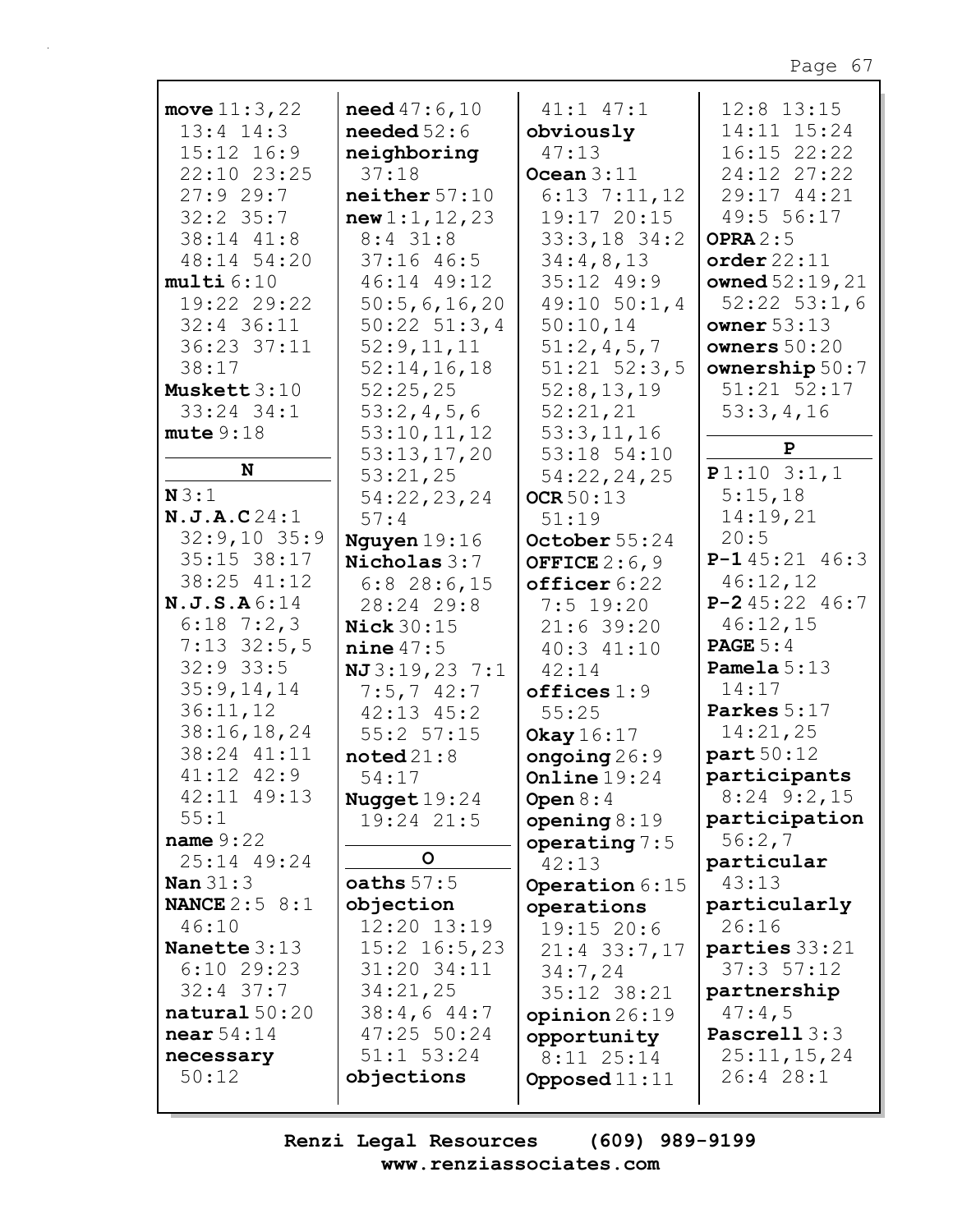| passed23:11               | 37:950:3                | 12:2,5,8,10                | portion $56:2,7$                 |
|---------------------------|-------------------------|----------------------------|----------------------------------|
| <b>Pat</b> 40:11          | petitions               | $12:23$ $13:1,6$           | position10:11                    |
| Patel $5:17$              | 48:15 54:11             | 13:9,12,15                 | 19:15,17,20                      |
| 14:21,25                  | 54:14                   | 13:17,22,25                | $19:23$ 20:3,6                   |
| Patricia 14:20            | Pfeifer 19:19           | 14:5,8,11,13               | 20:8,11,14                       |
| Patrick 2:9               | phase 51:20             | 15:6,9,14,18               | 20:18,24,25                      |
| $3:16$ 19:3,7             | <b>Phillip</b> $6:3$    | 15:21,24                   | 21:5,634:7                       |
| 21:18 23:5                | 23:17                   | 16:1,8,12,15               | 42:20 43:15                      |
| pending $6:15$            | phones $9:17$           | $16:17$ $17:2,5$           | powers $6:15,19$                 |
| $6:20$ 7:6                | Pimpinelli $2:8$        | 17:10, 13, 20              | $7:4$ 33:7,17                    |
| $33:7,18$ 34:8            | 3:2,4,6,9,12            | $17:21$ $18:3,6$           | 34:23 35:11                      |
| 35:12 36:15               | 24:22,23,25             | 18:11, 14, 22              | 36:14,25                         |
| $37:14$ $38:22$           | 25:13,22                | $18:23$ $22:4,7$           | 37:12 38:20                      |
| $42:14$ 54:11             | 26:12,17                | 22:13,16,19                | 42:12                            |
| Pennsylvania              | 28:10,11,12             | 22:22,24                   | pre-phase                        |
| 31:6                      | 30:1, 3, 4              | 23:19,22                   | $50:11$ $55:2$                   |
| percent 52:10             | 33:10,11,12             | 24:3,6,9,12                | prejudice $43:2$                 |
| 52:13,19,24               | 36:16,18,19             | 24:14 25:21                | 43:7                             |
|                           | Pineault $7:2$          | $26:2, 25$ 27:5            |                                  |
| period21:10<br>21:24 53:5 |                         |                            | premarked                        |
|                           | 42:9,20,25              | 27:8,16,19                 | 46:11,16                         |
| permission                | 43:14                   | 27:22,24                   | present 2:4                      |
| 45:6                      | Pineault's              | 28:429:1,4                 | $9:24$ 10:1,4                    |
| permit 6:14, 19           | $43:6$ $44:8$ , 15      | 29:10,14,17                | 40:649:19                        |
| $7:4$ 33:6,16             | place $9:17$            | 29:19 30:24                | presented                        |
|                           |                         |                            |                                  |
| 35:10 36:13               | 57:8                    | 31:12,21,24                | 53:23                            |
| 36:24 37:12               | $placed 21:22$          | 32:11,14,17                | president 6:11                   |
| 38:19 42:11               | 23:13                   | $32:25$ $33:1$             | 6:15,207:4                       |
| person 50:20              | please $8:13,19$        | $33:25$ $35:1,4$           | 29:24 30:9                       |
| personal 30:25            | 9:18,22,22              | 35:16,19,22                | $32:7$ 33:7,17                   |
| petition 6:13             | pleasure $31:1$         | 36:5, 637:23               | 34:2,7,24                        |
| $6:17$ 7:1,7,9            | pledge $8:13$           | $38:8,11$ 39:1             | 35:11 36:14                      |
| $7:11$ 33:3               | plenary $6:9,15$        | 39:4,7,15,16               | 37:1,8,13                        |
| $35:7$ 36:8               | $6:20,21$ 7:6           | $40:10$ $41:2,5$           | 38:20 40:11                      |
| 38:14 39:23               | $29:21$ 30:7            | 41:14,17,20                | 42:13                            |
| 42:7,16,19                | $31:17$ $33:8$          | $42:3, 4$ $44:2$           | <b>PRN</b> $6:16,20$             |
| 43:13,22                  | 33:18 35:12             | 44:10,13,18                | 7:6,8,10                         |
| 44:25 45:8                | $36:15$ $37:14$         | 44:21,23                   | $42:16$ $45:4$                   |
| 45:10,12,15               | 38:22 39:19             | 48:8, 11, 21               | 45:10 49:16                      |
|                           |                         |                            |                                  |
| 45:18 47:15<br>49:9,16    | 40:4,23<br>42:15        | 48:24 49:2,5<br>49:7,23    | proceed $25:10$<br>$30:14$ 33:23 |
| 50:10,19                  | Plousis $2:2$           | $51:11$ $54:4$             |                                  |
|                           |                         |                            | 37:540:8                         |
| 54:12,21                  | $8:16,20$ 10:2          | 55:6, 9, 12, 20            | 49:22                            |
| petitioner                | 10:4,13,22              | $55:21$ $56:1,6$           | proceedings                      |
| 46:11 49:20               | $10:25$ $11:5,8$        | 56:14,17,19                | 56:22                            |
| 50:1<br>petitioners       | 11:11,13,16<br>11:19,24 | Plus $52:5$<br>point 37:15 | process $13:21$<br>26:9          |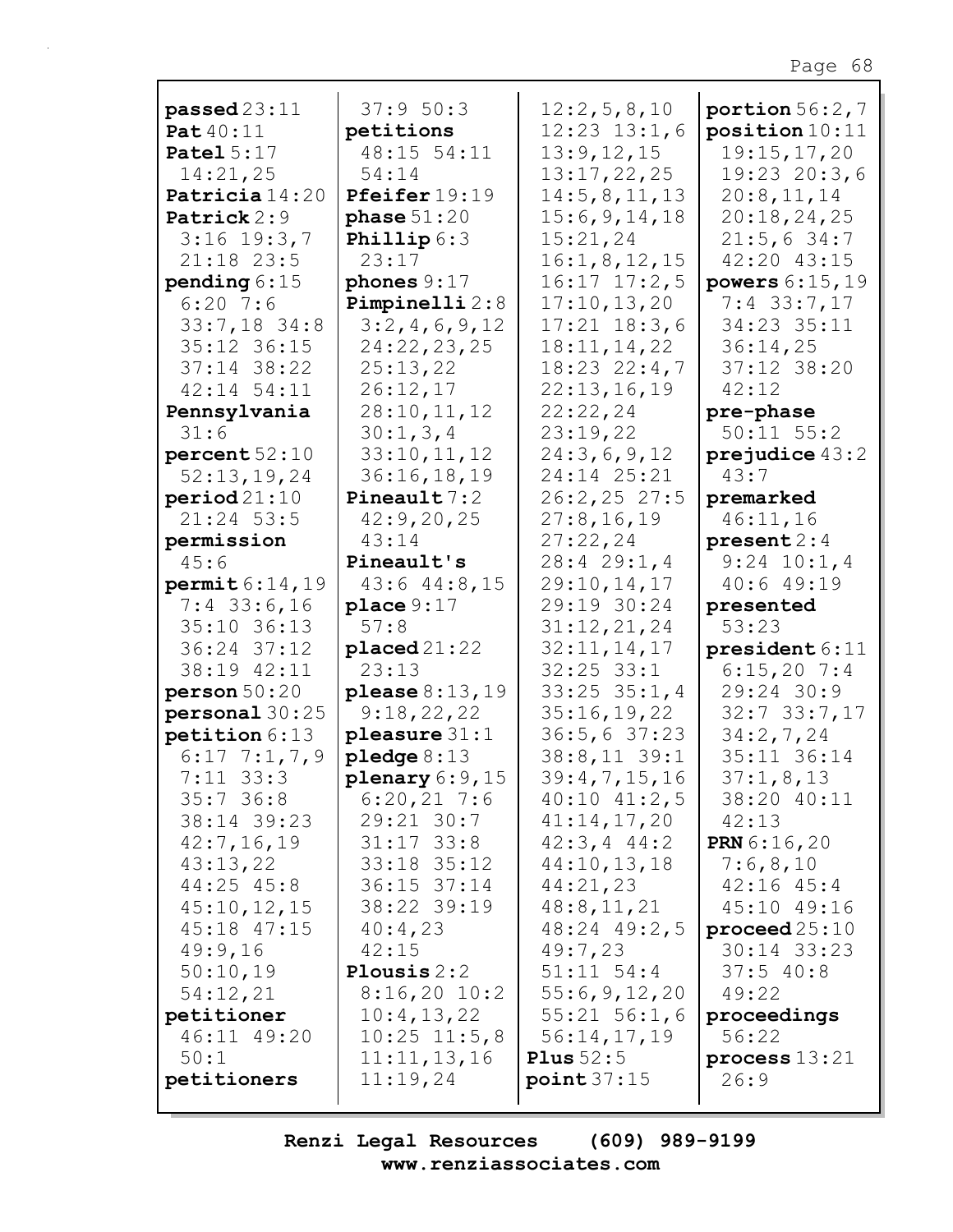| program10:11<br>proposed 45:16<br>52:10, 13, 18 | $51:22$ $52:9$<br>52:12,15<br>53:10,25 | Raymond $7:2$<br>42:9<br>read 8:19 | remain $47:6$<br>remains $43:16$<br>remand $14:3$ |
|-------------------------------------------------|----------------------------------------|------------------------------------|---------------------------------------------------|
| $\texttt{protest} 8:23$                         | qualificat                             | reading $49:18$                    | remanded13:21                                     |
| provided $9:4$                                  | 33:8 37:14                             | received $34:4$                    | remember 9:19                                     |
| $9:16$ $45:19$                                  | 42:15                                  | 46:5,9,17                          | remote $1:5$ 9:1                                  |
| public 1:4,10                                   | qualified 32:6                         | recited $8:15$                     | 10:3                                              |
| 5:1, 5 8:2, 3                                   | 41:9 50:21                             | recognize $54:6$                   | remotely $8:21$                                   |
| $8:4,9,24$ 9:3                                  | $51:22$ $52:2,4$                       | recommend                          | remove $45:16$                                    |
| $9:6,6$ 10:17                                   | 53:20 54:23                            | 12:22                              | Rene $5:18$                                       |
| $10:21$ $40:1$                                  | 54:25                                  | recommenda                         | 14:22                                             |
| 56:1,657:7                                      | qualifier 7:13                         | 16:24 28:17                        | Renee $5:9$                                       |
| Public.com                                      | 49:13 50:7                             | recommended                        | 12:15                                             |
| 9:7,9                                           | $51:5$ $52:15$                         | 25:5                               | RENZI $1:20$                                      |
| publicly 31:8                                   | 53:22 54:25                            | recommending                       | repeat $9:8$                                      |
| pursuant 5:20                                   | qualifiers                             | 31:16                              | replacement                                       |
| $6:14,18$ 7:2                                   | 50:20                                  | recommends                         | 43:20                                             |
| $7:3,13$ 19:1                                   | qualify $52:1$                         | 13:20 15:3                         | report $31:15$                                    |
| $24:1$ 32:5                                     | questions                              | $16:6$ $17:25$                     | 40:22 47:22                                       |
| $33:5$ $35:9$                                   | 10:14,23                               | 18:122:2                           | 48:2 53:9                                         |
| 36:11,12                                        | $11:17$ $12:24$                        | 23:16 28:23                        | Reporter $1:16$                                   |
| 38:16,18                                        | $13:23$ $15:7$                         | 40:23                              | 57:3                                              |
| 42:9,11,17                                      | $17:3$ 18:4                            | record $43:5$                      | Reporting $1:21$                                  |
| 47:8 49:13                                      | 22:523:20                              | 45:21 46:2                         | represent $50:1$                                  |
| $55:1$ $57:5$                                   | 27:628:25                              | 46:20                              | representa                                        |
| put 26:8,17                                     | 29:2 31:22                             | reordered 9:13                     | $43:4$ $46:1$                                     |
| 46:20                                           | $35:2$ 38:9                            | $\texttt{refer} 19:2$              | request $42:17$                                   |
|                                                 | 41:3 44:11                             | $21:15$ $23:3$                     | 42:18 46:21                                       |
| Q                                               | 48:9 54:5                              | referred $54:8$                    | 51:2                                              |
| qualification                                   |                                        | regarding                          | requested                                         |
| $5:12$ 6:9,16                                   | $\mathbf R$                            | 13:23 47:22                        | 21:22 22:2                                        |
| $6:20,21$ 7:6                                   | R3:1 5:23 6:8                          | 53:9                               | 22:10 23:13                                       |
| $7:12$ $14:16$                                  | 19:14 21:24                            | regulations                        | 38:4 48:14                                        |
| 16:22,25                                        | $28:7, 24$ 29:8                        | 24:2                               | $51:18$ $53:9$                                    |
| $17:7,24$ $18:1$                                | 57:1                                   | regulatory $2:9$                   | 53:24 54:21                                       |
| 18:8 29:21                                      | $R.S.41:2-2$                           | $10:12$ $19:10$                    | requesting                                        |
| 30:7,11                                         | 57:5                                   | 54:7                               | $42:25$ $43:12$                                   |
| 31:18 33:14                                     | Rahaman $20:25$                        | $\texttt{related}~54\text{:}14$    | 43:17 49:17                                       |
| $33:18$ $34:9$                                  | $\texttt{raiseed}13:19$                | $relative$ 42:23                   | requests $5:22$                                   |
| 34:22 35:13                                     | raises $15:2$                          | $46:1$ 54:11                       | 22:2                                              |
| 36:15,22                                        | 16:5,23                                | 57:11                              | required $19:5$                                   |
| 38:22 39:19                                     | rate 19:15,16                          | relevent 54:16                     | 21:11 42:21                                       |
| $39:24$ 40:1,5                                  | 19:19 20:10                            | $\texttt{relief22:3,10}$           | 51:23                                             |
| 40:24 42:21                                     | ratification                           | 38:4 40:16                         | requirement                                       |
| 43:18 49:10                                     | $5:5$ 10:16                            | 48:1,14                            | $7:3$ 42:10                                       |
| 50:4,24                                         | ratify $11:3,22$                       | $51:18$ $54:21$                    | requires $43:15$                                  |
|                                                 |                                        |                                    |                                                   |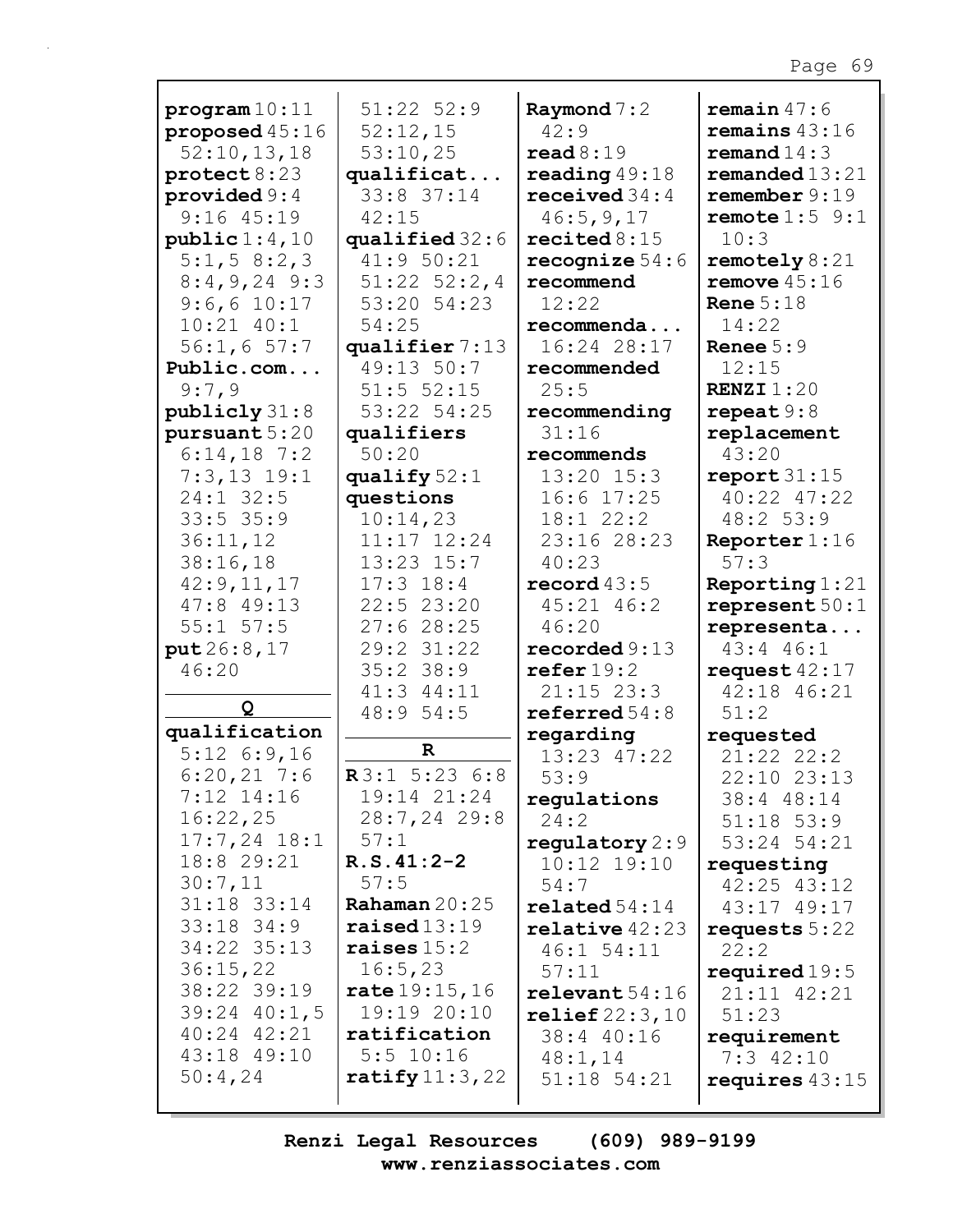| $51:24$ $52:9$        | respective         | $15:1$ $16:4$ , 22        | Sagun $5:18$     |
|-----------------------|--------------------|---------------------------|------------------|
| 52:12,15              | 45:20              | $17:24$ $22:1$            | 14:22 15:1       |
| requiring             | response $10:24$   | 31:10,19                  | Salute $8:15$    |
| 51:22                 | 11:12,18           | 34:10,24                  | Salyers $20:14$  |
| requisite             | 12:4,9,25          | $37:20$ 38:5              | Sameh $5:23$     |
| 42:21                 | 13:11,16,24        | 40:14,25                  | 21:24            |
| residency $7:3$       | 14:12 15:8         | 46:25 50:25               | Samir $5:17$     |
| 42:10 43:23           | 15:20,25           | $51:17$ $54:1$            | 14:21            |
| resident 31:3         | $17:4, 12$ 18:5    | $\texttt{Richard19:19}$   | Santiago $20:7$  |
| resolution            | 18:13 22:6         | Richardson                | Sara2:12 3:2     |
| $5:20$ 19:2           | 22:18,23           | $2:14$ 3:15               | 3:104:3          |
| 31:10,19              | 23:21 24:8         | 40:18,19                  | 25:19 34:18      |
| 32:2 33:20            | $24:13$ $27:7$     | Roberts 6:3               | 51:14            |
| 34:10,12,14           | $27:18$ 29:3       | 23:18                     | Scappa $6:8$     |
| $34:25$ 37:3          | 29:13 31:23        | Rock 20:11, 22            | $28:7,15$ 29:8   |
| 37:20,22              | $32:16$ 35:3       | Rogers 5:9                | Scappa's $28:24$ |
| 38:5 40:14            | 35:21 38:10        | 12:15,18                  | schedule $8:7$   |
| $40:25$ $41:8$        | 39:6 41:4,19       | $role\,42:22$             | sealing $46:20$  |
| $46:25$ $48:4,7$      | 44:12,22           | 52:16                     | second $7:8$     |
| 48:20 50:25           | $48:10$ $49:1$ , 6 | roll9:22                  | 11:5,7,24        |
| $51:8$ $54:1,20$      | 55:11 56:18        | $17:13$ $18:14$           | $12:1$ $13:6,8$  |
| 55:5,23               | restated $7:1,8$   | $32:17$ $35:22$           | $14:5, 7$ 15:15  |
| $resolved\,46:23$     | $7:10$ 42:7        | 39:7 41:20                | $15:17$ $16:9$   |
| Resort 7:12           | 45:3, 9, 13, 22    | 55:12                     | $16:11$ $17:7,8$ |
| 34:3,8,13             | $45:23$ $46:4$ , 8 | <b>Rome</b> $4:5$ 49:25   | 18:8,922:13      |
| 49:11 50:4            | 46:13,15           | Room 1:10                 | $22:15$ $24:3,5$ |
| $51:3$ $52:8,14$      | 47:23,24           | Rosario $5:24$            | 27:13,15         |
| 52:21,22              | 48:16,17           | 21:25                     | 29:11,11         |
| 53:11,18              | restructured       | Rossetti 5:18             | 32:11,13         |
| 54:11,22              | 51:21              | 14:22,25                  | 35:16,18         |
| Resorts $3:16$        | restructuring      | Rothschild 3:7            | 39:1, 3 41:14    |
| $6:22$ 7:7            | $50:11$ $51:6$     | 30:16                     | 41:16 44:15      |
| 19:20 20:18           | 55:2               | Rule $57:15$              | $44:16$ $45:2$   |
| 20:24 39:21           | resubmissions      | $rulings$ 48:19           | $45:13$ $46:3$   |
| 40:3,12               | 15:3               | <b>Ruocco</b> $3:3 \ 6:6$ | 46:13 47:22      |
| 41:10 42:23           | resubmitted        | $24:18$ $25:4$            | 48:15,21,23      |
| $45:1$ $47:3$         | $5:11$ $14:15$     | 25:1626:10                | 55:6,856:13      |
| <b>RESOURCES 1:20</b> | $15:4, 12$ 16:3    | 26:22 27:10               | secretary $2:7$  |
| respect 10:20         | 16:6,21,24         | <b>Ryan</b> 6:14 33:5     | $8:6$ 31:8       |
| $12:17$ $13:18$       | $17:6,23$ $18:7$   | $33:15$ $34:3$ , 6        | security 19:23   |
| $14:23$ $16:2$        | review $19:3$      | 35:8                      | seeking 39:23    |
| $16:19$ $45:12$       | 21:16,21           |                           | 50:3             |
| 45:17,21,23           | 23:4,10,12         | $\mathbf{s}$              | Senator $8:3$    |
| 46:21                 | 28:10 30:1         | S3:1 5:14                 | senior $2:8$ 3:2 |
| respectfully          | 48:3               | $14:18$ 16:4              | 3:4,6,9,12       |
| $34:12$ $51:1$        | reviewed12:19      | safety $8:23$             | 19:23 24:21      |
|                       |                    |                           |                  |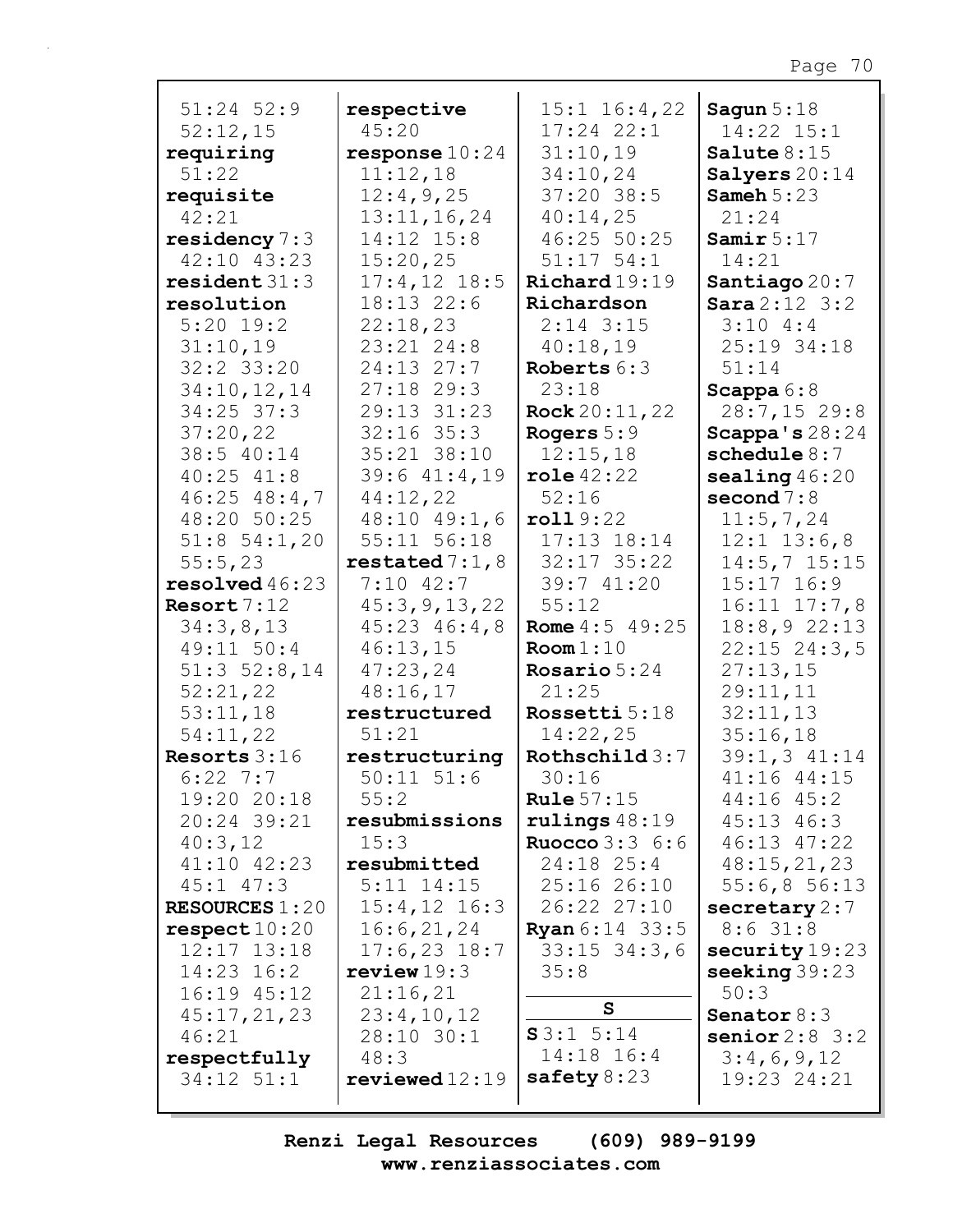| 24:25 25:13<br>26:12 28:9 | specialist<br>10:11      | 40:15<br>successful | 53:12,17,20<br>53:21 54:22 |
|---------------------------|--------------------------|---------------------|----------------------------|
| 28:13 30:4                | specific $42:25$         | 47:4,6              | $54:24$ 55:2               |
| $33:9,12$ $34:1$          | spread $8:22$            | SUITE $1:22$        | <b>Tennessee</b> $1:11$    |
| 36:16,19                  | SQUARE $1:23$            | supervisor          | <b>thank</b> $8:16,20$     |
| 40:11                     | $\texttt{staff12:19}$    | 20:10               | 9:20,21                    |
| sent9:7                   | $13:20$ $15:3$           | support10:11        | 12:11 14:14                |
| separately                | 16:4,6,23                | supporting          | 21:11 22:25                |
| 10:19                     | 18:1 19:10               | 50:17               | $23:5$ 24:15               |
| September $1:7$           | $22:1$ $23:15$           | sure $46:22$        | 25:13,21                   |
| $5:2,20$ 19:1             | 28:16 33:21              | surveillance        | 26:4,6,10,14               |
| 19:921:2                  | 37:2                     | 19:20 21:6          | 26:23,25                   |
| $40:23$ $44:6$            | state $1:1,22$           |                     | 27:2,4,5,25                |
| $47:22$ 57:21             | 8:6,637:18               | $\mathbf T$         | $27:25$ $28:1,2$           |
| seq 7:13 49:14            | 57:4                     | T2:2 19:16          | 28:3, 20, 25               |
| serve 6:11, 22            | statements               | 57:1,1              | 29:1 31:11                 |
| 29:23 30:8                | 25:23                    | table 6:20          | 31:12,14,20                |
| $31:6$ 32:7               | stenograph               | 19:17 20:10         | 33:2 34:15                 |
| 39:19 40:5                | 57:7                     | $36:14$ $37:1$      | $35:1$ $37:23$             |
| 41:9                      | step $54:7$              | 37:13 38:20         | 38:7 39:17                 |
| Services $1:21$           | Stephen 5:14             | taken $57:7$        | $40:17$ $41:1$             |
| serving $42:20$           | 14:18                    | Taylor $6:4$        | $42:5$ $44:1,2$            |
| session $10:6,8$          | Steven $5:16$            | 23:18               | 44:9,10,24                 |
| 10:955:24                 | 14:20 16:4               | team $20:22$        | $47:17$ $49:8$             |
| set 48:2,18               | 17:22                    | technology $1:5$    | $51:9,11$ $54:3$           |
| $50:19$ $55:3$            | structural               | 9:1                 | 55:22 56:20                |
| 57:9                      | 50:18                    | TEL $1:24$          | 56:21                      |
| shift19:15                | structure                | temporary 6:13      | <b>Theresa</b> $2:8$       |
| 20:25                     | 52:17,18                 | $6:18$ 7:1          | 3:2,4,6,9,12               |
| ship 19:16                | 53:3,4                   | 19:13, 18, 21       | 24:22,25                   |
| significant               | <b>Sub</b> $49:12$ 50:6  | 20:1, 4, 8, 12      | 26:17 28:12                |
| 54:10                     | 51:5 52:14               | 20:16,20            | $30:4$ 33:12               |
| simply $40:16$            | 53:2,6,12,20             | 21:2 30:11          | 36:19                      |
| sir25:25                  | 54:24                    | $33:4,14$ 34:5      | things $47:6$              |
| slot19:15                 | $\texttt{subject}$ 27:11 | 34:21,22            | think $48:6$               |
| 21:4                      | 48:1,1955:4              | 35:8 36:9,22        | third $7:9$ 45:8           |
| slots $20:25$             | submitted                | 37:10 38:15         | 45:23 46:7                 |
| Son $19:16$               | $46:12$ 53:8             | 39:24,25            | 46:15 47:24                |
| sought $48:1$             | subscribers              | $42:8$ $43:22$      | 48:16                      |
| Spagno $6:18$             | 8:9                      | ten $15:12$         | three $21:22$              |
| 36:10,24                  | subsequently             | 37:17,19            | $22:11$ $26:12$            |
| 37:11,15                  | 45:15                    | 49:11,12            | 50:22 53:25                |
| 38:16                     | subsidiary               | 50:5,651:3          | time $9:10,10$             |
| $\texttt{speaking} 9:19$  | $51:25$ $53:21$          | $51:4,6$ 52:11      | 23:726:7,18                |
| special $5:6$             | substance                | 52:14,25,25         | 45:747:4                   |
| $10:18$ $11:15$           | 34:11 37:21              | 53:2,6,7,11         | $51:9$ $53:22$             |
|                           |                          |                     |                            |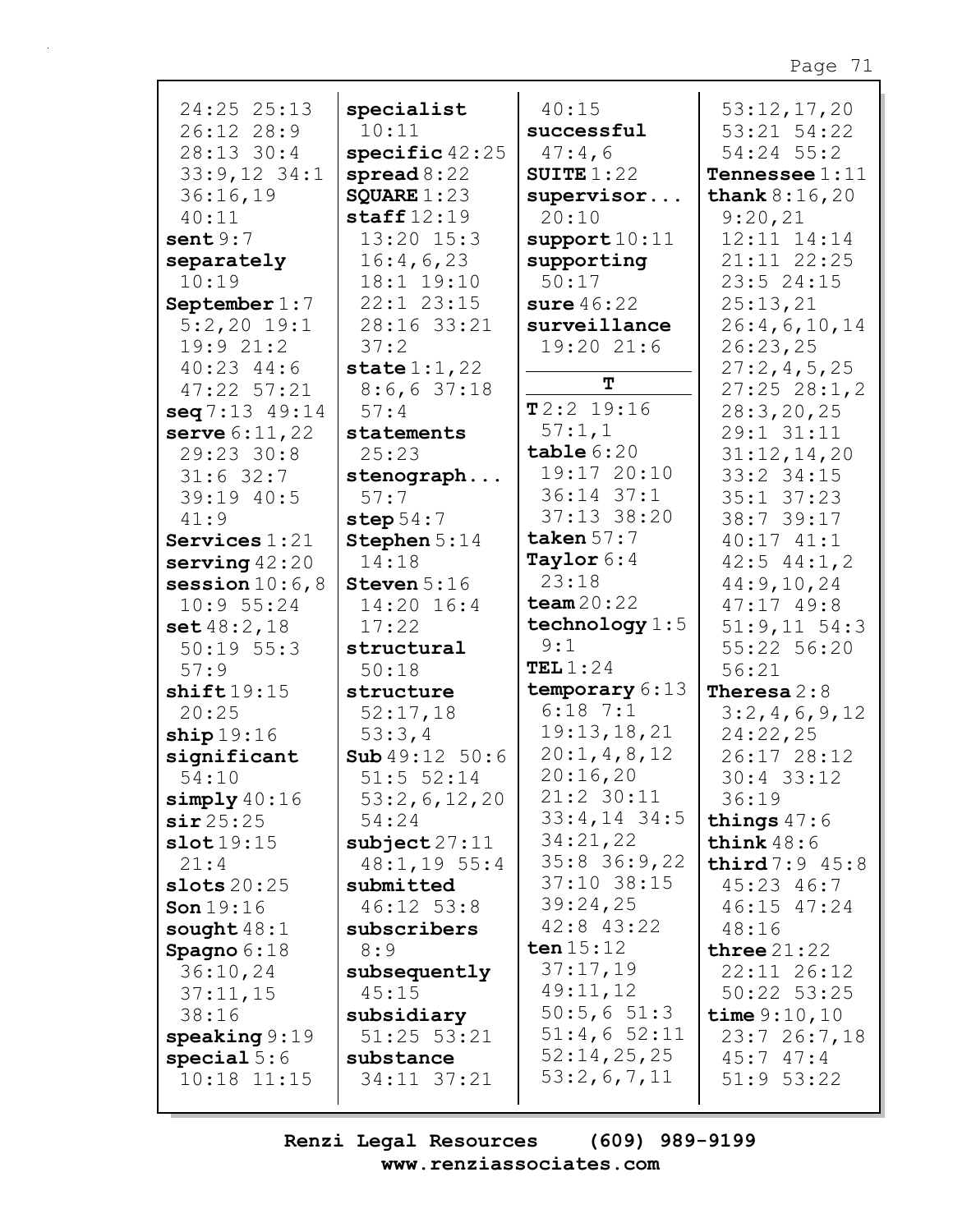| 54:16 57:8                   | $29:6, 24$ 30:8                             | way $47:2,7$                 | 103:96:13              |
|------------------------------|---------------------------------------------|------------------------------|------------------------|
| today $8:22$                 | 32:1, 7, 22, 23                             | 49:15                        | 20:1 30:12             |
| 26:20 31:1                   | 33:7,17,25                                  | web $9:16$                   | 33:3                   |
| 36:22 43:24                  | 34:1, 7, 23                                 | website $9:4,14$             | $10:361:14$ 5:2        |
| $47:16$ 54:6                 | $35:6,11$ 36:2                              | Wednesday $1:7$              | $10:41A-6.1(f)$        |
| today's $56:10$              | $36:3, 14$ 37:1                             | $5:2$ 55:24                  | 24:2                   |
| TOLL $1:24$                  | 37:7,13                                     | Welcome $8:21$               | 10052:10               |
| Tracy $2:14$<br>$3:15$ 40:19 | 38:13,20                                    | went $31:6$                  | 10003:8,13             |
| traded $31:8$                | 39:12,13<br>40:10,11                        | wholly $52:20$<br>53:6       | 6:11,17<br>29:25 30:10 |
| Tran $12:14$                 | $41:7,25$ $42:1$                            | William 3:3                  | $32:8$ 36:8            |
| transcribed                  | 44:16 48:13                                 | 25:15                        | $37:8$ 38:21           |
| 9:12                         | 49:23 54:19                                 | wish $8:10$                  | 10521077:10            |
| transcript                   | 55:17,18                                    | withdrawal                   | 45:11                  |
| 57:6,15                      | 56:9                                        | 42:19 43:6                   | 113:125:5,5            |
| transparency                 | Videography                                 | 43:12,18                     | $6:17$ $10:8$ , 17     |
| 47:14                        | 1:21                                        | 44:8,14                      | $10:20$ $11:4$         |
| treasurer 6:22               | Virginia 5:14                               | withdrawn $43:2$             | 36:7                   |
| 39:20 40:2                   | 14:18                                       | work $26:22$                 | 11:341:14              |
| 41:10                        | vote $17:14$                                | worked $26:11$               | 56:23                  |
| <b>Trenton</b> $8:7$         | $18:15$ $19:4$                              | working $48:6$               | 123:156:21             |
| Tribal $7:5$                 | 32:18 35:23                                 | written $34:14$              | 39:18                  |
| 42:14 43:10                  | 39:8 41:21                                  | 51:8                         | 133:175:7              |
| true $57:6$                  | 55:13                                       | www.RLReso                   | $7:1$ 40:1             |
| Tube $9:5$                   |                                             | 1:25                         | 42:655:25              |
| turn $52:20$                 | W                                           |                              | $13.69C - 2.6$         |
| tweaked $47:7$               | W2:5,73:15                                  | X                            | 32:10 35:15            |
| two $46:12$ 52:6             | 3:17,204:1                                  | x1:3,6                       | 38:25                  |
| two-phase                    | 4:4                                         | Υ                            | $13:43-5.9$            |
| $51:19$ $54:8$               | wait $43:23$                                |                              | 57:16                  |
| U                            | waiver $7:3$                                | years $21:24$<br>37:17,17,19 | $13:69C-2.7$           |
| use 9:1                      | 42:10 43:23                                 | 47:5                         | 32:10                  |
|                              | <b>Walk</b> $3:11 \t6:13$<br>$7:11$ 33:3,18 | yesterday $48:4$             | $13:69C-2.7(c)$        |
| V                            | $35:12$ 49:9                                | York $31:9$                  | 41:12                  |
| vice 2:3 6:11                | 50:1, 10, 15                                |                              | 143:205:10             |
| $6:15,20$ 9:25               | 51:4,6,7                                    | $\mathbf{z}$                 | $7:7$ 44:6,25<br>46:24 |
| $10:1$ $11:2,21$             | 54:24,25                                    |                              | 151:74:15:2            |
| $13:3$ $14:2$                | want $26:6,10$                              | $\mathbf 0$                  | 5:13,13,14             |
| 15:11 16:10                  | 26:13 37:15                                 | 07821037:8                   | 5:15,15,16             |
| 17:8, 18, 19                 | $43:4,11$ 54:6                              | 45:4                         | 5:17,17,18             |
| 18:9, 19, 20                 | wanted $43:23$                              | 084011:12                    | $5:18$ 7:9             |
| 22:9 23:24                   | wanting $47:14$                             | 086901:23                    | 45:6,7,18              |
| 24:24 25:12                  | wants $47:6$                                | $\mathbf 1$                  | 46:23                  |
| 26:11,16                     | $\texttt{Watford}5:10$                      | 15:5                         | 164:45:14              |
| $27:14$ 28:2                 | 12:15,18                                    |                              | $7:11$ 49:9            |
|                              |                                             |                              |                        |